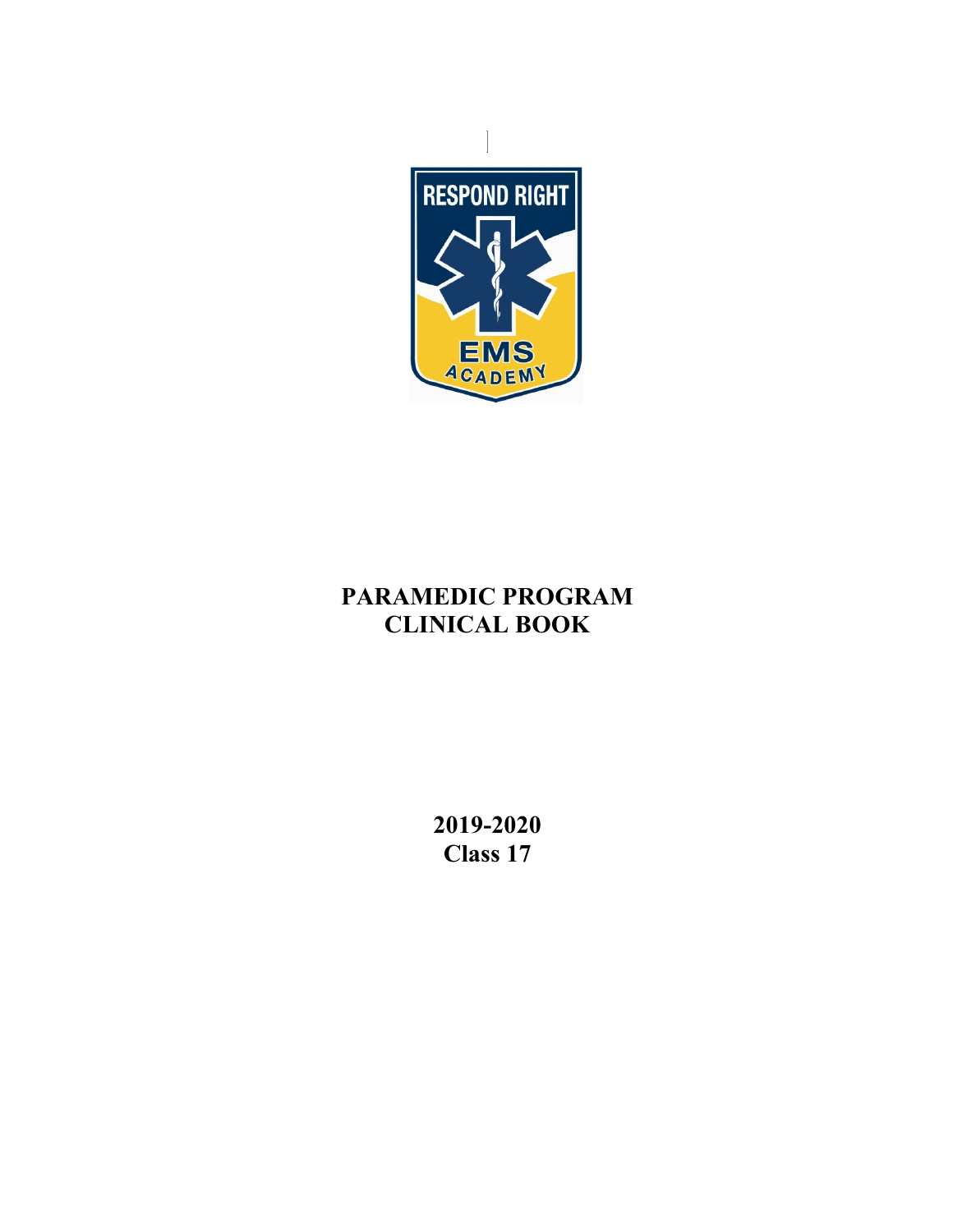| <b>Table of Contents</b> |  |
|--------------------------|--|
|                          |  |
|                          |  |
|                          |  |
|                          |  |
|                          |  |
|                          |  |
|                          |  |
|                          |  |
|                          |  |
|                          |  |
|                          |  |
|                          |  |
|                          |  |
|                          |  |
|                          |  |
|                          |  |
|                          |  |
|                          |  |
|                          |  |
|                          |  |
|                          |  |
|                          |  |
|                          |  |
|                          |  |
|                          |  |
|                          |  |
|                          |  |
|                          |  |
|                          |  |
|                          |  |
|                          |  |
|                          |  |
|                          |  |

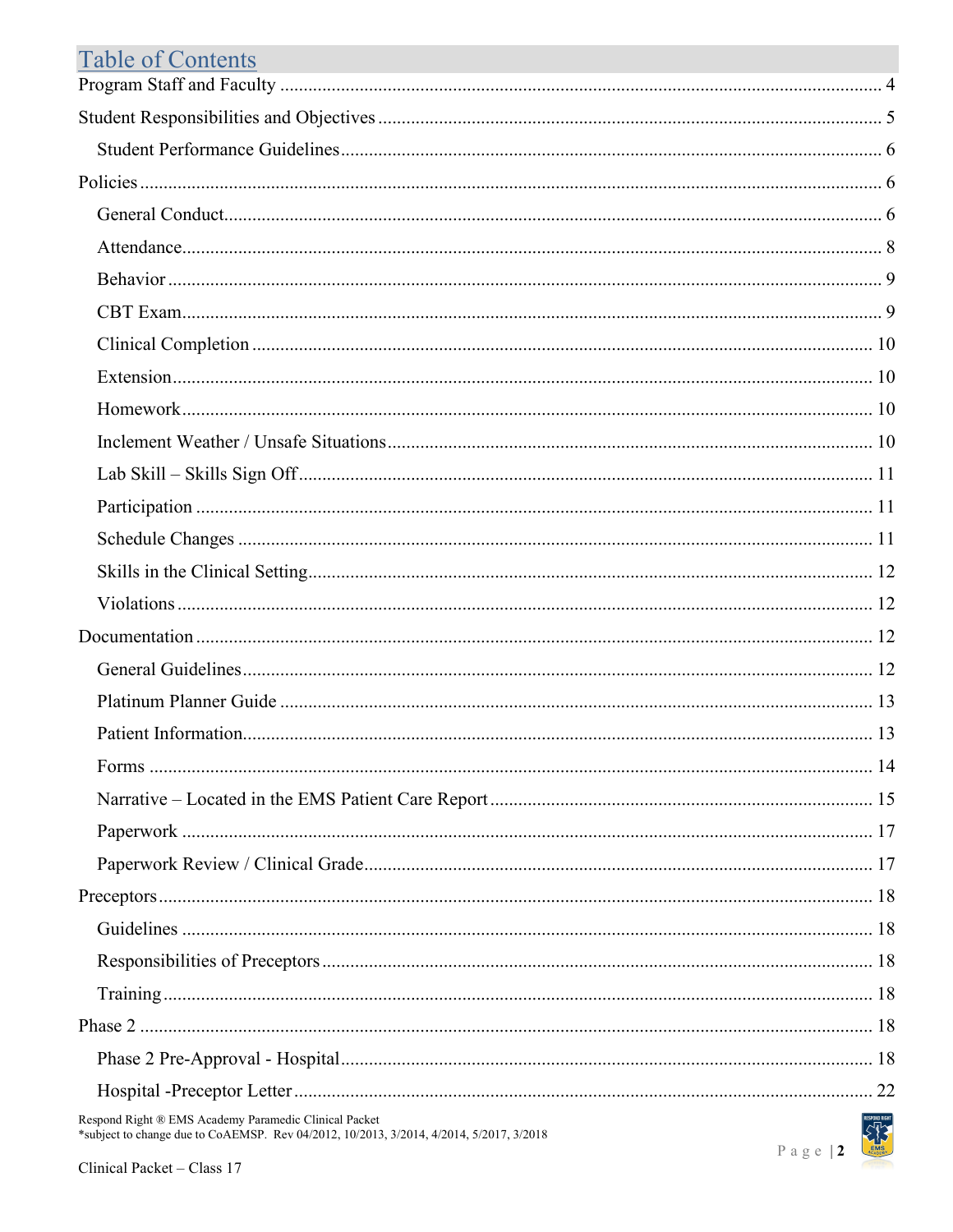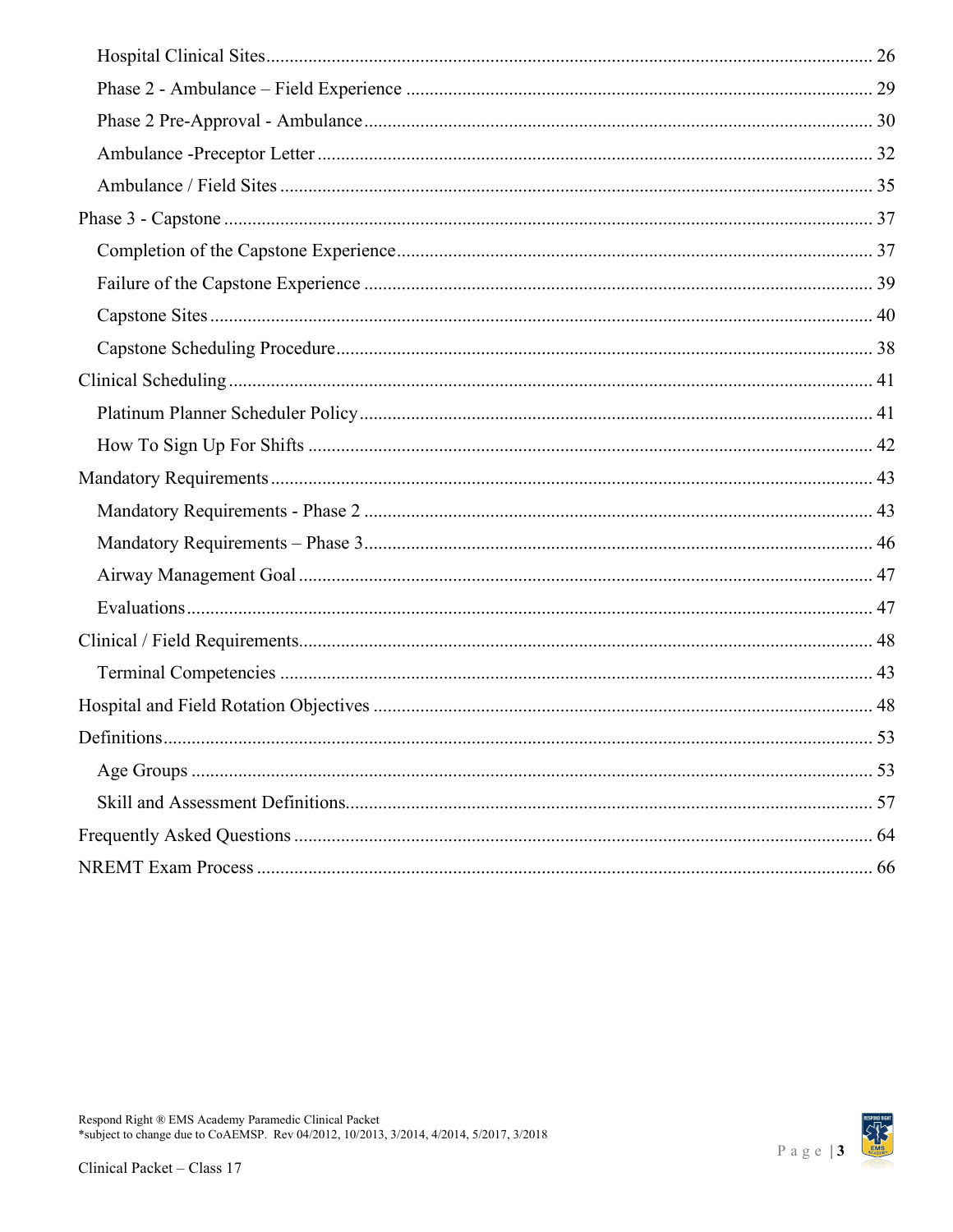### <span id="page-3-0"></span>**Program Staff and Faculty**

Toni Milan, BS, Paramedic Program Director Clinical Coordinator Director of EMS Education 314-713-1641 cell/text – use for emergencies/use with discretion [toni@respondright.com](mailto:toni@respondright.com)

Dr. Beirne *Medical Director 636-387-6200 office*

Donna Weiss, AAS, FF/Paramedic *CEO Director of Operations 636-387-6200 office* donna@respondright.com

### **Respond Right EMS Academy**

7491 Mexico Rd St. Peters, MO 63376 636-387-6200 phone 888-859-9304 fax [www.respondright.com](http://www.respondright.com/)

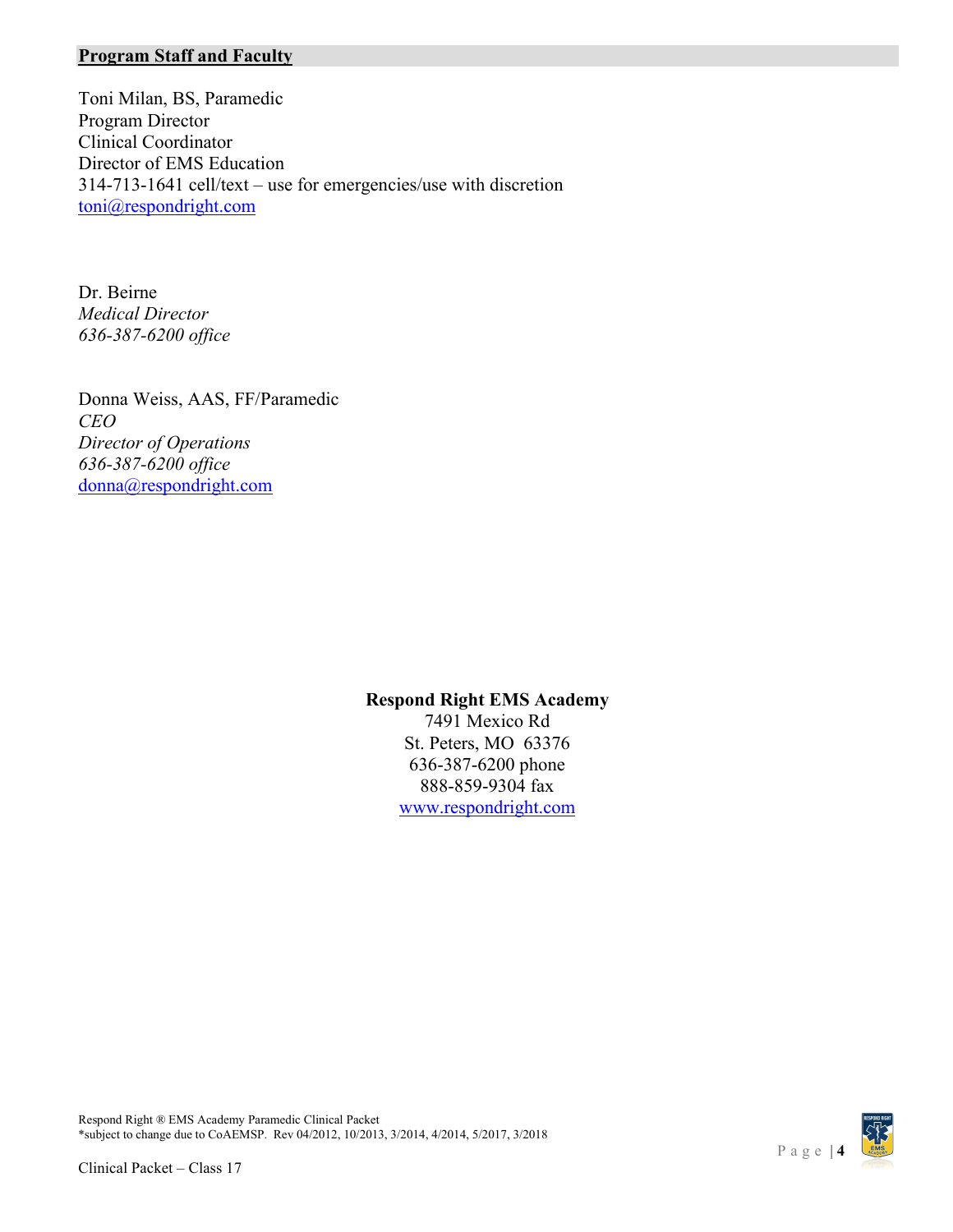### <span id="page-4-0"></span>**Student Responsibilities and Objectives**

Goals:

To provide a clinical experience that will aid the student in transitioning classroom skills into real world proficiency. Along with the state mandated skill minimums, the student will also be accountable for bedside manner, moving patients, problem solving, organization, time management, and working as a team member.

The goal of the Respond Right EMS Academy Paramedic Program is to prepare competent entry-level Paramedics in the cognitive (knowledge), psychomotor (skills), and affective (behavior) learning domains with or without exit points at the Advanced Emergency Medical Technician and/or Emergency Medical Technician, and/or Emergency Medical Responder levels.

Objectives:

Become a Team Member by Achieving these Attributes:

- 1. Demonstrates followership is receptive to leadership
- 2. Performs functions using situational awareness and maintains it
- 3. Utilizes appreciative inquiry
- 4. Avoids freelance activity
- 5. Listens actively using closed-loop communication and reports progress on tasks
- 6. Performs tasks accurately and in a timely manner
- 7. Advocates for safety and is safety conscious at all times
- 8. Leaves ego/rank at the door

Becoming a Team Leader by Achieving these Attributes:

- 1. Creates an action plan
- 2. Communicates accurately and concisely while listening and encouraging feedback
- 3. Receives, processes, verifies, and prioritizes information
- 4. Reconciles incongruent information
- 5. Demonstrates confidence, compassion, maturity and command presence
- 6. Takes charge
- 7. Maintains accountability for team's actions/outcomes
- 8. Assess situation and resources and modifies accordingly

### Problem solving:

- 1. Showing ability to come up with a clear plan of care for different patient acuity.
- 2. Performing effectively using an established standard of care.

Organization/Time management:

- 1. Observe and begin to utilize appropriate skills in prioritizing and delegating patient care in collaboration with preceptor.
- 2. Work in a systematic fashion to stabilize patients and proceed to time sensitive clinical evaluation.

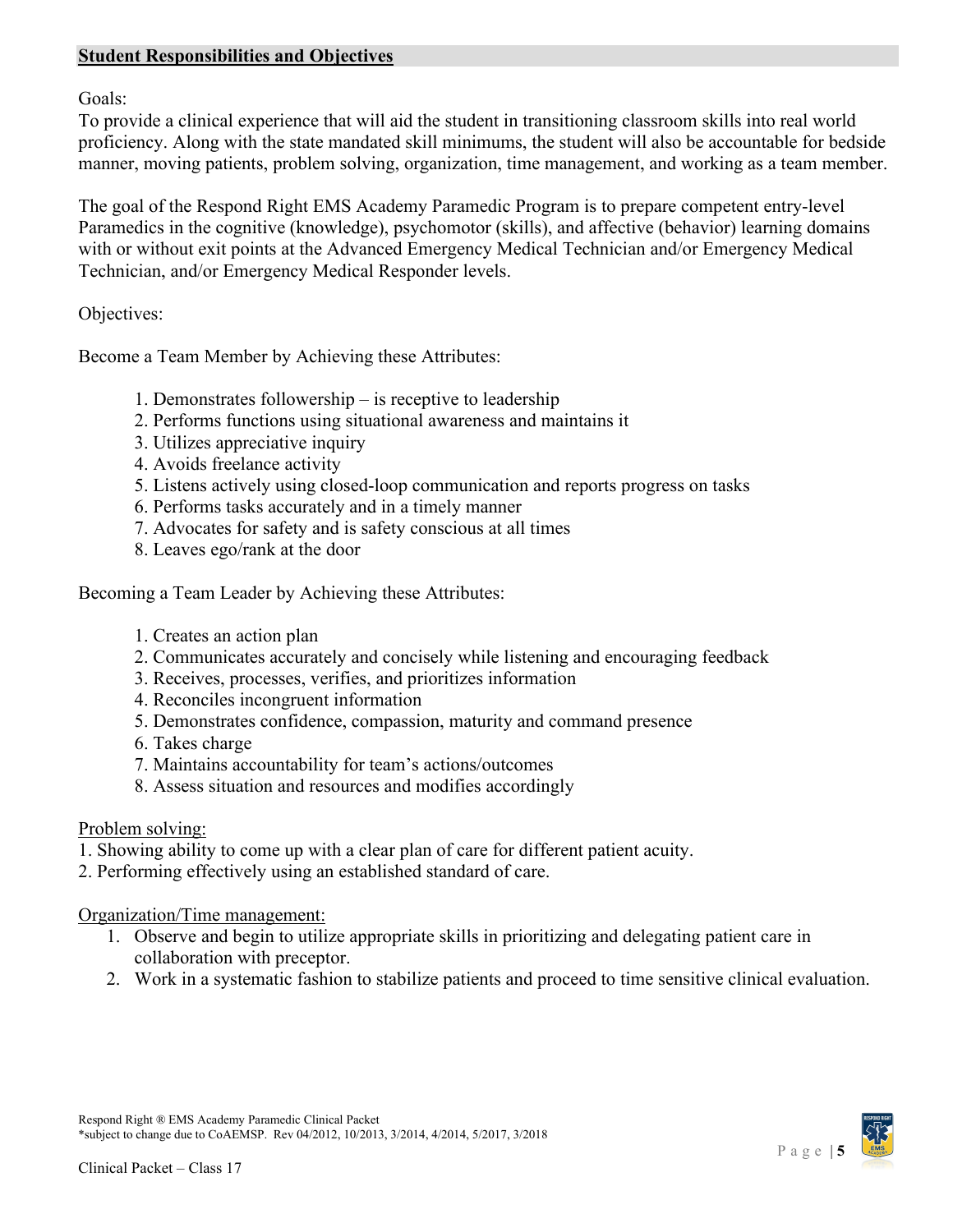# <span id="page-5-0"></span>**Student Performance Guidelines**

The following are guidelines for the student to adhere to during preceptor rotation. The student is responsible for accomplishing the objectives set forth in their clinical packet. They are responsible for seeking guidance and taking responsibility for learning.

The student will:

- 1. Recognize the nature and seriousness of the patient's condition or extent of injuries to assess requirements for emergency medical care.
- 2. Administer appropriate emergency medical care based on assessment findings of the patient's condition.
- 3. Lift, move, position and otherwise handle the patient to minimize discomfort and prevent further injury.
- 4. Perform safely and effectively the expectations of a paramedic/EMT.
- 5. Observe any special procedures.
- 6. Be on time wearing appropriate attire.
- 7. Demonstrate willingness to assume the responsibilities and roles of a paramedic/EMT.
- 8. Demonstrate flexibility and a willingness to learn.
- 9. Seek assistance from the preceptor when needed.
- 10. Maintain communication with clinical site and clinical coordinator as it pertains to tardiness, absence, and early departure of shift.
- 11. Follow the guidelines of the clinical site as it pertains to injury or exposures.
- 12. Complete the required paperwork including their clinical book and evaluations.
- 13. Meet with preceptor at beginning of shift to discuss objectives and at the end of the day to discuss student performance.
- 14. Cell phones are not allowed at ANY clinical site except for education purposes as approved by the preceptor.

# <span id="page-5-1"></span>**Policies**

# <span id="page-5-2"></span>**General Conduct**

- 1. You are a guest at our clinical sites and should act with integrity and courtesy at all times. You should treat each clinical as a first job interview. If you behave inappropriately (i.e. sleeping, being lazy or unhelpful, creating a disturbance, etc), you can assume that clinical site will likely not hire you once you acquire a license…they will also likely tell their friends at other departments...so act accordingly or expect to not be returning to that clinical site.
- 2. Students are never allowed to be on any computer, cell phone or other electronic device at any clinical site unless approved by the preceptor for educational purposes. Any students found accessing these devices for non-educational purposes at a site will be subject to immediate program termination.
- 3. The student will maintain patient confidentiality in compliance with the Health Information Portability and Accountability Act (HIPAA). Breach of this policy will result in suspension, termination from the program, and/or monetary fine(s).
- 4. All clinical requirements must be done on a voluntary (unpaid) basis while acting in the capacity of a student. Students are not allowed to attend clinicals, either in hospital or on the ambulance, where they are employed or volunteer. Violation of this policy will result in suspension and possibly expulsion.
- 5. The student is expected to arrive 15 minutes before the start time of the rotation.
- 6. Students will 'Check In' and 'Check Out' of every shift electronically.

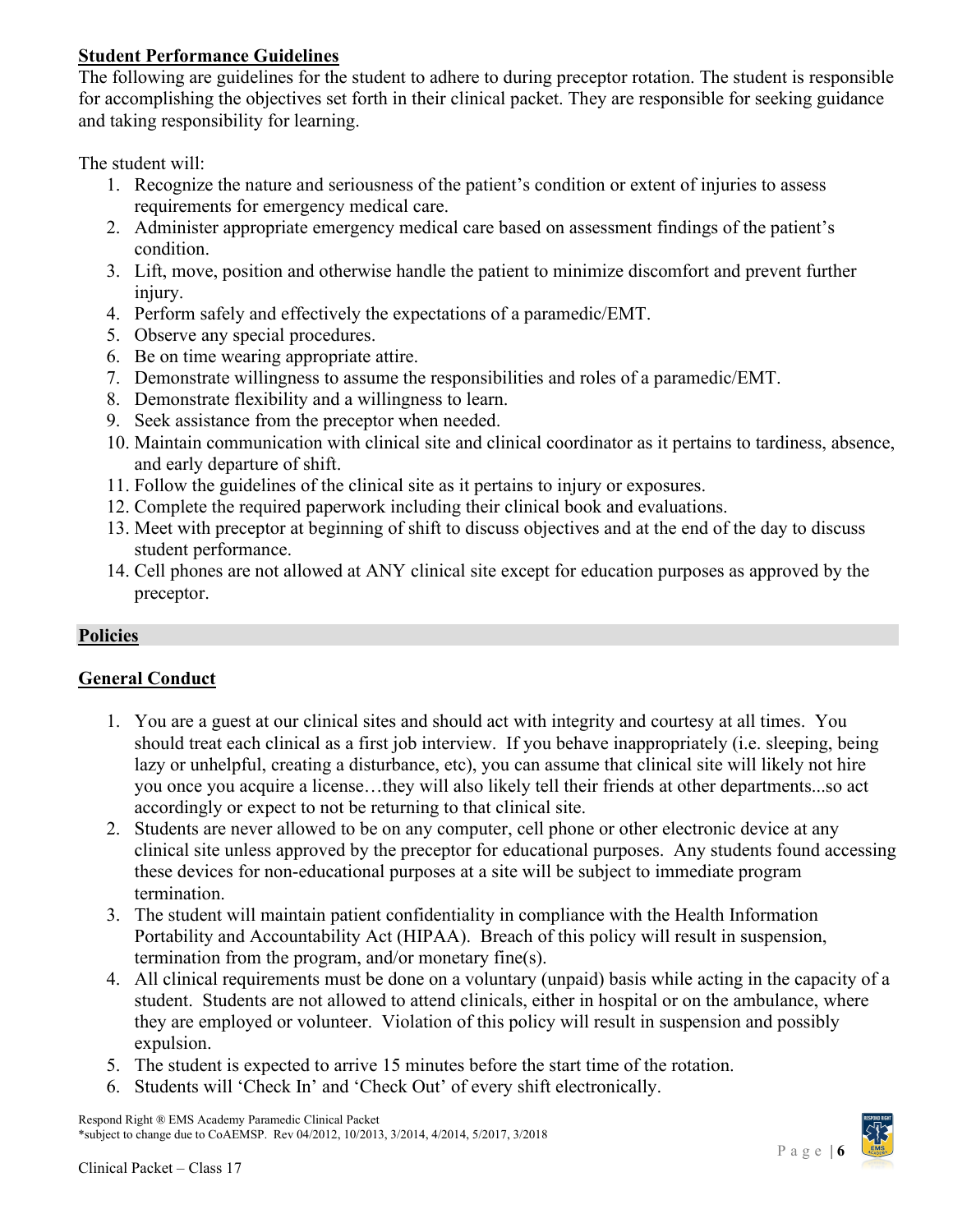- 7. The student will report to the charge nurse, supervisor, or chief at the clinical/field site upon arrival.
- 8. The student will act *under the direct observation* of appropriate licensed or certified personnel *at all times*. **No ALS skills may be performed out of sight of a preceptor.**
- 9. The student will make the best use of the clinical/field experience and will not remain idle during opportunities to participate in patient care. This includes staying for the duration of the shift scheduled unless verified by the shift preceptor AND clinical coordinator.
- 10. The student will act with concern for the safety of himself/herself, the patient, and others at the site, and will not cause harm to anyone.
- 11. Any injury or exposure at a clinical/field site must be reported to the clinical coordinator immediately (regardless of day or time) and a written incident report must be submitted within 48 hours of the event. During these events students, should be treated as any other member of the site team and follow the sites protocols. Respond Right® policy states that each student is responsible for their own medical needs and that Respond Right EMS Academy assumes NO financial or other responsibility for treatment as a result of injury to a student during participation in the Paramedic program. All expenses, whether emergency or non-emergency will be the responsibility of the student. Respond Right EMS Academy does not financially cover any medical consolations or treatments.
- 12. The relationship between student/preceptor is to be a professional one. There is no dating or physical relations between students and preceptors while the student is still enrolled as a 'student' at Respond Right EMS Academy. Violation of this policy will result in a 2-week suspension and possible expulsion from the program.
- 13. Clinical site preceptors may not be a spouse, boy/girlfriend, partner, parent, family member or close personal friend. Violation of this policy will result in a 2-week suspension and possible expulsion from the program.
- 14. Any student caught altering, forging or changing clinical data, dates, hours, data or signatures will be immediately expelled from the Paramedic Program. Cheating will not be tolerated either during the academic session or the clinical completion phase of your program.
- 15. Signatures and initials from preceptors must be the original signature. No copies or alterations will be tolerated. Any tampering, copying or altering of a signature will be immediate grounds for dismissal from the program.
- 16. Choosing to come to Respond Right EMS Academy means joining a distinctive community. RREMSA places high expectation on students regarding the way in which each person will act in the classroom, during the clinical, field and beyond. In particular, students are expected to uphold and promote the highest level of moral and ethical principles. Students are expected to pledge themselves to the NAEMT Code of Ethics and EMT Oath (found at NAEMT website). Furthermore, students are upheld to the same standards as any other EMS practitioner.
- 17. A complaint against a student will result in the following actions:
	- First complaint will result in suspension for 2-weeks and the student will not be able to return to that site.
	- Second complaint will result in suspension for-2 weeks, the student will not be able to return to that site, and the student's status in the program will be evaluated. The student may be removed from the program.
	- Third complaint will result in expulsion from the program

\*If the severity of any complaint is deemed serious enough that the student caused a preceptor or patient harm or put a preceptor or patient in harm's way, Respond Right EMS Academy reserves the right for immediate expulsion.

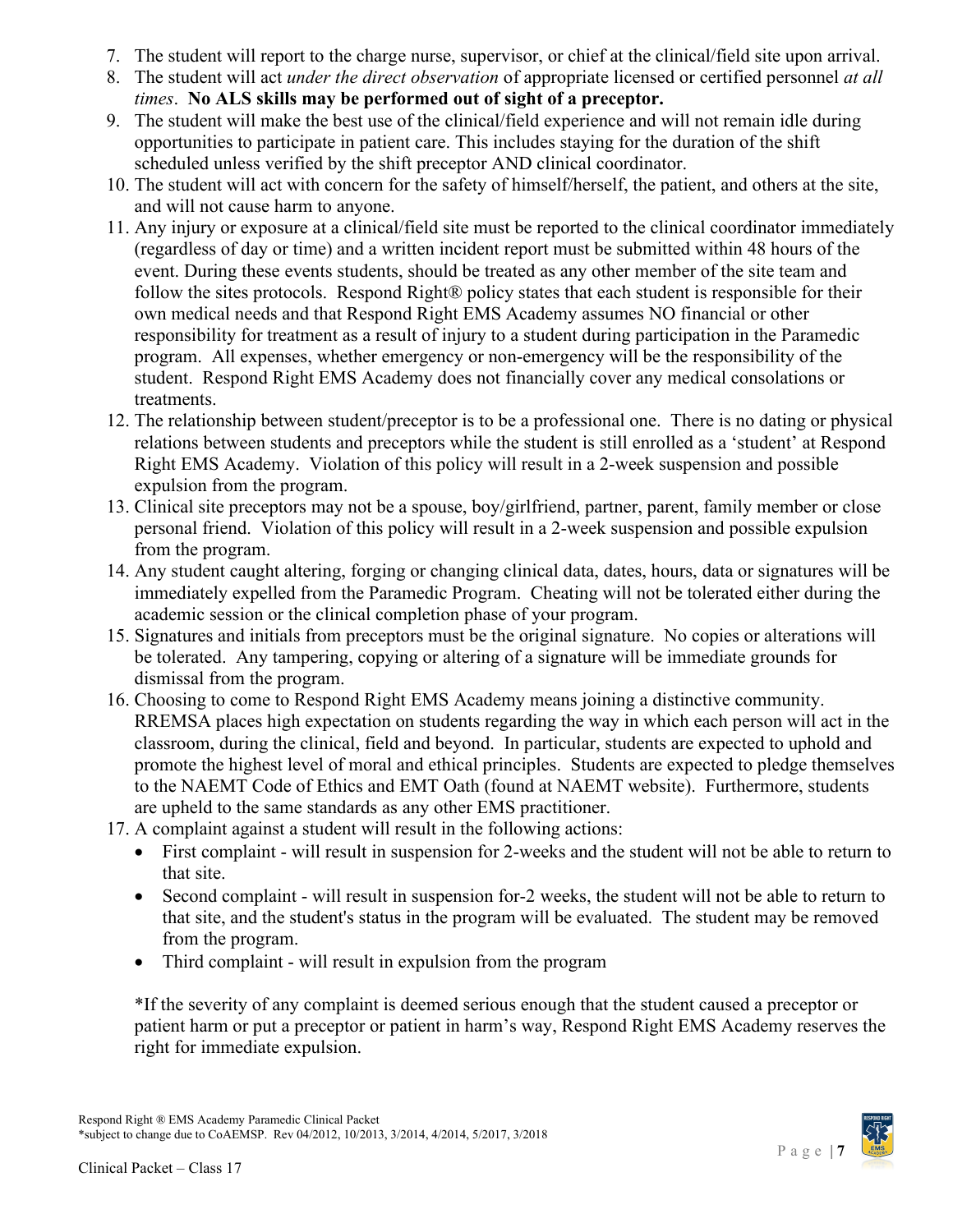# <span id="page-7-0"></span>**Attendance**

### **Attendance for Hospital and Field**

Students are expected to arrive at the clinical site 15 minutes prior to the start of their assigned shift. **They must have their preceptor or charge nurse sign for their hours**. Students must notify their preceptor or charge nurse any time they leave the clinical site for any reason.

Attendance is verified by the student's name, the student 'Checking In', the preceptors name and signature/initials, and the student shift review. If this is not completed for the shift, then no credit is given for the entire shift. If attendance is unable to be verified an absence is given.

Students who arrive at clinical sites late or leave early will have to repeat those hours and any skills performed. Students who stay longer than the approved times will not be allowed to count the additional time or skills obtained unless approved by their preceptor. Any additional hours must be signed by their preceptor and verified.

Failure to notify the Clinical Coordinator and the clinical site of an absence will result in a "no-call no-show," and be counted as an absence. A "no call no show" is a very serious offense and will result in losing the privilege of participating at that particular clinical site and a two-week suspension. Should this infraction occur more than once, the student will be expelled from the paramedic program at the discretion off the Program Director and Clinical Coordinator.

Only under extreme circumstances may a student cancel or leave a clinical. Instances such as a documented illness or death of an immediate family member are acceptable. The student must contact the Clinical Coordinator, Program Director and Instructor. More than three absences from clinicals will result in immediate expulsion from the Paramedic Program at the discretion of the Program Direction.

Students are not allowed to frequent any clinical site at any time other than their scheduled clinical times. Violation of this policy will result in a 2-week suspension from clinicals.

You are not allowed to stay past the scheduled hours at a clinical site, including a Fire Department, unless an unforeseen "late call" occurs. Violation of this policy will render the subsequent hours and skills obtained invalid and will NOT count. This will also result in a 2-week suspension from all clinicals. Repeat violations will further result in expulsion from the Paramedic Program.

### **Sick Days / Absences**

- You will be allowed a total of 2 sick days for the duration of the program. Upon your 3rd sick day, you will be suspended for 2 weeks from clinicals. More than 3 sick days will result in expulsion from the Paramedic Program, at the discretion of the clinical coordinator.
- You must contact the Clinical Coordinator and the clinical / field site as soon as possible to notify them of your absence.
- You must complete the 'Clinical Absence Form' the following day and turn it in to the Program Director.
- If you fail to turn paperwork in for a scheduled clinical, this will be considered an absence.

### **No Call No Show**

- A "No call, no show" will result in a suspension of 2 weeks of clinicals.
- A "No call, no show" means you failed to contact the site, Program Director, and Clinical Coordinator about your absence.

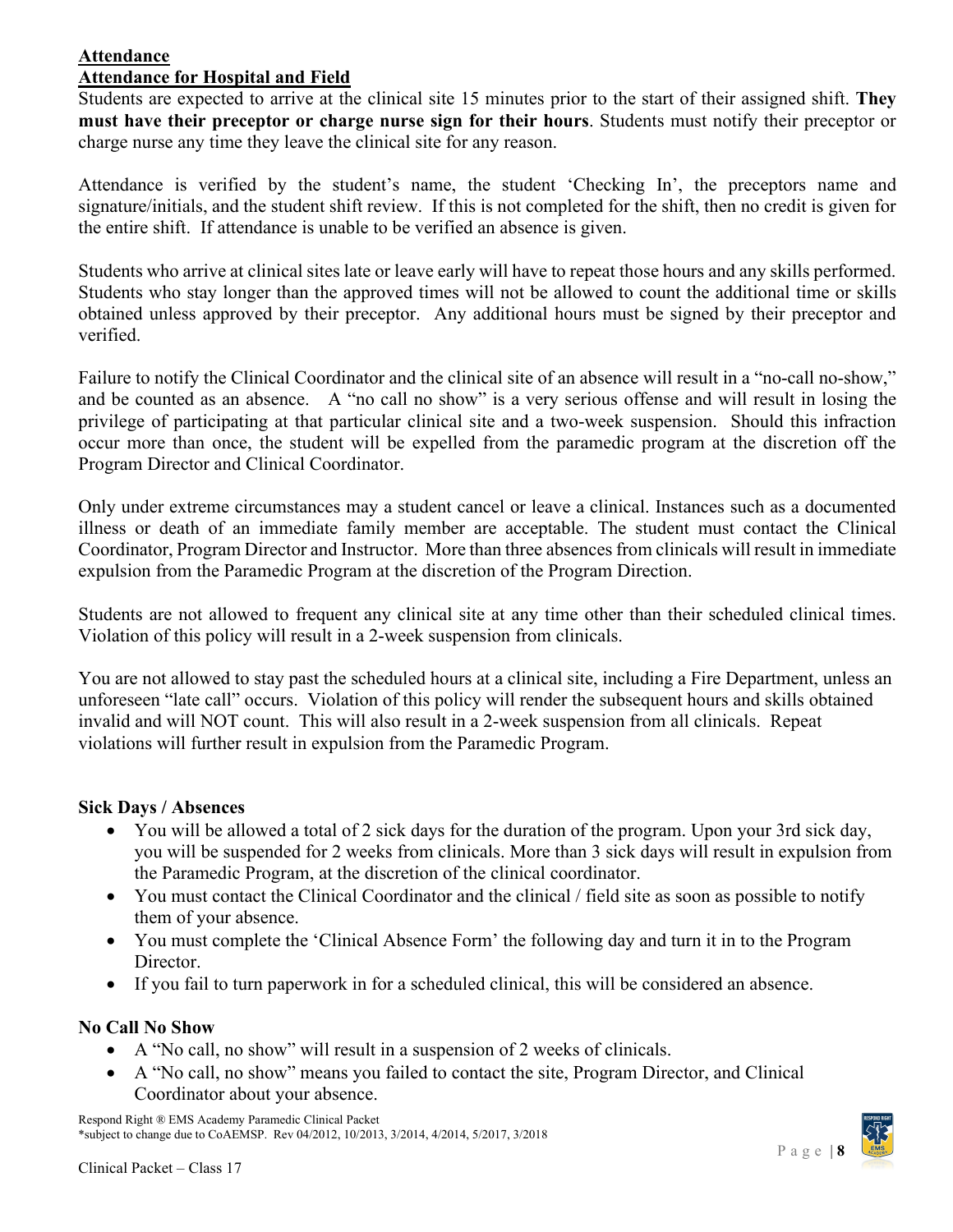- You must complete the 'Clinical Absence Form' the following day and turn it in to the Program Director.
- This will result in losing the privilege of participating at that particular clinical site and a two-week suspension.
- Should this infraction occur more than once, the student will be expelled from the paramedic program at the discretion off the Program Director and Clinical Coordinator.

# **Leaving Early**

- Leaving early is not an option.
- If you need to leave a clinical site for a medical emergency, you must contact the available staff at Respond Right EMS Academy. If after regular business hours, you must contact the Clinical Coordinator.
- You must complete the 'Clinical Absence Form' the following day and turn it in to the Program Director.
- Leaving early as the result of a documented medical emergency will result in the following:
	- You will be charged with an absence
	- You will only be allowed two instances before a two-week suspension will be applied
- Leaving early from a clinical site without a documented medical emergency and failing to notify the Program Director will result in the following:
	- a suspension of two-weeks and the student will have to repeat those hours and any skills performed during the entire shift

# <span id="page-8-0"></span>**Behavior**

Students are expected to conduct themselves in a manner that is respectable and respectful of others at all times. Disruptive and inappropriate behavior will not be tolerated at any time. Students will be evaluated on their behavior periodically throughout this program. Students must display satisfactory ratings in all the behavior categories for successful completion. Students who struggle with any component of the behavioral rating will be counseled and given direction on how to correct that behavior.

# <span id="page-8-1"></span>**CBT Exam**

The Computer Based Test (CBT) exam must be completed for course completion and graduation. The CBT exam must be completed with at least a passing grade as part of course completion. If the student is unable to pass the CBT exam with the provided number of attempts, it will be the student's responsibility to pay for additional attempts until a passing grade is achieved.

Students will be eligible to attempt the CBT exam once they enter Capstone.

The CBT exam must be completed BEFORE the course completion deadline. Students will be allowed to attempt the exam 3 times before their completion deadline. If the student is unsuccessful at an attempt, they may apply to retest 15 days after the last exam. After three unsuccessful exam attempts, and/or the course completion date, the student will have two options:

1. Students will have 30 days to complete 24 hours of tutoring focusing on the deficient areas that the PD, student and tutor feel would be most beneficial for the student to be successful on the exam. After the 24 hours have been completed, and the PD's approval, the student will be allowed to repeat up to 3 more attempts at the CBT. After the third failure, the student will be removed from the program at the discretion of the Program Director. All tutoring and CBT costs will be the responsibility of the student.

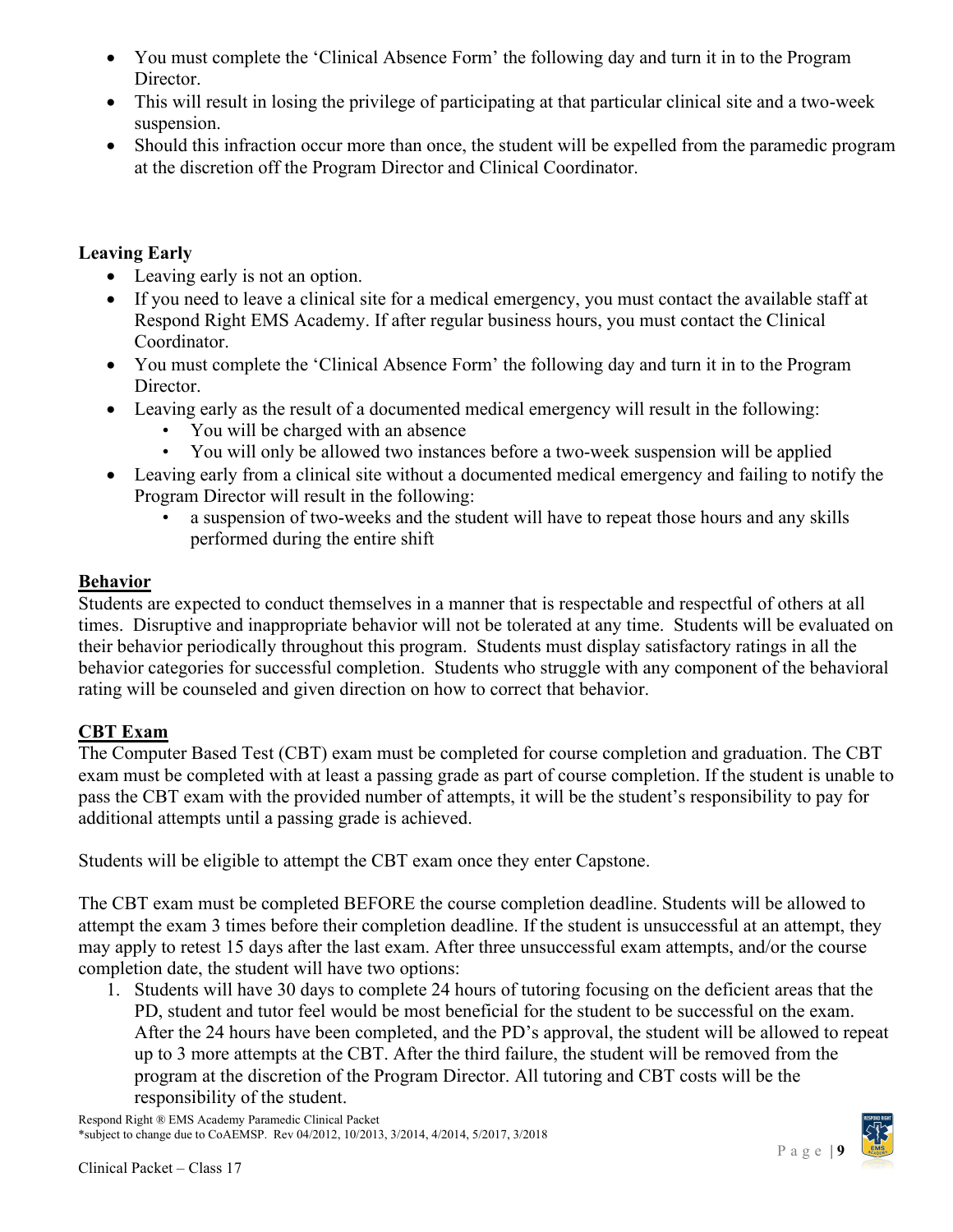- a. Students will have a maximum of 90 days to complete the three additional CBT attempts.
- 2. The student can choose to be removed from the program

# <span id="page-9-0"></span>**Clinical Completion**

Students will be required to obtain a certain number of hours in each area of the hospital and ambulance along with certain required skills. It is imperative that the student receives competence in each skill as they progress in their training. If a student does not receive a competent evaluation from a preceptor, it will result in additional clinical time until the student receives entry level competency in the deficient area. This may prolong this Phase of training for the student and require an extension at the approval of the Program Director and Clinical Coordinator.

It is important that the student is diligent during the clinical phase to ensure proper documentation is taking place. It is required that all skills, reports and narratives are electronically documented in PLATINUM PLANNER before the end of shift. Failure to submit the documentation before the end of shift will result in paperwork being rejected and full credit not being awarded during review.

Shift documentation is required to be signed by the preceptor and submitted to validate attendance. Any shifts without proper documentation will be considered absent.

# <span id="page-9-1"></span>**Extension**

If students are not able to complete the program by the course completion date, they can request one extension. Valid reasons for an extension would include:

- Medical necessity
- Jury duty
- Military leave

This is a continuous program without interruptions. Students are not able to take a leave of absence, vacation or time off. Extensions will not be granted for those reasons.

# <span id="page-9-2"></span>**Homework**

Students may be required to complete homework during the clinical portion of the program. Failure to complete homework assignments will result in the loss of points during clinical review and clinical suspension.

# <span id="page-9-3"></span>**Inclement Weather / Unsafe Situations**

While attending clinicals students may encounter inclement weather or situations that may cause traveling to/from the clinical site unsafe. Student safety is our main concern. If students feel it is unsafe to travel to/from the clinical site, they have the option of contacting the site and Program Director to let them know about the unsafe situation. Excusal from the clinical will be at the discretion of the Program Director.

Students must complete the clinical absence form and submit to the Program Director for approval. Students must be aware that if they have been excused from the clinical, they may still need to re-schedule the clinical if they need the hours, skills or assessments to meet the Terminal Competencies.

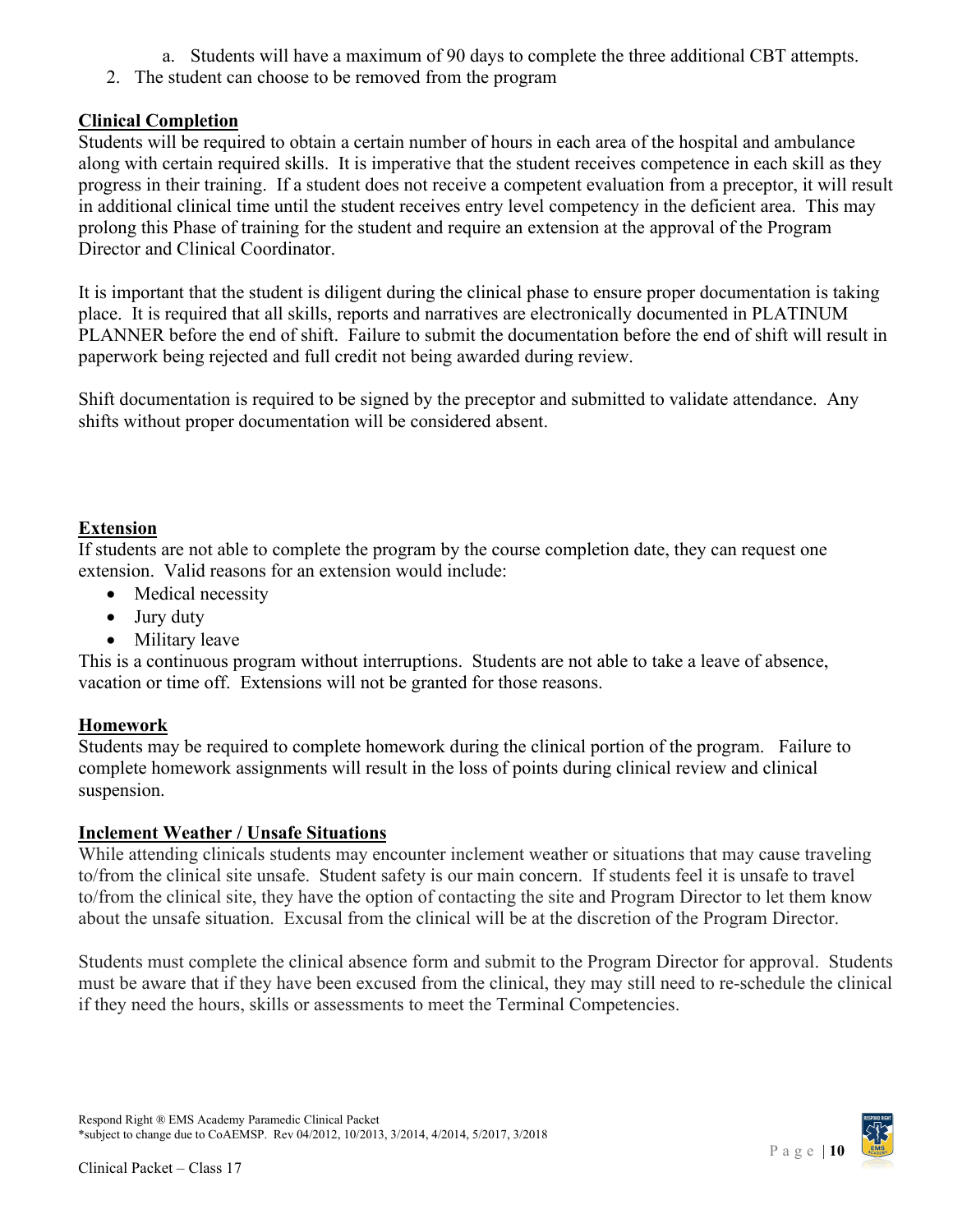# <span id="page-10-0"></span>**Lab Skill – Skills Sign Off**

Skills Sign Off in the Lab

To establish a policy that allows students to get clinical credit for specific skills in the event that they do not encounter them in their clinical or field rides. Students must complete all adult IVs, and age/complaintbased assessments during a clinical/field rotations before being approved for a Lab Skill Sign Off.

A maximum of 13 skills will be allowed to be completed in the Lab Skill Session.

The following skills will be eligible to complete in a Lab Skill Session:

- Defibrillation w/Assessment
- Direct Orotracheal Intubation w/Assessment
- Pharmacological Cardioversion w/Assessment
- Subcutaneous Injections w/Assessment
- Suction Oral w/Assessment
- Suction Tracheal (suction through ET tube) w/Assessment
- Synchronized Cardioversion w/Assessment
- Ventilate BVM to mouth w/Assessment

In the event that a student is unable to accomplish a specific skill during their clinicals, Respond Right® EMS Academy will provide the student an opportunity to complete those skills in a lab setting. The skills will be performed by the student with a preceptor employed by RREMSA. The student will adhere to all NREMT performance standards or he/she will not receive credit for the skill. The student will be tested in both the cognitive and psychomotor learning domains.

The current hourly rate for tutoring will be paid for by the student for however long the student will need to be evaluated. The student will complete the Lab Skill Sign Off Form and submit it to Administration to schedule the laboratory session. They will be assigned a preceptor based on availability.

### <span id="page-10-1"></span>**Participation**

Students are expected to participate in at least 1 clinical per week while in the didactic portion and at least 3 clinicals per week once released from the didactic portion. Students must refer to the clinical due dates for specific information. Students must keep accurate and up-to-date documentation in PLATINUM PLANNER. If a student fails to meet these criteria, they will jeopardize their timely completion of the program and compliance with VA and WIA programs.

Students are given a course completion date, which is reflected on the syllabus. Failure to maintain participation in the program will lead to the inability to complete the program.

### <span id="page-10-2"></span>**Schedule Changes**

During the clinical portion of the program, students are expected to only submit/request days at clinical sites in which they are available to attend. If a student schedules a clinical by error or needs to adjust their schedule for any reason the following consequences will occur:

- o At your request to have 1 clinical shift changed, you will only receive 6 out of 10 points during your clinical paperwork review. You will have multiple reviews during the program.
- $\circ$  At your request to change a 2<sup>nd</sup> clinical shift, you will only receive 2 out of 10 points during your clinical paperwork review. As stated above, you will have multiple reviews during the program.

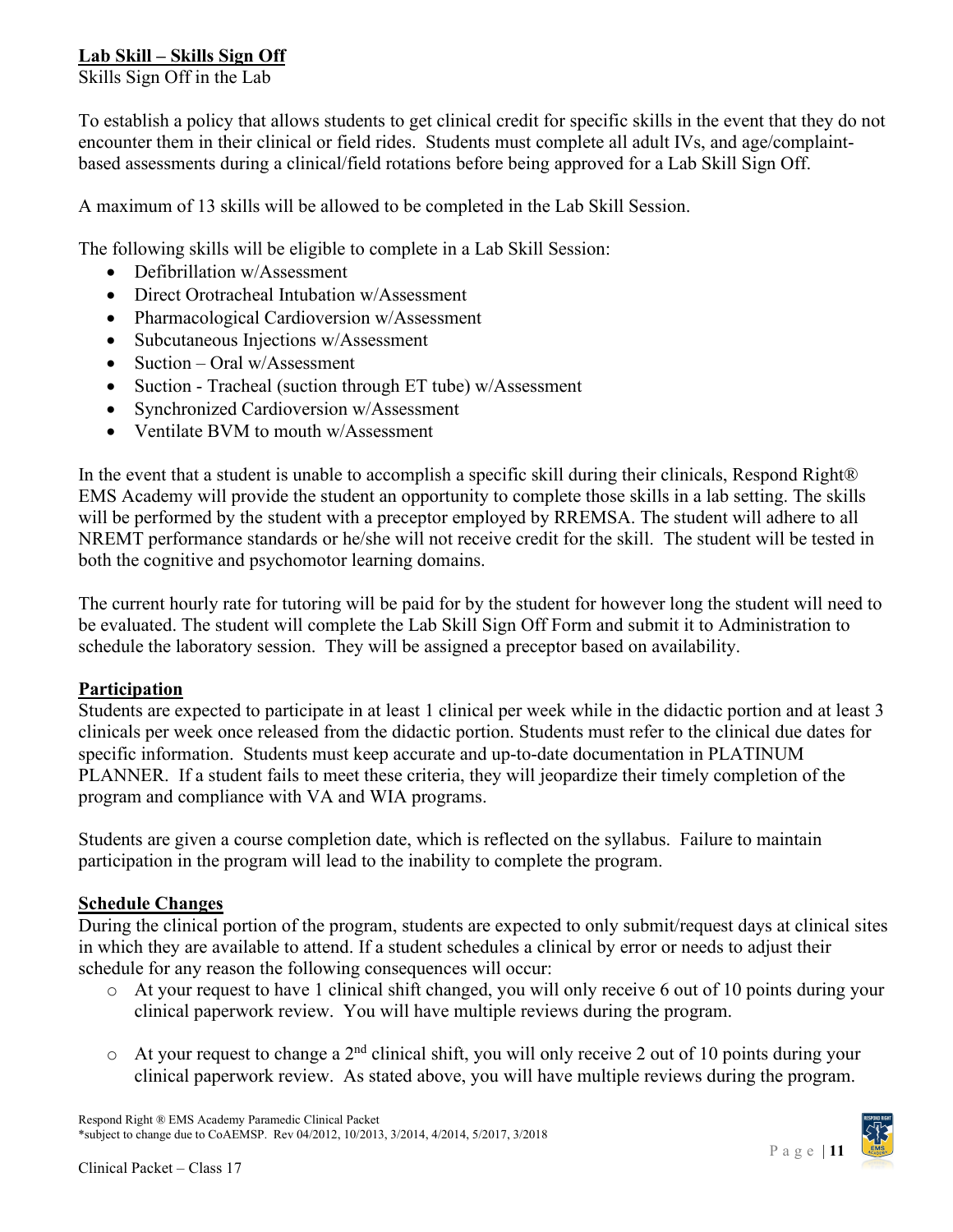$\circ$  At vour request to change a 3<sup>rd</sup> or more clinical shifts you will receive 0 out of 10 points during your clinical paperwork review. **Multiple infractions will result in a clinical suspension of 2 weeks and possible re-training.** As stated above, you will have multiple reviews during the program.

To request a schedule change, students must email the Clinical Coordinator at least 3 business days before the start of the shift. Failure to request the schedule change 3 business days before the start of the shift will result in the shift not being cancelled and the shift will be considered an absence or sick day.

Any clinical shift that has been submitted for approval will not be changed and must be attended by the student or incur penalty for a clinical absence.

### <span id="page-11-0"></span>**Skills in the Clinical Setting**

Students are approved to perform skills and assessments in the clinical setting after they have received instructor competency using that skill in a scenario and have passed the Mod Exam relating to that content/skill. Furthermore, skills and assessments that have not been approved will not be opened up for access in Platinum Planner until these parameters have been passed.

Students who fail a Mod Exam must follow the Mod Exam re-take policy as stated in the Policy Manual.

### <span id="page-11-1"></span>**Violations**

Violation of any policy will result in a 2-week suspension and will render clinical hours/shifts invalid. Repeat violations will result in removal from the program.

Some violations will be egregious enough to warrant a final warning and/or removal from the program. Examples of these violations would include violations involving ethics and/or morals, patient and/or crew safety, forgery, and HIPPA.

### <span id="page-11-2"></span>**Documentation**

### <span id="page-11-3"></span>**General Guidelines**

- All documentation will be directly entered in Platinum Planner.
- Documentation is due before your shift ends. Once your preceptor signs your shift, no further data can be added/edited.
- No paper documentation will be accepted unless you are attending an OR rotation, or you have a device failure.
- Preceptor signatures will be acquired directly in the Platinum Planner app. Failure to obtain the proper signatures will result in no credit for the shift.
- Preceptor signatures must be obtained at the same day/time as the scheduled clinical shift.
- If documentation gets returned to the student, you will have 72 hours to correct the errors and resubmit it. Failure to correct and resubmit will be subject to rejection and point deduction. Students must understand documentation is an important part of EMS. Turning in documentation in a timely manner is part of your overall grade. Failure to turn in documentation on-time will result in point reduction during clinical grade reviews.
- In the case of device failure or other unforeseen circumstances, physical paper documentation can be used. Students must use Respond Right approved clinical paperwork. Paperwork must be filled in and signed by preceptor. Documentation must then be entered in Platinum Planner exactly as seen on paper.
- Preceptors must validate the student's attendance by signing shift documentation. If shift documentation is not completed, the student will be counted absent.
- All shifts must have the following completed for each shift:

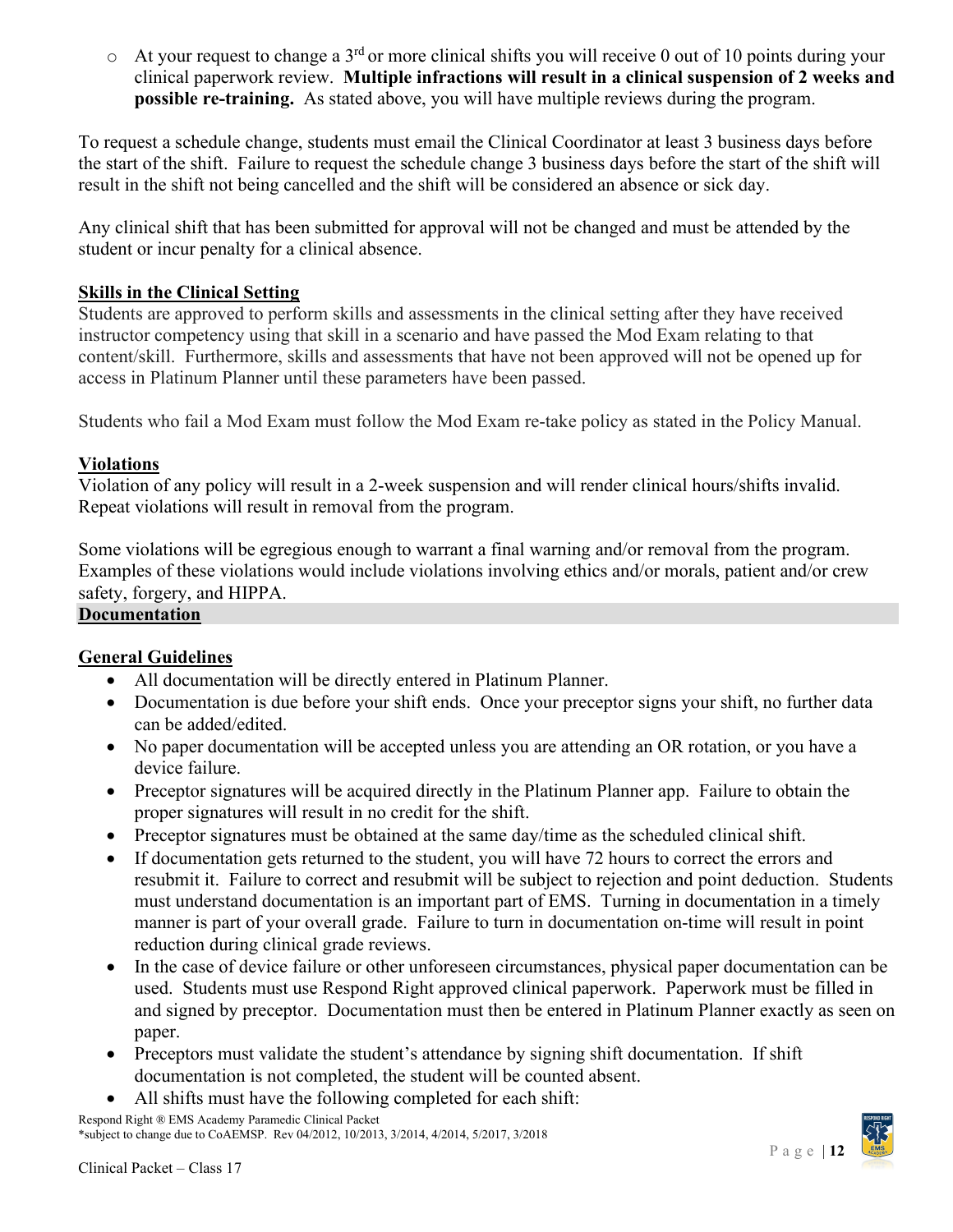- o Preceptor Evaluation of Student completed by the Preceptor
- o Site and Preceptor Evaluation completed by the Student
- You must complete the required number of assessments for all age, illness-based assessments and ambulance rides. You are required to use the CHART method in your narrative. Narratives will be typed into Platinum Planner directly.
- **Every assessment completed on the ambulance must have a complete EMS PCR and narrative in Platinum Planner to support the assessment completed. This is a minimum of 50.**
- All illness-based assessments can be counted for two primary field impressions of the patient. Example – A patient having shortness of breath and chest pain –can receive a credit for both chest pain or dyspnea if the student has provided documentation supporting such.
- A maximum of two assessment / impression types will be allowed per patient.
- If applicable, patients will be eligible for assessment of medical, assessment of trauma, age-based assessment and up to two additional assessment types.
- Each time a skill is completed on a patient, you can count that skill. Example You can count tracheal suctioning as many times as you perform it on a patient. Just make sure you have it documented correctly.
- Preceptors Your preceptor must be of **equal or higher training than you**. This means you can be precepted by a Paramedic, Nurse or Doctor. If you have a question about another licensure level of staff that is precepting you, you MUST ask!

# **For Physical Paper Documentation**

- Operating Room (OR) shifts will not allow devices. Students must bring the OR paper documentation to this shift.
- Preceptors must initial / sign all signature areas for the skill or assessment. If an arrow/line is drawn from a signature line to another signature line, this will not be accepted and will not count.
- Copies of signatures will not be accepted. Copies are considered a form of altering and/or forgery and will be grounds for dismissal from the program.
- Errors are corrected with one line through it. Initialed and new, corrected information written above it.
- All skills must be written individually. No skills will be given credit when written 'x 3', etc trying to indicate that a skill has been completed three times. If a skill has been completed three times, it must be written down three separate times.
- Any form missing a signature will not be given credit.
- Any form, skill or assessment missing an evaluation will not be given credit.
- Students will have 72 hours from the end of shift to enter this data.

# <span id="page-12-0"></span>**Platinum Planner Guide**

**Visit the following link to download the mobile app and watch a short video: <https://www.platinumed.com/platinum-planner-mobile-app/>**

# **Documentation is due before the end of each shift.**

The Platinum Planner student manual is located here: <https://s3.amazonaws.com/peg-planner-docs/Platinum-Planner-Student-Manual.pdf>

# <span id="page-12-1"></span>**Assessments - Patient Information**

The following is mandatory information when completing Patient Information:

- **Time**
- **Gender**

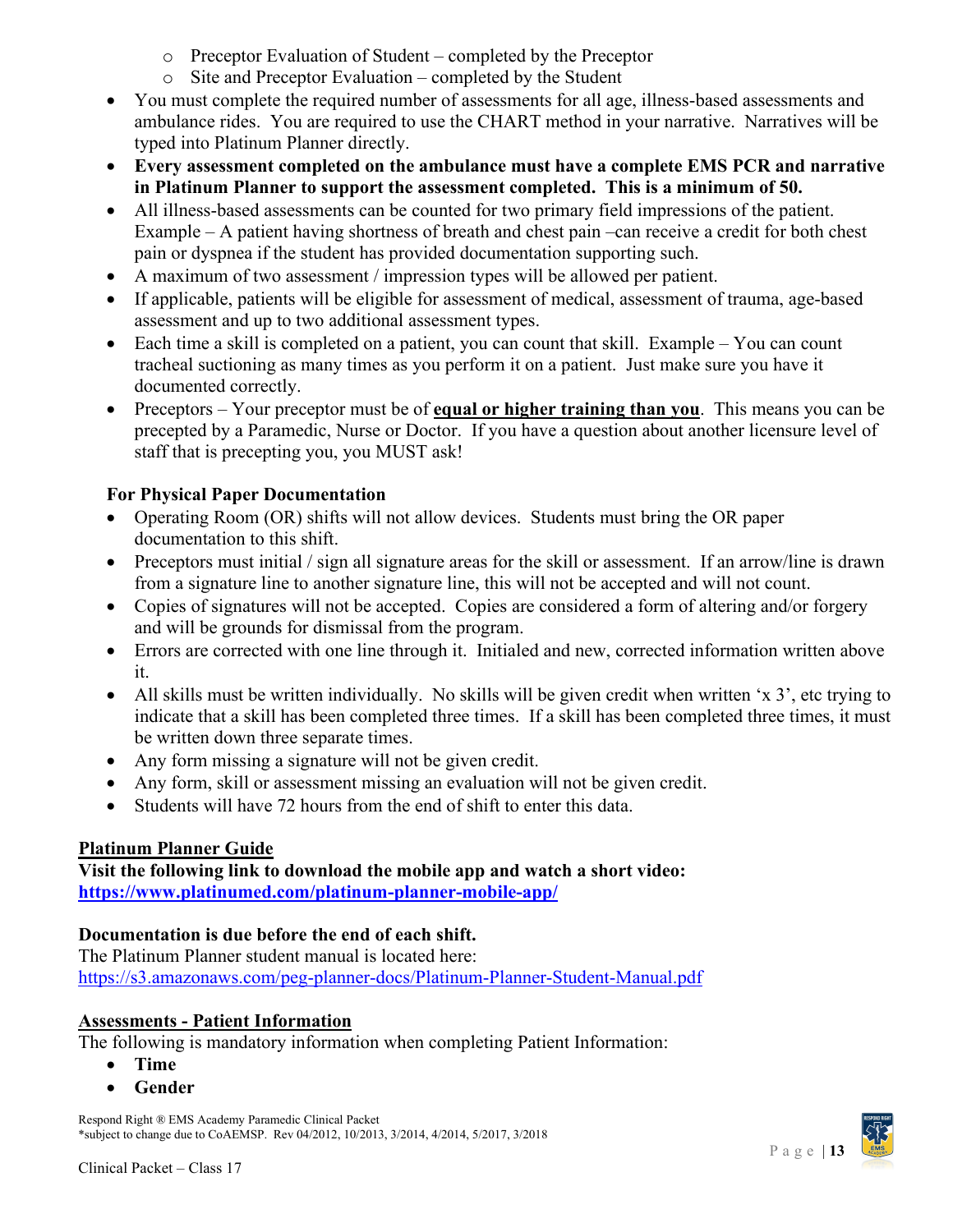- **Age**
- **Patient Type** this will be Live when doing a clinical rotation
- **Chief Complaint** enter what the patient is complaining of
- **Patient Notes**
	- o Must contain the minimum information:
		- $\blacksquare$  Level of consciousness
		- Event and or circumstances
		- Patient current condition
		- Medication name, dosage and route, if administered to the patient
		- Any intervention details such as IV location/size, ETT size, etc.
			- Credit will not be given for any intervention without details of insertion site, size, dosage delivered, etc.
		- o Hospital shifts:
			- Patient notes must contain your patient assessment.
			- **Must have a primary and secondary assessment for the patient.**
			- $\blacksquare$  Must include 1 set of vital signs
			- If medications are given, must specify dose, route, location, etc.
- **Skill**
	- o Select the skills that you performed on the patient
	- o Assessment of Medical or Trauma can be used on any patient, if you performed the assessment
	- o Airway Management should be selected any time you do a qualified airway management skill
	- o You can choose up to two other Assessment types in addition to Medical, Trauma and age.
- **Status**
	- o You must select if the skill was Successful, Attempted (Unsuccessful) or Observed

# <span id="page-13-0"></span>**Skills – Patient Information**

The following is mandatory information when completing information regarding a skill:

- Pt age must be included in the notes
- Any drug that has been administered: must include the drug, dosage and route in the notes
- Any IV that has been administered: must include the age of pt, size, site and fluid type

# **Forms**

Forms completed on every Hospital shift:

- Site / Preceptor Evaluation completed by you, the Student
- Preceptor Evaluation of Student completed by your Preceptor

Forms completed on every Ambulance shift:

- Site / Preceptor Evaluation completed by you, the Student
- Preceptor Evaluation of Student completed by your Preceptor
- EMS Patient Care Report completed by you for every patient

Forms completed on every Capstone shift:

- Site / Preceptor Evaluation completed by you, the Student
- Capstone Preceptor Evaluation of Student completed by your Preceptor
- EMS Patient Care Report completed by you for every patient

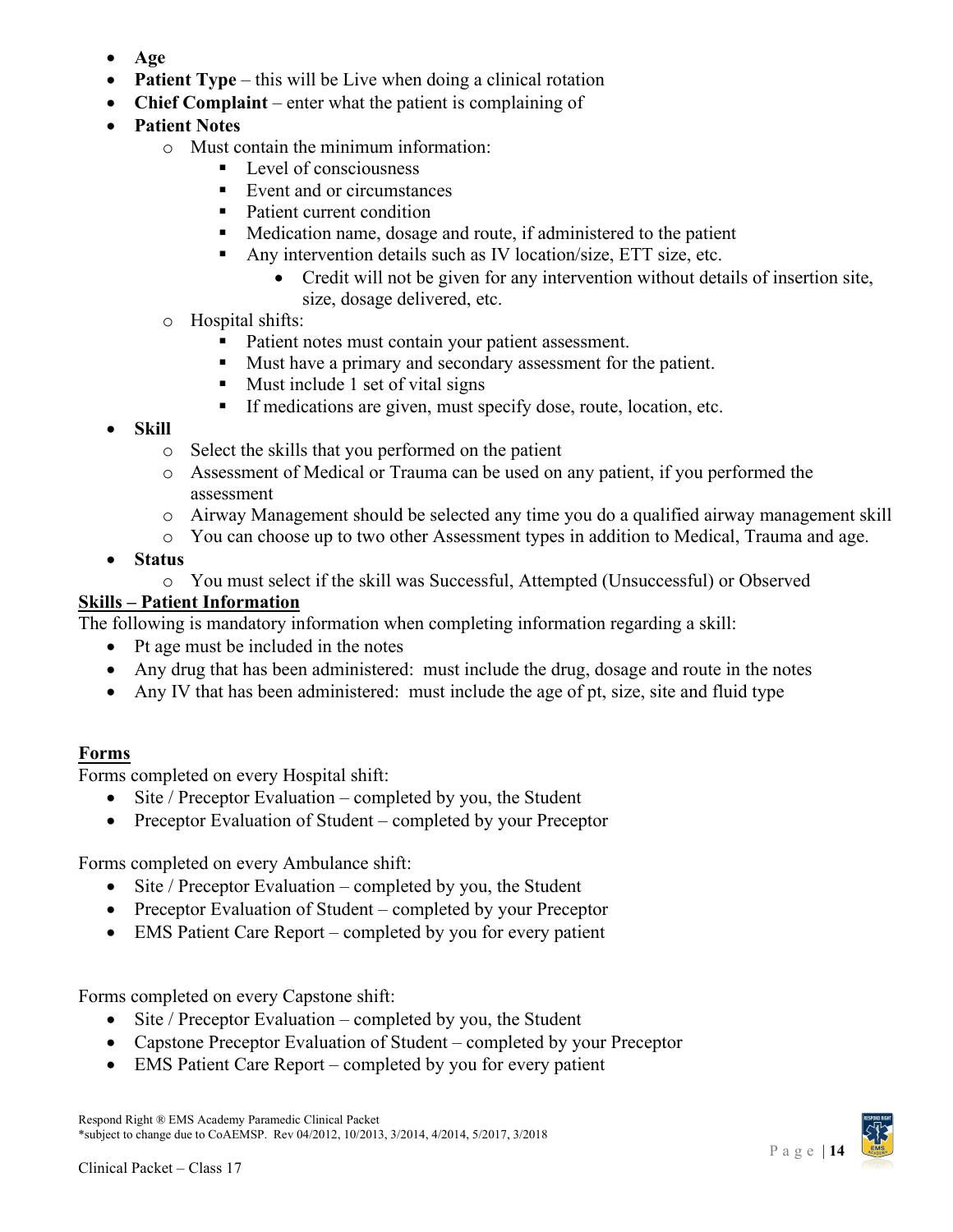Affective **/** Behavioral Evaluation

• Completed as directed

Failure to complete forms by the deadline will result in point deduction during the clinical grade review.

# <span id="page-14-0"></span>**Ambulance Narrative – Located in the EMS Patient Care Report**

Your narrative on the ambulance is used to document all the elements of the patient assessment, care and/or transport. You will need to make sure everything is documented in the narrative that occurred during your interaction with the patient. **You must support your assessment by providing a thorough narrative with a primary and secondary assessment.** Even though you are in class at this time, remember, this can be used as a legal document. Take pride in how you document patient care.

Incomplete or inaccurate reports can cause other care givers to provide inappropriate care to the patient, and in the case of your school work and real life, **if you didn't document it – it didn't happen.**

You will use the CHART method to document your narratives. Nothing less than a complete narrative with a primary and secondary assessment will be accepted for credit. No exceptions.

Narratives must be entered in Platinum Planner to receive credit for the assessment.

Hospital shifts:

• Narratives are entered in the Patient Notes area

Ambulance shifts:

• Narratives are entered on the EMS Patient Care Report in Platinum Planner

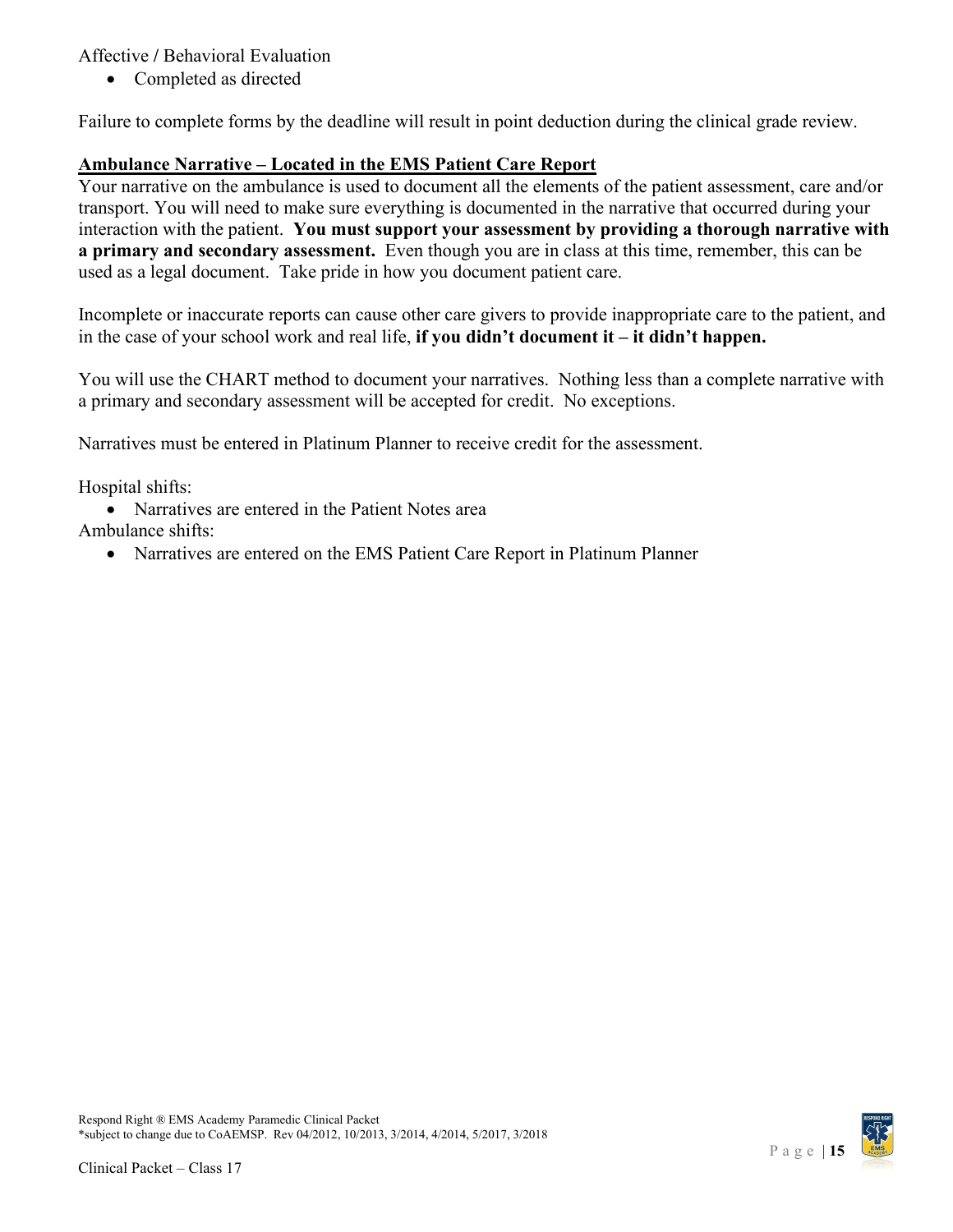| D<br><b>Dispatch Information</b>          | The dispatch information given to the crew at the<br>time of the call.                                                                                                                                                                                                                                                                                                                                                                            |
|-------------------------------------------|---------------------------------------------------------------------------------------------------------------------------------------------------------------------------------------------------------------------------------------------------------------------------------------------------------------------------------------------------------------------------------------------------------------------------------------------------|
| $\mathbf C$<br><b>Chief Complaint</b>     | Why the patient/ healthcare provider called 911?<br>What the patient/family member/caregiver told you<br>was the current problem.<br>Some situations require that you make a judgment<br>call as to the primary reason the patient is seeking<br>medical care.                                                                                                                                                                                    |
| H<br><b>History</b>                       | History of the present illness (HPI – This would<br>include mnemonics such as OPQRST, SAMPLE,<br>MOI,<br><b>AEIOUTIPS)</b><br>Past Medical History (If not obtained in the patient<br>medical history section of the PCR)<br>Any statement regarding the present event or<br>pertinent past events                                                                                                                                                |
| A<br><b>Assessment</b>                    | How and where you found the patient upon your<br>arrival.<br>Specify who and when for any information given to<br>you by first responders about their assessment.<br>Your primary and secondary assessment of the<br>patient.<br>Include pertinent positive and negative findings.<br>Include the findings/results from any treatment and<br>diagnostic findings.<br>The patient's primary suspected problem, and a<br>differential problem list. |
| Rx<br><b>Treatments</b>                   | All treatment and interventions performed (This can<br>be a general overview if the specific information<br>was captured elsewhere in the PCR)<br>Record the patient's response to the medication or<br>treatment<br>If adjustments were made to a medication drip the<br>reason and adjustment needs to be recorded                                                                                                                              |
| T<br><b>Transport/Transfer</b><br>of Care | Who at the receiving facility you gave verbal report<br>to and accepted the patient.<br>Any changes in the patient condition during<br>transport.<br>Time you transferred care to another healthcare<br>provider.                                                                                                                                                                                                                                 |

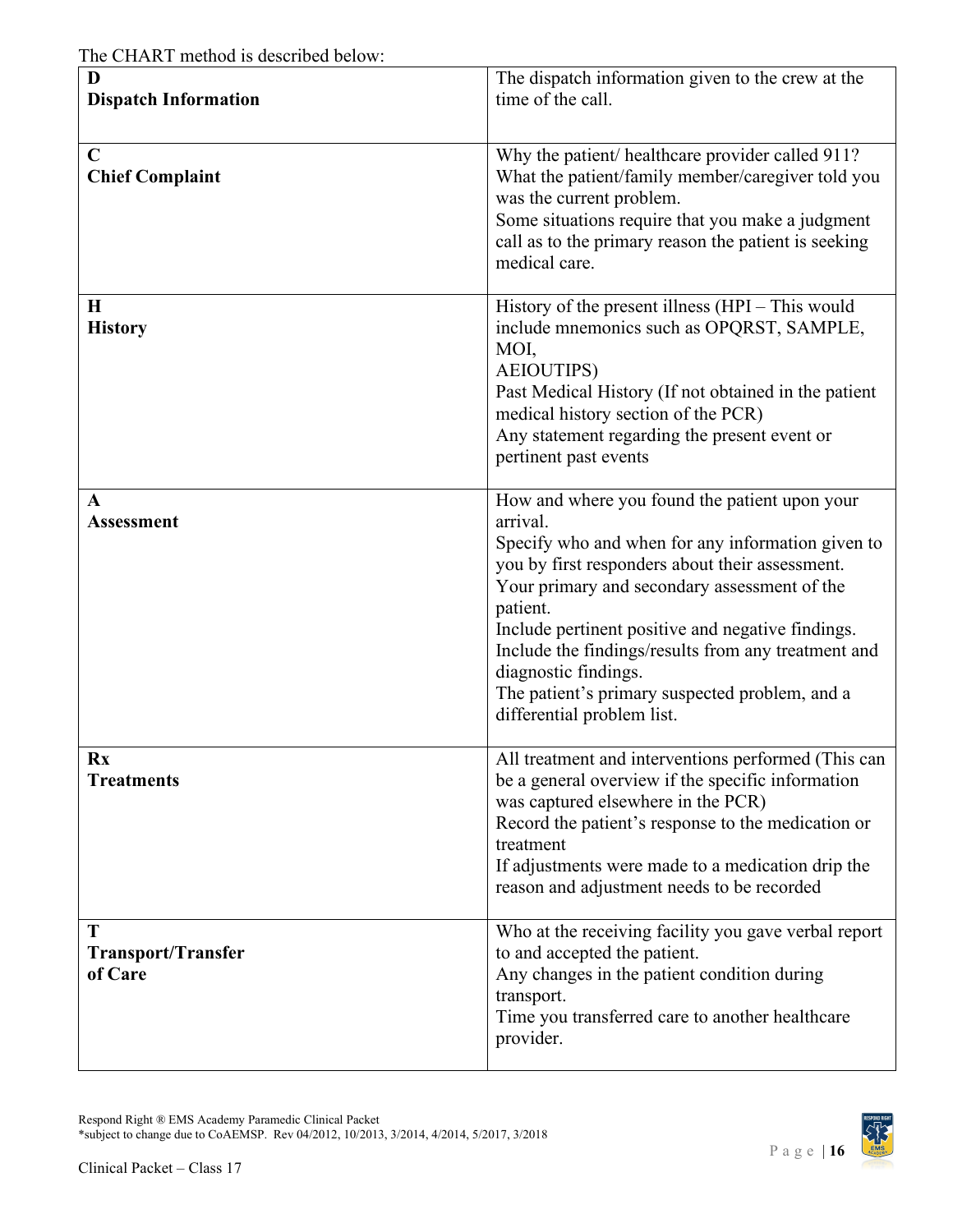|                   | Any item that you felt was an exception to the call  |
|-------------------|------------------------------------------------------|
| <b>Exceptions</b> | such as weather and road travel, unexpected delay    |
|                   | in accessing the patient, or other exceptions can be |
|                   | documented here.                                     |

### <span id="page-16-0"></span>**Paperwork**

Paperwork will only be used when attending the OR rotation or when technical issues arise with Platinum Planner. If paperwork is completed, it must be uploaded into Platinum Planner under the 'Documents' tab and properly entered in the app for credit.

Hospital Shift and Field Shift (Ambulance)

- 1. Daily Assignment and Assessment or Daily Assignment and Live Skill Form
	- a. Your preceptor must print and sign their name.
	- b. Your preceptor must review your performance.
	- c. This form must be completed for you to obtain credit for your clinical.
	- d. Document the assessments and/or isolated live skills, both successful and unsuccessful.
	- e. Complete all information on the front.
	- f. Your preceptor MUST rate your performance for each skill listed.
	- g. Your preceptor MUST initial each skill listed to verify accuracy.
	- h. You must rate your own performance.
- 2. Enter data in Platinum Planner
	- a. You have up to 72 hours to enter your data from the end of your shift.
- 3. Complete Platinum Planner Evaluations
	- a. Site / Preceptor evaluation completed by you, the student
- 4. You will be asked to submit a tech support email to me and Platinum Planner as to why you were unable to submit your documentation electronically. Excessive paper documentation will lead to point deduction during clinical review.

### <span id="page-16-1"></span>**Paperwork Review / Clinical Grade**

Clinical documentation is collected / reviewed on specific dates as outlined on the syllabus. During the review, documentation is evaluated for organization, timely completion, errors, completion of site and preceptor evaluations and number of hours completed. The student is also evaluated on behavioral components such as dress code, attendance, work ethic, communication skills, complaints, and completion of mandatory requirements.

Students who fail to complete documentation on-time will be subject to the documentation being rejected and points lost during the clinical grade.

*Processing time:* There is a processing time of at least 10 business days to review clinical data. Do not expect clinical paperwork to be reviewed and approved immediately.

This processing time will be very important to you when you are being approved for Capstone. You must plan ahead and understand you must leave at least 10 business days between your last clinical shift and your first Capstone shift.

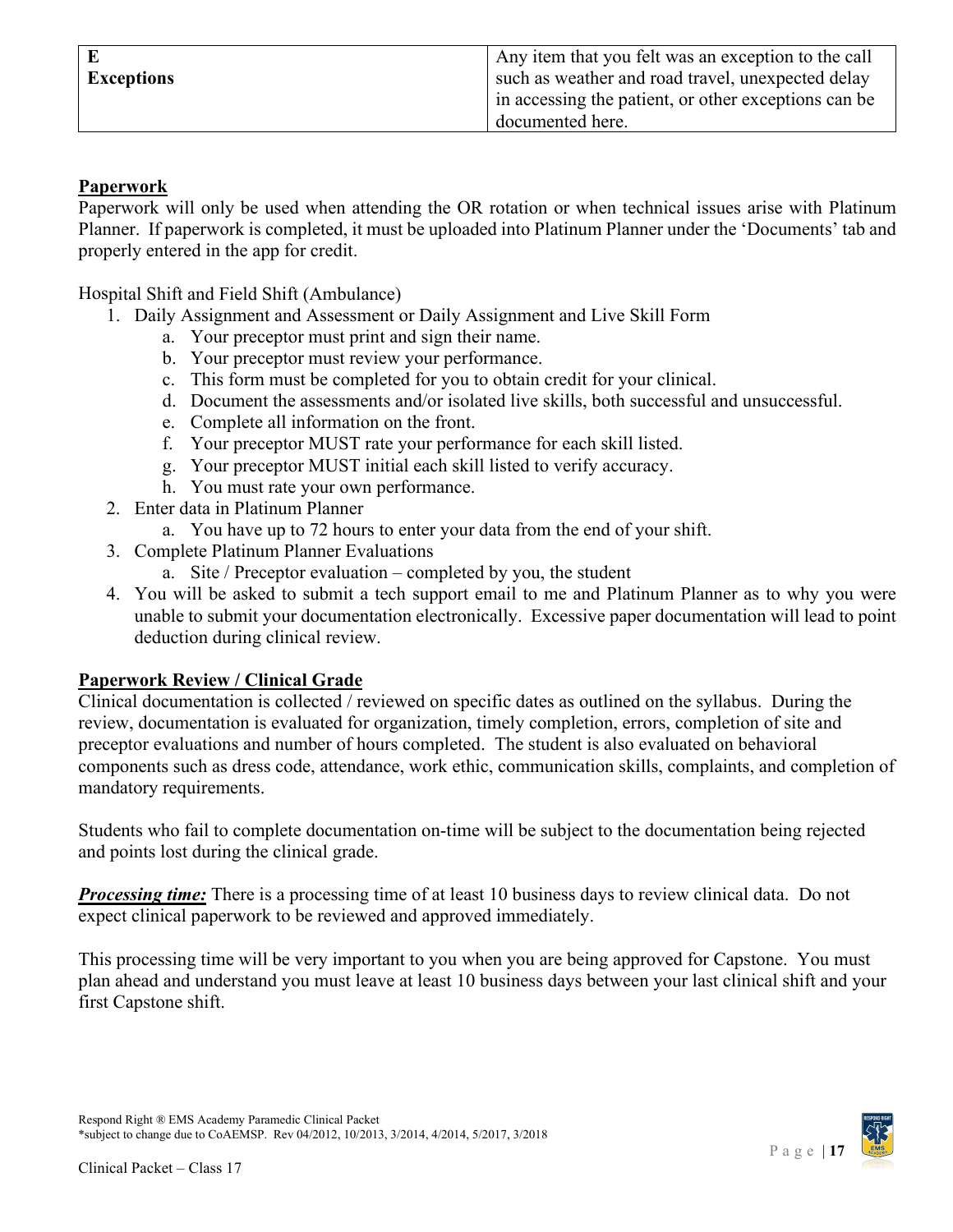### <span id="page-17-0"></span>**Preceptors**

# <span id="page-17-1"></span>**Guidelines**

- 1. The student's role is to observe, assist in providing care, and work under the supervision of the preceptor.
- 2. It is the student's responsibilities to let the preceptor know when expectations are beyond their capability.
- 3. The student shall not perform skills outside the supervision of the preceptor.
- 4. Students may not take physician phone orders, verbal orders, or witness any legal documents.
- 5. Students must be precepted by preceptors that are of equal or higher training than that of the student. This would include: paramedic, nurses and physicians. If any other licensure is in question, please contact the clinical coordinator.
- 6. The preceptor's role is to let the student participate in the care of assigned patients and assume as much of the role of the paramedic/EMT as experience, time and policy allow.
- 7. The preceptor may elect to not allow students to participate in selected procedures or other aspects of care.
- 8. Contact the Coordinator or available Respond Right staff regarding questions or problems.

# <span id="page-17-2"></span>**Responsibilities of Preceptors**

The Preceptor will:

- 1. Function as a role model in the provision of safe and competent care.
- 2. Allow and encourage the student to build on existing knowledge and skill.
- 3. Provide technical expertise.
- 4. Provide guidance in organizing and prioritizing workload based on patient needs.
- 5. Evaluate student performance and give feedback.
- 6. Provide input for program development by completing an evaluation form at the end of the student shifts.
- 7. Promptly contact coordinator or available Respond Right staff for clarification of student responsibilities, program objectives, policy questions or problems.

# <span id="page-17-3"></span>**Training**

Respond Right EMS Academy offers training to clinical preceptors and welcomes feedback from our preceptors. Our training can be found on our website located at:

<http://www.respondright.com/classes/academy-classes/paramedic-program/paramedic-preceptor/> Or preceptors can contact the Program Director for more information.

# <span id="page-17-4"></span>**Phase 2 – Hospital Clinicals**

# <span id="page-17-5"></span>**Phase 2 Pre-Approval - Hospital**

It will be necessary to pre-approve students for Phase 2. Students will need to gain pre-approval to avoid a lapse in clinical scheduling. All clinical sites require at least a 30-day advance schedule.

To gain pre-approval, the student must complete and understand the following:

- Student cannot be on Academic Probation or suspension
- Must understand how to use the electronic scheduler
- Have a strong plan on how to schedule clinicals for the next few months
- Must have current GPA of at least 75% in all areas
- Have minimal skills left to complete on the Red Badge

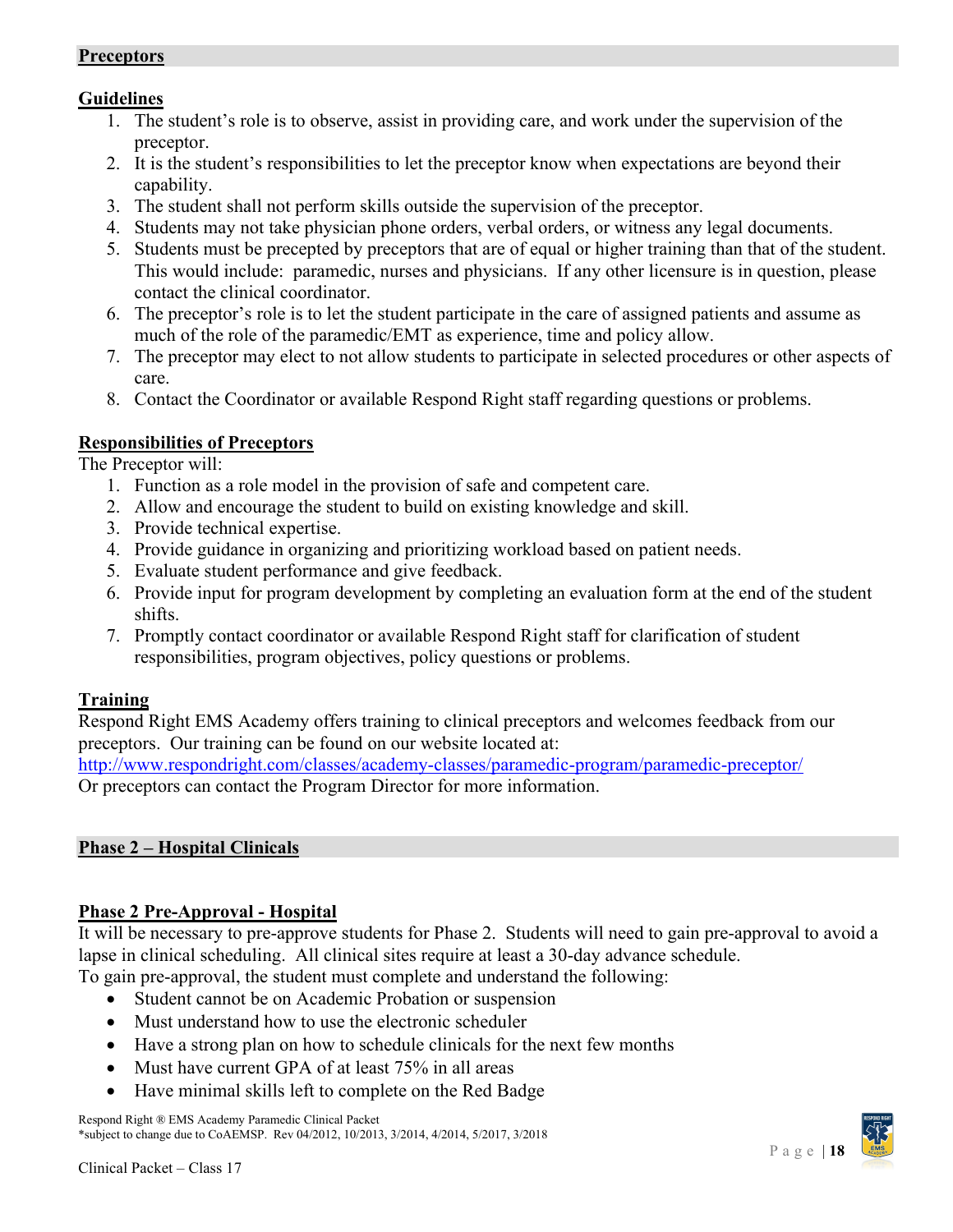• Pass Clinical Book quiz with 100%

Once approved, the student will be able to submit clinical requests in Platinum Planner for all in-hospital sites.

If, for some reason, the student fails to meet the guidelines set forth for Phase 2 approval, the requested clinical dates will be cancelled, and the student will not be approved for Phase 2. The student will remain in Phase 1 until all requirements have been met. The students' status will be re-evaluated the following month.

Students will receive a Pre-Approval Form that will be required to be signed.

# **Phase 2 Approval – Hospital**

Students will have final approval for hospital clinicals when they have the following completed and understand the following:

- Student cannot be on Academic Probation or suspension
- Must understand how to use the electronic scheduler
- Have a strong plan on how to schedule clinicals for the next few months
- Red Badge must be completed by the deadline stated on the syllabus
- Anatomy and physiology content with a passing grade
- 75% GPA on all Mod Exams at the end of EMS 303
- 75% GPA on all other assignments at the end of EMS 303
- Must have a passing grade on all Mod Exams.
- Successfully completed all Lab Skill Practice at the end of EMS 303 Red Badge
- Clinical Quiz MUST be successfully completed with a 100%
- Must be signed off by the Program Director and/or Clinical Coordinator to enter Phase 2

Students are not allowed to perform any skill for which they have not received instruction and training in the Paramedic classroom. Students will have practiced the skill/scenario peer-to-peer and proven competency in front of an instructor in order to be released to perform the skill in a clinical setting. Any student caught performing skills that exceed their level of training at any point in the program will be dropped from the program immediately without refunds.

Students are expected to complete at least 1 clinical rotation per week during the beginning of Phase 2 while still enrolled in Phase 1 – Didactic. Upon successful completion of Phase 1 and all mandatory requirements the student will begin at least 3 clinicals per week.

Students will complete all in hospital clinical hours before they are eligible to progress to Phase 2 - Ambulance. Students MUST be approved by the Program Director or Clinical Coordinator BEFORE starting Phase 2 - Ambulance. Starting Phase 2 - Ambulance before approval will result in those clinical shifts being void.

Students who fail to complete clinicals will not complete the program and will receive a failing grade. Completion of all clinical requirements is mandatory for course completion.

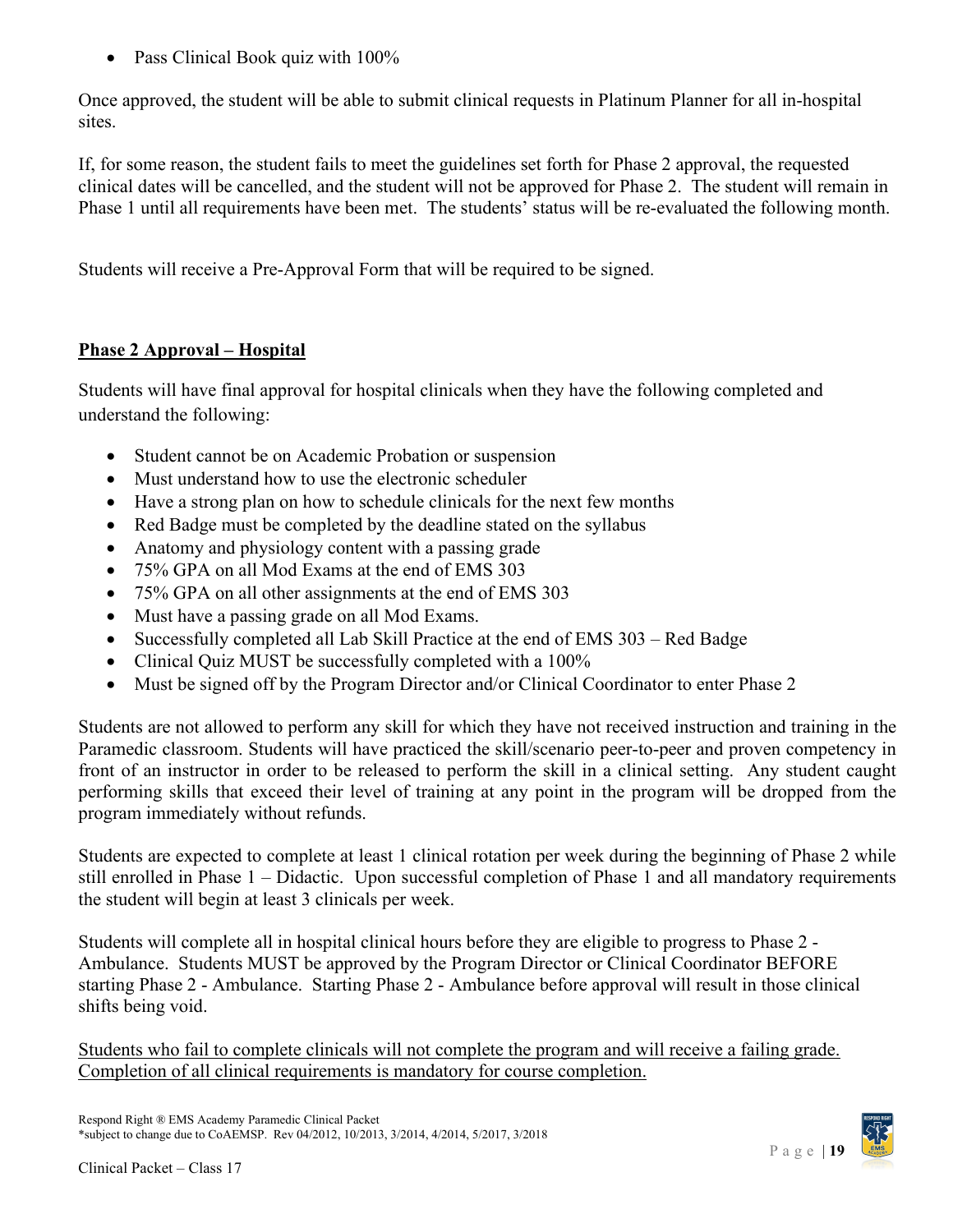Students must understand the following:

- I must attend/request clinicals as outlined on the 'Clinical Grade Due Dates'
- I can schedule more clinicals than I am required, but I understand I am still responsible for maintaining my grade requirements.
- It is not recommended that I do more than the minimum required clinicals while I am in the classroom. I understand that other students have attempted this and found it to be overwhelming and be detrimental to their grade.
- The specific clinical schedule and grading criteria can be found on the 'Clinical Grade Due Dates'.
- The fastest I can possibly start ambulance clinicals would be after I have all my in-hospital hours completed and PHTLS has been passed.
- I understand that I can perform skills and assessments after I have passed the Mod Exam and lab skills that correspond with that skill/assessments.
- I must sign up for clinicals using Platinum Planner. All my requests must be in at least 30 days in advance and by the last day of the month.
- I have a deadline for course completion, and I understand that deadline is found in my syllabus.
- I have been advised that most students will need to return to the hospital after they complete their ambulance time because they have been unable to complete all the required skills and assessments. I understand I can request these shifts on short notice at Mercy, if desired.
- I know I must complete all the skills, hours and assessments on the Terminal Competency form
- If I have questions, I need to ask Toni Milan, my Program Director.
- I understand The Academic Integrity Policy and know that under no circumstances is it acceptable for me to violate it.
- I understand my documentation is due in Platinum Planner before the end of my shift. If I don't enter it within this time, I will lose points during review and possibly lose credit.
- I understand that Platinum Planner shifts will NOT be re-opened for data entry once they have been submitted. I will not ask the Program Director or Clinical Coordinator to open a shift for me.
- I understand I will obtain my preceptors signature in the Platinum Planner app at the end of my clinical rotation.
- I understand without a preceptor's signature; my clinical shift will be invalid and not count.
- I understand if I have a technical issue with Platinum Planner, I need to contact Platinum Planner tech support and send a copy of that email to my Clinical Coordinator.
- I am only allowed to use paper documentation during my OR rotation and during technical difficulties with Platinum Planner. More than three shifts of paper documentation will be considered excessive and will be grounds for point deduction during clinical grade review.
- Preceptor signatures are required for all shifts to prove I attended my clinical. If I don't have a preceptor signature to validate my hours, then I have no way to prove I attended the shift.
- I am only allowed to complete skills, hours and assessments in clinical rotations once I have passed that Mod Exam and associated lab skills/scenarios in the classroom. This allows me to prove that I have gained the required knowledge in that subject matter.
- I will follow the procedure for each facility listed to sign up for the clinical rotation.

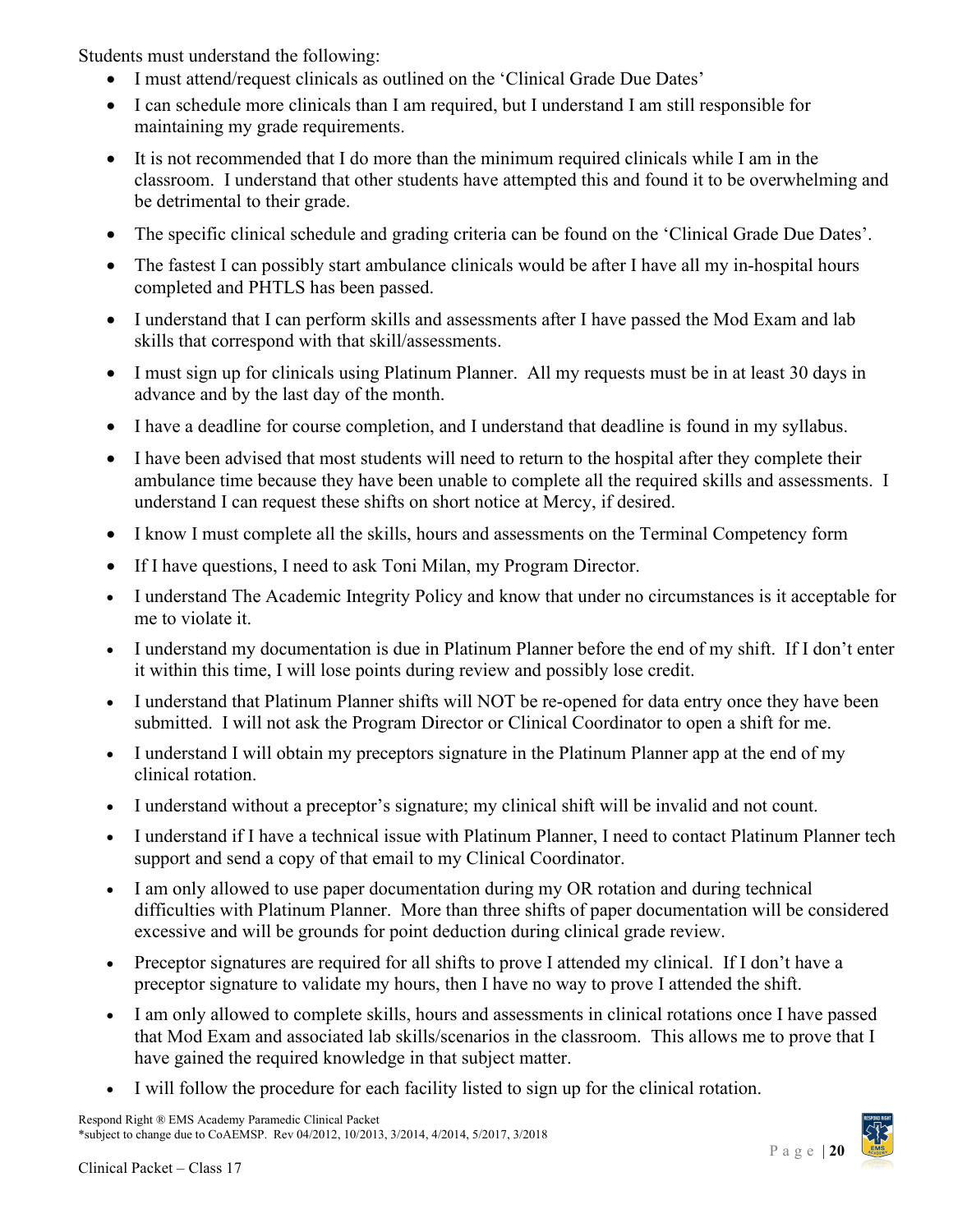- I will follow the Attendance Policy and I'm aware of how my attendance effects my success.
- I understand I can check my attendance in QuickSchools.
- I understand I am not allowed to do a clinical at any site that I am employed, volunteer, have a strong working relationship with, or that I have a spouse or loved one at.
- I understand clinical documentation/clinical grades will take up to 10 business days to be reviewed/approved.

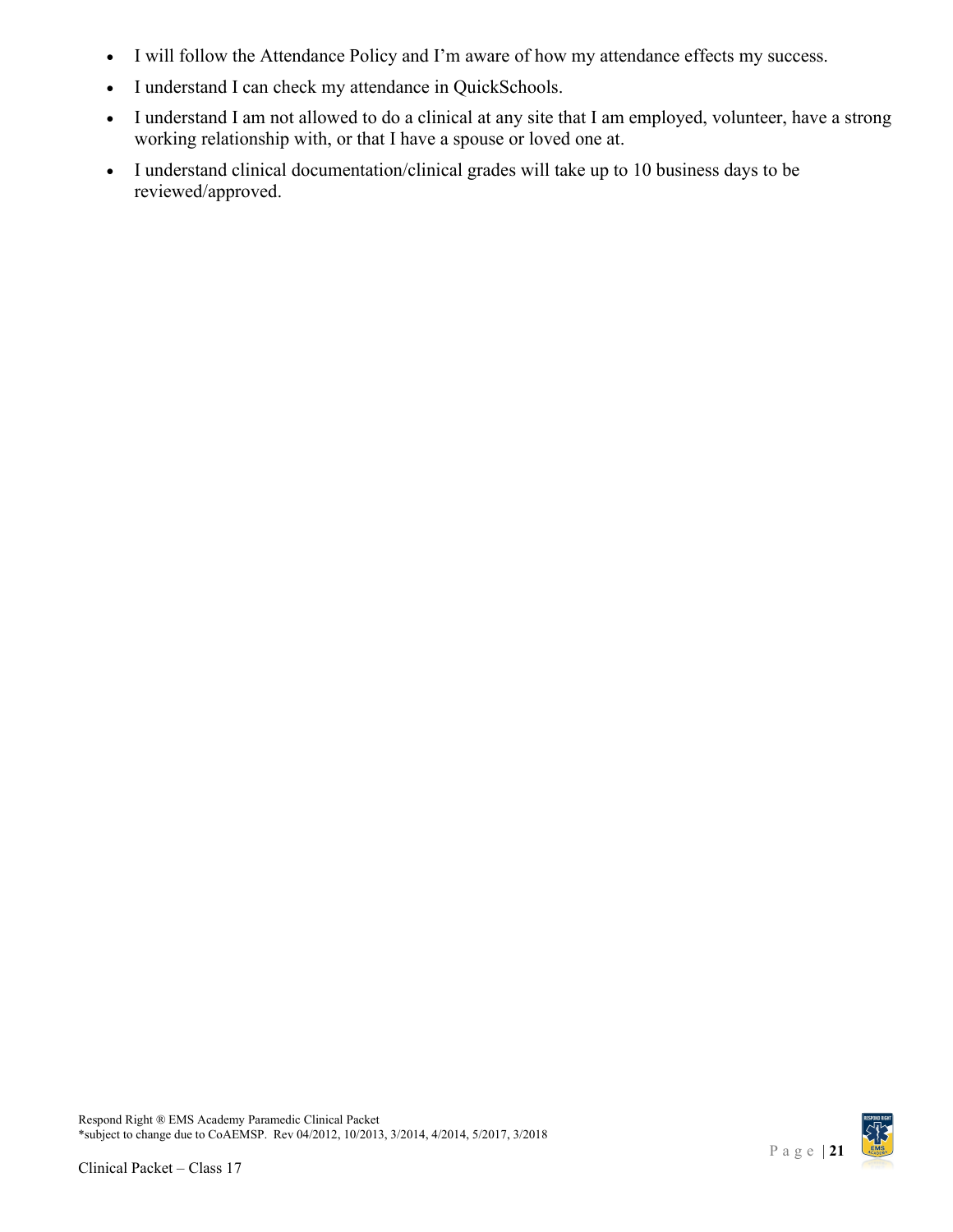# <span id="page-21-0"></span>**Hospital -Preceptor Letter**

### **Communication is key!**

When you start your hospital rotations, remember that you need to verbally communicate with your preceptors so they know what you are thinking. Make sure and let them know where you are in your training and what you are expecting to complete during your training. We have developed a short letter that you can present to your preceptors that will help start a conversation about your clinical requirements and what is required of you.

Make sure your preceptor reads the following:

### *Student Instructions:*

Complete all student areas of your Platinum Planner app before giving it to your preceptor for evaluation. You will be documenting all your assessments, skills and patient care in real time inside the app. Be sure to remind the preceptor, and patients, that you will have your phone or device out for this documentation. Do not take advantage of your phone!

Your patient can be ALS or BLS, but know that you are required to achieve a minimum number of assessments and skills as noted on your Course Completion / Terminal Competency paperwork. Initially, you will work alongside your preceptor, assisting, performing skills and assessments as needed. Eventually, you will feel comfortable enough to become more involved with patient care and you will be allowed to perform the patient interview and exam, but your preceptor must be present during all care or skills.

You must have documentation to prove the skills and/or assessments you have completed. Make sure your documentation is thorough, accurate and complete. Documentation issues may result in your assessments and skills not being counted. Allow your preceptor to read and review your documentation BEFORE asking him/her to sign it. Once your preceptor signs your shift electronically and submits it, the shift will lock.

Allow your preceptor to read these instructions and ask you questions about your current level of training within the program.

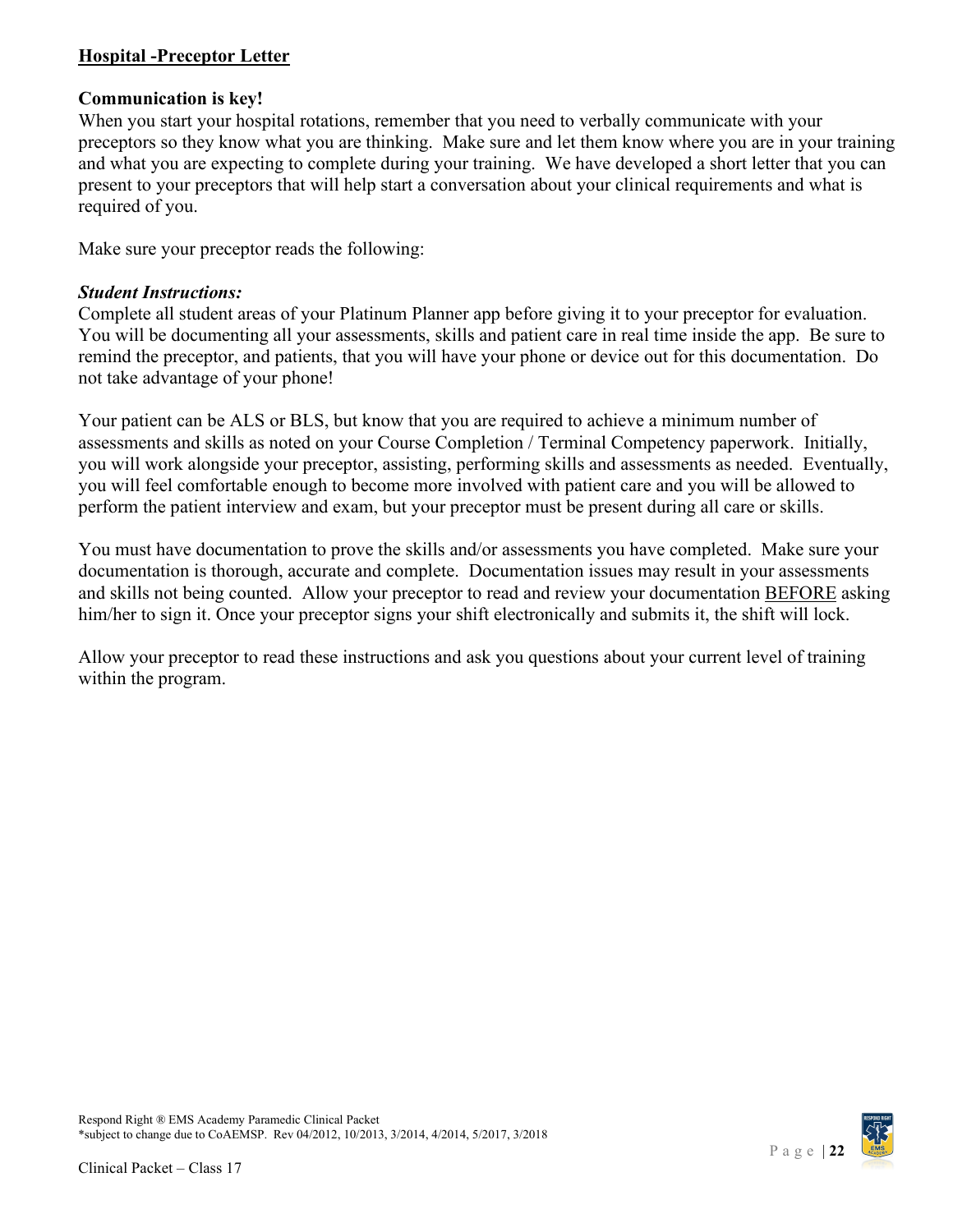# *Dear Preceptor,*

Thank you for assisting me today!

I just started my hospital clinicals and want to remind you that I am not a seasoned professional. I need your guidance as I learn this new environment. Please orient me to your department and show me where the supplies are located. I want to be helpful and make the most of my experience today.

# **My Training Level**

I'm already trained in ACLS and have a good understanding of pharmacology, patient assessment and airway management. I would appreciate the opportunity to participate in as many patient assessments and interventions as you are comfortable. Feel free to review the 'Level of Knowledge Chart' to see exactly what I've trained in so far. If at any time you need to intervene for patient safety or other issues with patient care, feel free to do so. Patient care and safety must always come first. I just ask that you discuss any issues you have with me so I can improve and grow.

# **Documentation and Evaluations**

All documentation is completed electronically in Platinum Planner. I will be using my cell phone or tablet to access the app to complete my documentation. I will be asking you to review my documentation and digitally sign off on everything at the end of the shift.

Evaluations are important to me and my school. These tools let me, and my Program Director know how I am performing and what I can do to improve. I won't get credit for my shift if these aren't filled out. Please take a moment at the end of my shift and fill these out so I know how I can improve. I truly want to be successful.

# **From the Director**

All students have been instructed to participate in your daily duties, assist with clean up, and re-stocking as you see fit. They have been instructed to be part of the team. Sitting, sleeping and non-educational activities are not prohibited. So, if you see something that needs to be reported, please let me know. We know that one day, this student could be a potential employee at your department. We take pride in our graduates and have a vested interest to make sure everyone is job-ready when they graduate.

Do you want to complete our preceptor training? Visit: <http://www.respondright.com/classes/academy-classes/paramedic-program/paramedic-preceptor/>

Questions or feedback on a student or our policy: Email or call me directly. You can always contact me with questions.

Thank you for being a preceptor today. I appreciate your time and effort in the educational process of this student.

Sincerely,

Toni Milan, BS, Paramedic Program Director / Co-owner Clinical Coordinator **[toni@respondright.com](mailto:toni@respondright.com) – 314-713-1641**

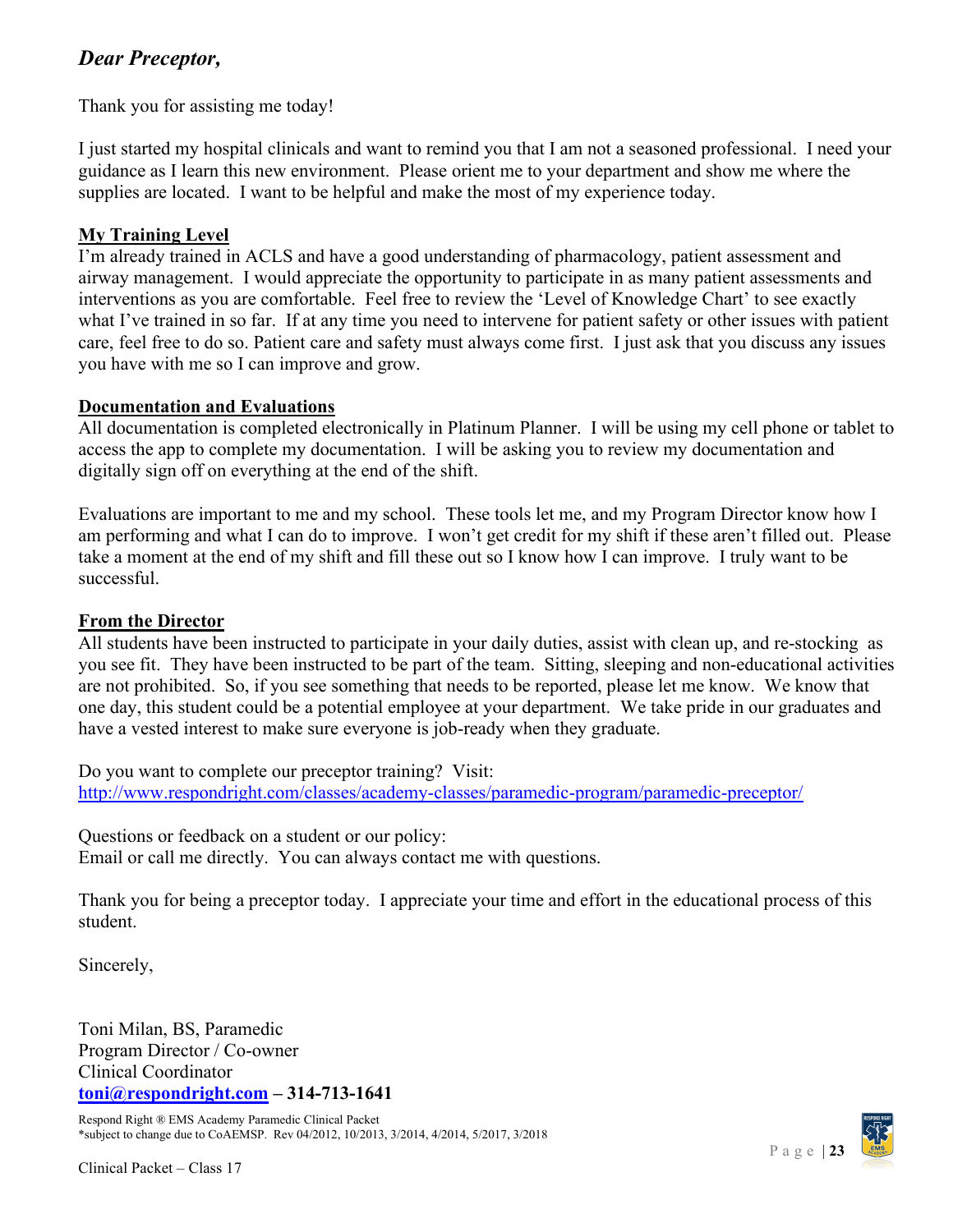

# **Student Level of Knowledge**

Red  $\longrightarrow$  Blue

Learning from a Novice to More Experience

|                                                                           | Red   | Yellow | Blue  |
|---------------------------------------------------------------------------|-------|--------|-------|
|                                                                           | Badge | Badge  | Badge |
| 1 & 2 Rescuer - AHA BLS Healthcare. Adult,                                |       |        |       |
| Child, Infant                                                             |       |        |       |
| 12-lead Placement                                                         | ✓     |        |       |
| <b>AED</b>                                                                |       |        |       |
| Bag-mask Technique and Rescue Breathing for<br><b>Adults and Children</b> |       |        |       |
| Comprehensive Normal Adult Physical                                       |       |        |       |
| <b>Assessment Techniques</b>                                              |       |        |       |
| <b>CPAP</b> and <b>PEEP</b>                                               | ✓     |        |       |
| Direct Orotracheal Intubation Adult                                       |       |        |       |
| Direct Orotracheal Intubation Pediatric                                   |       |        |       |
| Drawing from a Vial                                                       |       |        |       |
| Glucometer                                                                |       |        |       |
| Hemorrhage Control                                                        |       |        |       |
| <b>Inhaled Medication Administration</b>                                  |       |        |       |
| Intramuscular and Subcutaneous Medication                                 |       |        |       |
| Administration                                                            |       |        |       |
| <b>Intranasal Medication Administration</b>                               |       |        |       |
| Intraosseous Infusion                                                     |       |        |       |
| Intravenous Bolus Medication Administration                               |       |        |       |
| Intravenous Piggyback Infusion                                            |       |        |       |
| Intravenous Therapy                                                       |       |        |       |
| Supine Spinal Immobilization                                              |       |        |       |
| Joint Splinting                                                           |       |        |       |
| Long Bone Splinting                                                       |       |        |       |
| Medical/Cardiac Scenario Assessment                                       |       |        |       |
| Nasotracheal Intubation Adult                                             |       |        |       |
| Needle Cricothyrotomy                                                     |       |        |       |
| Obtain a Patient History                                                  |       |        |       |
| Rectal Medication Administration                                          |       |        |       |
| Relief of Choking in Infants or Victims 1 Yr<br>and Older                 |       |        |       |
| Spinal Immobilization (Seated & Supine)                                   |       |        |       |
| Sublingual Medication Administration                                      |       |        |       |
| Supraglottic Airway Adult                                                 |       |        |       |

Respond Right ® EMS Academy Paramedic Clinical Packet

\*subject to change due to CoAEMSP. Rev 04/2012, 10/2013, 3/2014, 4/2014, 5/2017, 3/2018

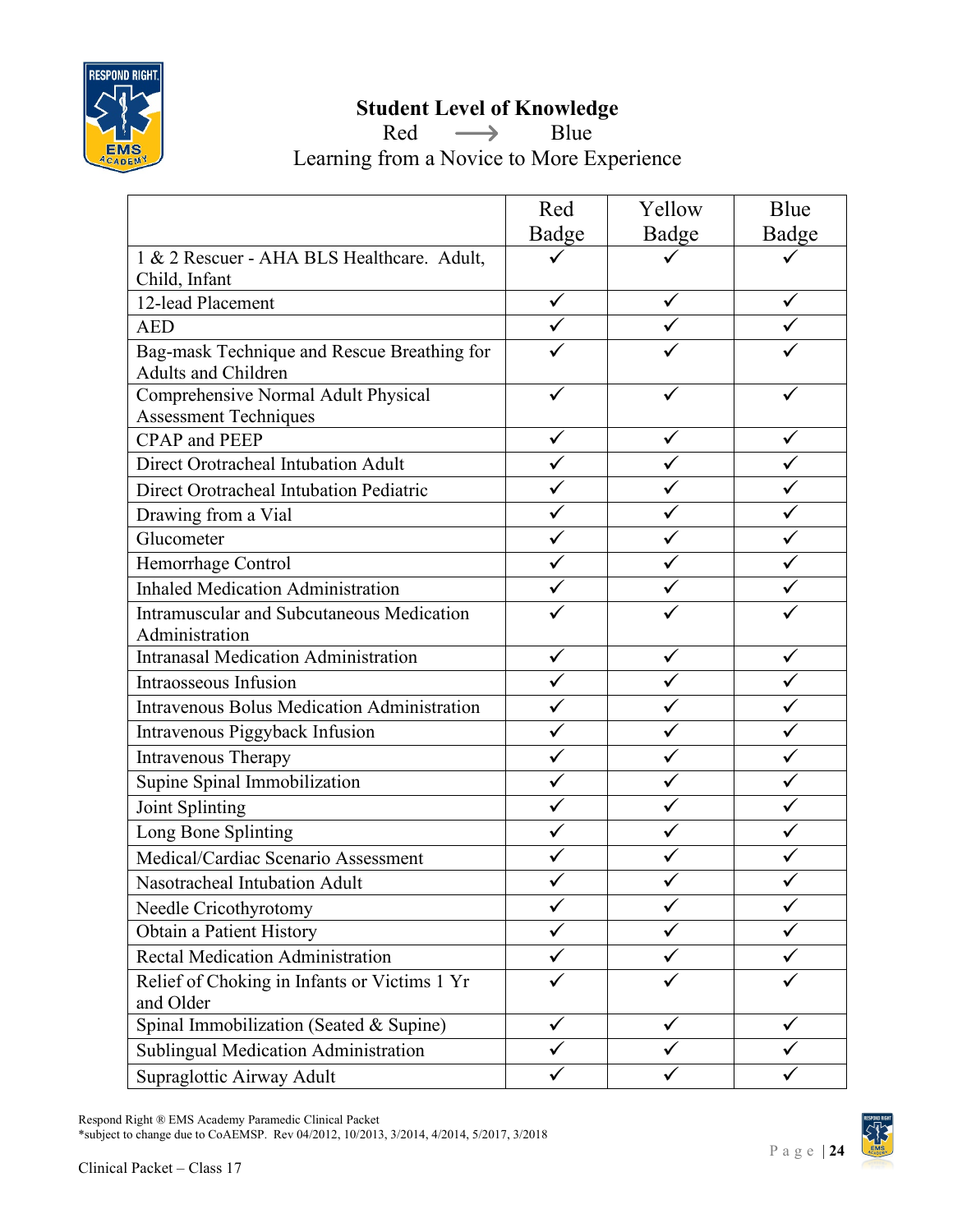| <b>Traction Splinting</b>                          |  |   |
|----------------------------------------------------|--|---|
| Trauma Endotracheal Intubation Adult               |  |   |
| <b>Trauma Physical Assessment</b>                  |  |   |
| <b>ACLS</b> Certification                          |  |   |
| Defibrillation (Unwitnessed Arrest)                |  |   |
| Synchronized Cardioversion                         |  |   |
| <b>Transcutaneous Pacing</b>                       |  |   |
| <b>PALS Certification</b>                          |  |   |
| <b>PHTLS Certification</b>                         |  |   |
| Trauma Adult Physical Assessment                   |  |   |
| Pleural Decompression                              |  |   |
| Normal Delivery with Newborn Care                  |  |   |
| Abnormal Delivery with Newborn Care                |  |   |
| Neonatal Resuscitation Beyond Routine              |  |   |
| Newborn Care                                       |  |   |
| Comprehensive Normal Pediatric Physical            |  |   |
| <b>Assessment Techniques</b>                       |  |   |
| Oral Station A                                     |  |   |
| <b>Assessments - Medical</b>                       |  |   |
| Respiratory Distress and/or Failure                |  |   |
| Abdominal Pain - Adult                             |  |   |
| Allergic Reaction / Anaphylaxis - Adult            |  |   |
| Cardiac Dysrhythmia/Cardiac Arrest - Adult         |  |   |
| Chest Pain - Adult                                 |  |   |
| Hypoglycemia / DKA / HHNS - Adult                  |  |   |
| Overdose - Adult                                   |  |   |
| Psychiatric - Adult                                |  |   |
| Seizure - Adult                                    |  |   |
| All other medical assessments - adult              |  |   |
| <b>Assessments - Trauma &amp; Special Patients</b> |  |   |
| Cardiac Dysrhythmia/Cardiac Arrest - Pedi          |  | ✓ |
| Chest Pain - Geri                                  |  |   |
| Delivery with Neonatel Resuscitation               |  |   |
| Obstetric - Adult                                  |  |   |
| Respiratory Distress/Failure - Geri                |  |   |
| Respiratory Distress/Failure - Pedi                |  |   |
| Seizure - Pedi                                     |  |   |
| Sepsis - Geri                                      |  |   |
| Shock - Adult                                      |  |   |
| Stroke - Geri                                      |  |   |
| Trauma - Adult                                     |  |   |
| Trauma - Pedi                                      |  |   |
|                                                    |  |   |

Respond Right ® EMS Academy Paramedic Clinical Packet

\*subject to change due to CoAEMSP. Rev 04/2012, 10/2013, 3/2014, 4/2014, 5/2017, 3/2018

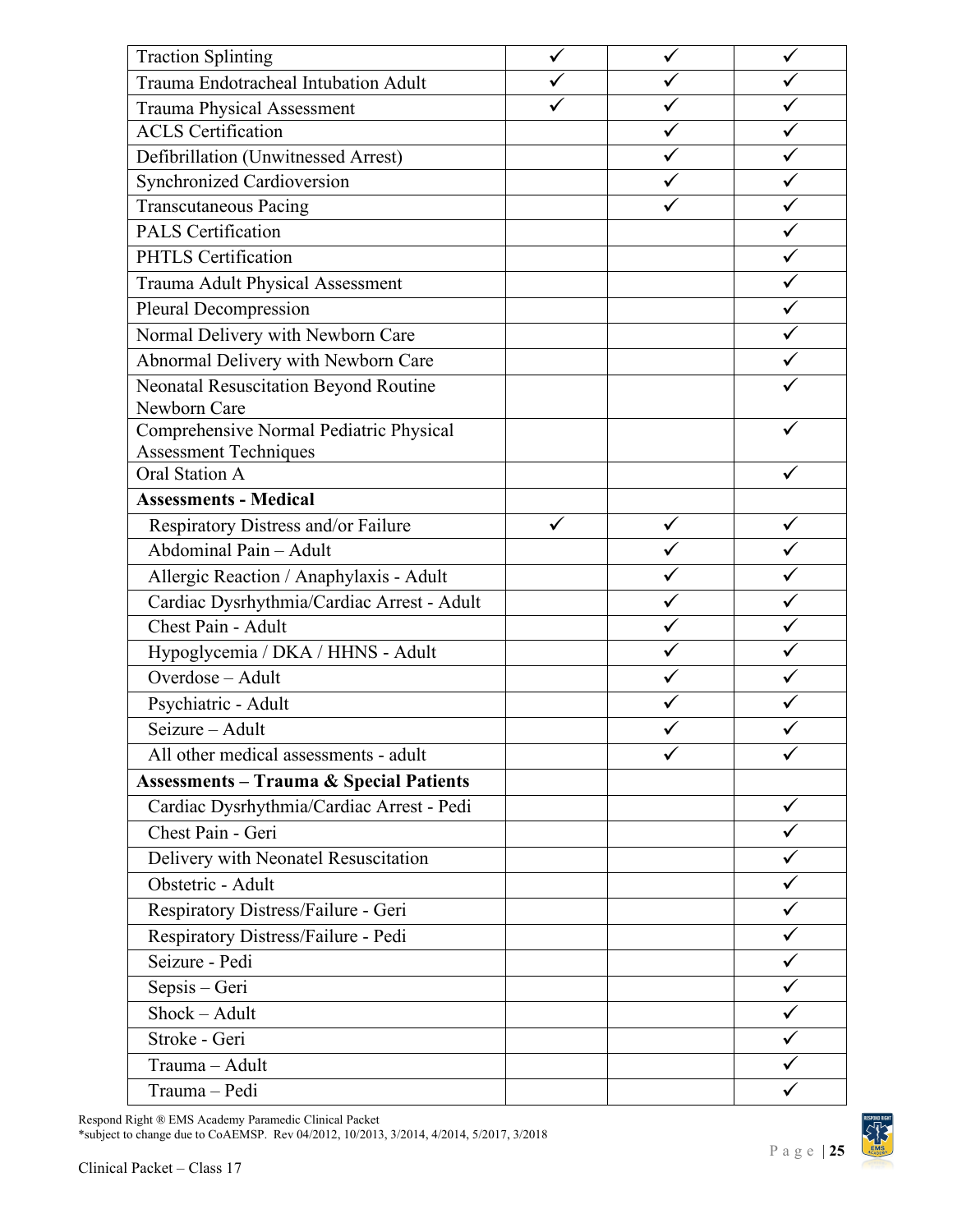### <span id="page-25-0"></span>**Hospital Clinical Sites**

You are not allowed to schedule, or attend, a clinical at a hospital unless approved first by the Clinical Coordinator and/or Program Director. Violation of this policy will render those hours and subsequent skills invalid and will NOT count. This will result in a 2-week suspension from all clinicals. Repeat violations will further result in expulsion from the Paramedic Program.

Preceptors – Your preceptor must be of **equal or higher training than you**. This means you can be precepted by a Paramedic, Nurse or Doctor. If you have a question about another licensure level of staff that is precepting you, you MUST ask!

# **DePaul Medical Center**

- **Schedule 30 days in advance**
- **Request your clinical dates in Platinum Planner**
- **To call in sick:** call the ER charge nurse AND call/email/text Toni and complete the clinical absence form.
- **Address:**
	- o 12303 DePaul Drive
	- o St. Louis, MO 63044
	- $\circ$  314-344-6000
- **Departments:**
	- o **ER**
		- Park in garage by ER entrance.
		- Report to: Charge nurse in ER.

### **St. Clare Health Center**

- **Schedule 30 days in advance**
- **Request your clinical dates in Platinum Planner**
- **To call in sick:** call the ER charge nurse AND call/email/text Toni and complete the clinical absence form.
- **Address:**
	- o 1015 Bowles Avenue
	- o Fenton, MO 63026
	- $\circ$  636-496-2000
- **Departments**:
	- o **ER**
		- **Parking: Employee parking areas.**
		- Report to: Charge nurse in ER.

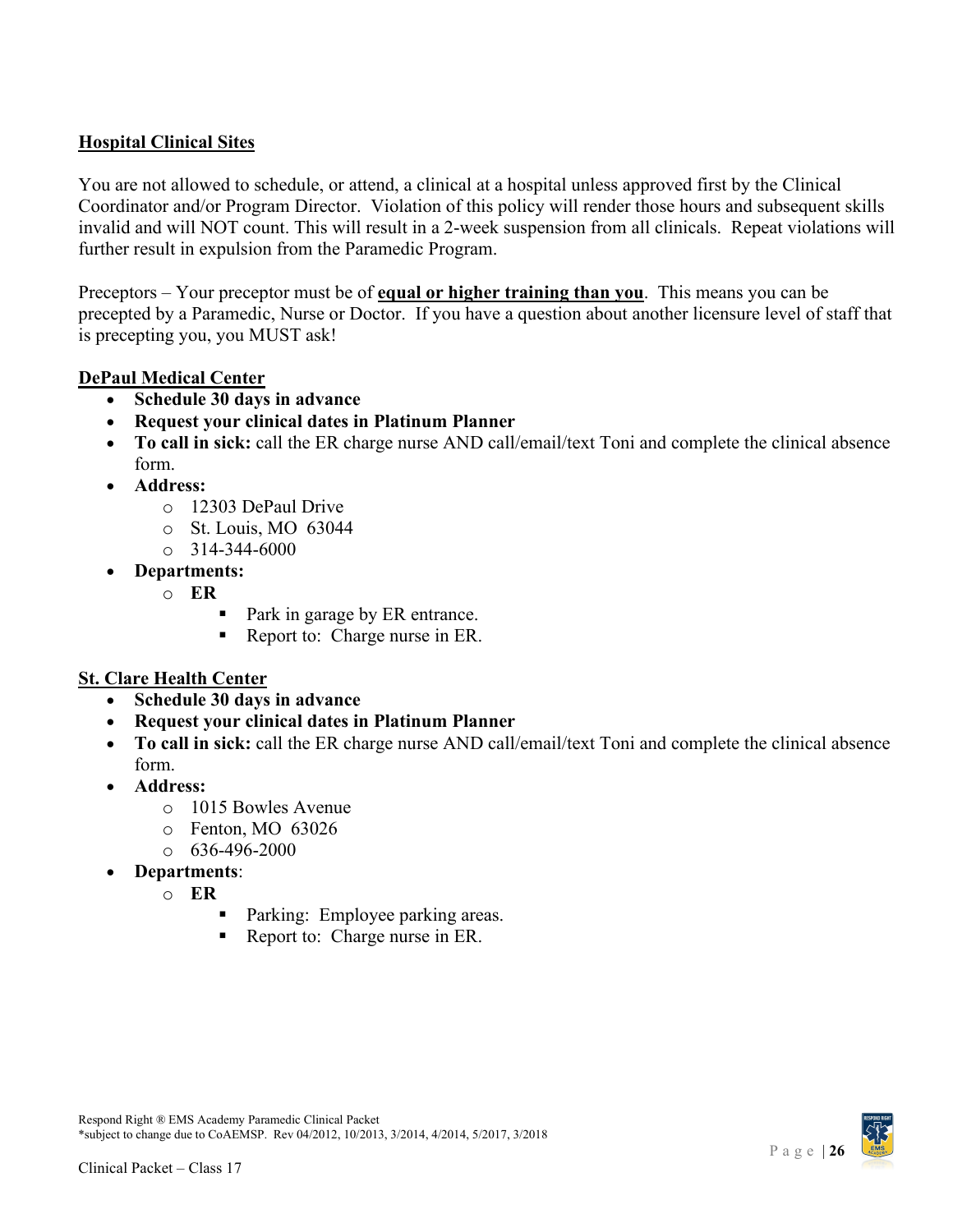# **St. Joseph Health Center**

- **Schedule 30 days in advance**
- **Request your clinical dates in Platinum Planner**
- **To call in sick:** call the ER charge nurse AND call/email/text Toni and complete the clinical absence form.
- **Address**:
	- o 300 Capital Drive
	- o St. Charles, MO 63301
	- $\circ$  636-947-5000
- **Departments**:
	- o **ER**
		- **Parking: Parking garage in employee area.**
		- Report to: Charge nurse in ER.

# **St. Joseph Hospital West – Lake St. Louis**

- **Schedule 30 days in advance**
- **Request your clinical dates in Platinum Planner**
- **To call in sick:** call the ER charge nurse AND call/email/text Toni and complete the clinical absence form.
- **Address:**
	- o 100 Medical Plaza
	- o Lake St. Louis, MO 63367
	- $\circ$  636-625-5200
- **Departments**:
	- o **ER**
- Parking: Main employee parking is located on the Southeast part of hospital campus beyond the yellow line crossing the parking lot. Employees are allowed to park both in the upper and lower decks of the parking garage.
- Report to: Charge nurse in ER.

# **Mercy Hospital St. Louis**

- **Schedule 30 days in advance**
- **Request your clinical dates in Platinum Planner**
- **Short notice shifts can be requested when approaching Capstone -see the policy**
- **Pediatric IV's – allowed with patients over the age of 14**
- **Intubations – can only be attempted in the OR**
- **To call in sick:** call the ER charge nurse AND call/email/text Toni and complete the clinical absence form.
- **Address:**
	- o 615 New Ballas Rd.
	- o St. Louis, MO 63141
	- $\circ$  314-251-6000
- **Departments**:
- Park in specified garage for all departments.
	- o **ER**
		- Report to: Charge nurse in ER
	- o **Burn**
		- 5th Floor Yellow Tower
		- Report to: Charge nurse in the Burn unit

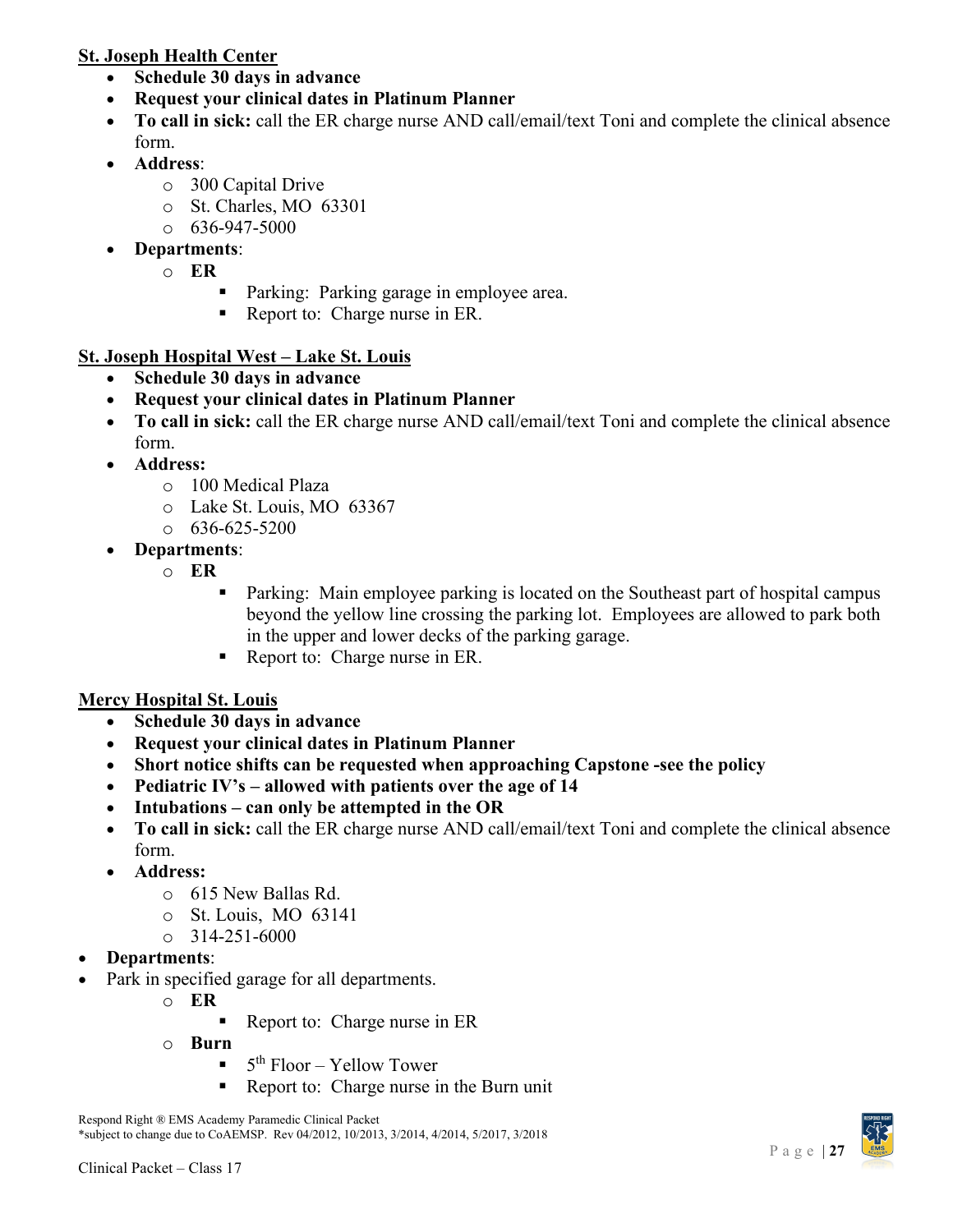- o **ICU**
	- $\blacksquare$  4<sup>th</sup> Floor Main Tower
	- Report to: Charge nurse at the main ICU desk. She will direct you to your ICU assignment for the day.
- o **Labor & Delivery**
	- $\bullet$  6<sup>th</sup> Floor Yellow Tower
	- Report to: Charge nurse
- o **OR – Must bring OR paperwork.**
	- Dressed out and ready by 0630
	- Report to: Charge nurse
- o **Pediatric ER**
	- Report to: Charge nurse
- o **Psych**
	- $\blacksquare$  5<sup>th</sup> Floor Main Tower
	- Report to: Charge nurse

# **St. Louis Children's Hospital**

- **Schedule 30 days in advance**
- **Request your clinical dates in Platinum Planner**
- No IV push medications
- No IM or SQ medications
- No intubations
- **To call in sick:** call the ER charge nurse AND call/email/text Toni and complete the clinical absence form.
- **Address:**
	- o One Children's Place
	- o St. Louis, MO 63110
	- $\circ$  314-454-6121
- **Departments:**
	- Pediatric ER
		- o Parking: We will issue you a parking ticket for the parking garage that is across from the ER entrance.
		- o Report to: Charge nurse

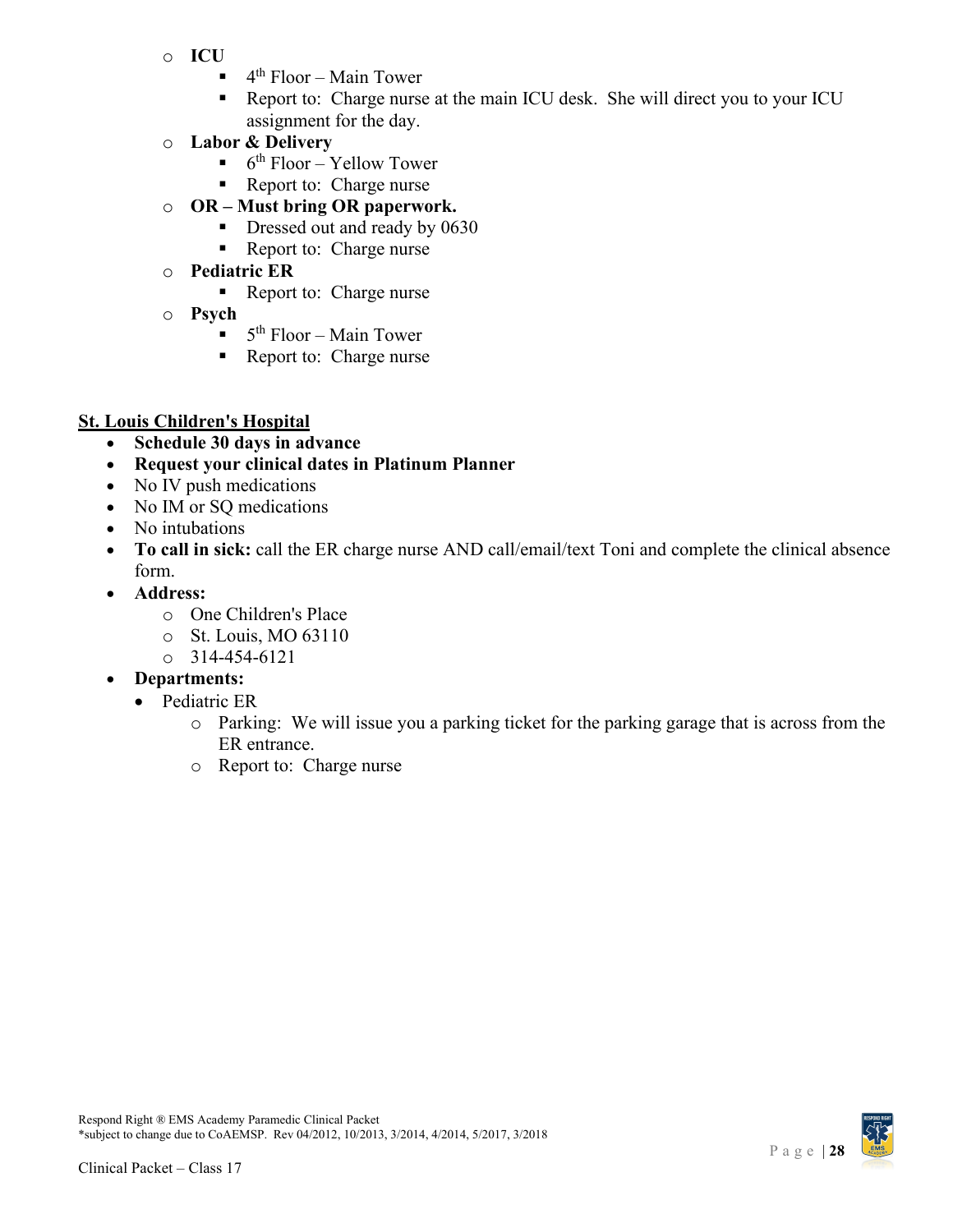# <span id="page-28-0"></span>**Student Progress in Phase 2 - Ambulance – Field Experience**

To be eligible to enter Phase 2 - Ambulance, students must have completed the following:

- 100% of in hospital hours completed
- Platinum Planner must be up-to-date
- PHTLS has been successfully completed
- Successfully completed all Lab Skill Practice for Red and Yellow Badge. On track for completion of Blue Badge.
- Clinical paperwork must be reviewed and turned in before approval.
- The student cannot be on academic probation
- Must have current GPA of at least 75% in all areas
- Must pass Clinical Book quiz #2
- Must be signed off by the PD and/or CC to enter Phase 2 Ambulance

### **Field Experience**

You are not allowed to schedule, or attend, a clinical at an ambulance site unless approved first by the Clinical Coordinator and/or Program Director. Violation of this policy will render those hours and subsequent skills invalid and will NOT count. This will result in a 2-week suspension from all clinicals. Repeat violations will further result in expulsion from the Paramedic Program.

Students will be required to complete at least 3 shifts per week once they have been released from the didactic portion.

Students will begin ambulance rides to gain an understanding of the environment, learn how to perform skills and assessments and interact with crew members. The field experience phase assesses a student as a Team Member and is isolated to evaluation of skill performance, patient assessment and communication. The student is not assuming the Team Leader role but integrating with other Team Members. When evaluating the student's performance as a Team Member, only the portion of care completed by the student is evaluated. The Team Member role contains an affective component and evaluates the student's cognitive understanding of complete patient care that Paramedics are expected to deliver.

Students are expected to participate as a team member and eventually be a competent team leader. During your field experience, it is expected that you 'practice' being a Team Leader so you can be ready for your Capstone/Team Leader phase. Practicing as Team Leader means you will begin to develop all the necessary skills to manage an ALS patient. You will begin to lead a team on scene, complete a comprehensive assessment, formulate and implement a treatment plan for the patient, perform most of the decisions, formulate a field impression, direct the treatment, determine patient acuity, disposition and packaging and moving the patient.

During the field experience phase, students must complete the required number of field hours and skills on an Advanced Life Support vehicle with a preceptor and demonstrate sufficient, successful, competent reviews to be release for Capstone. During this time, the student will be expected to perform skills that they have learned throughout their training and apply critical thinking to appropriately care and treat patients. Students will be evaluated by preceptors on their communication, behavior, skill set and ability to develop a treatment plan for the patient.

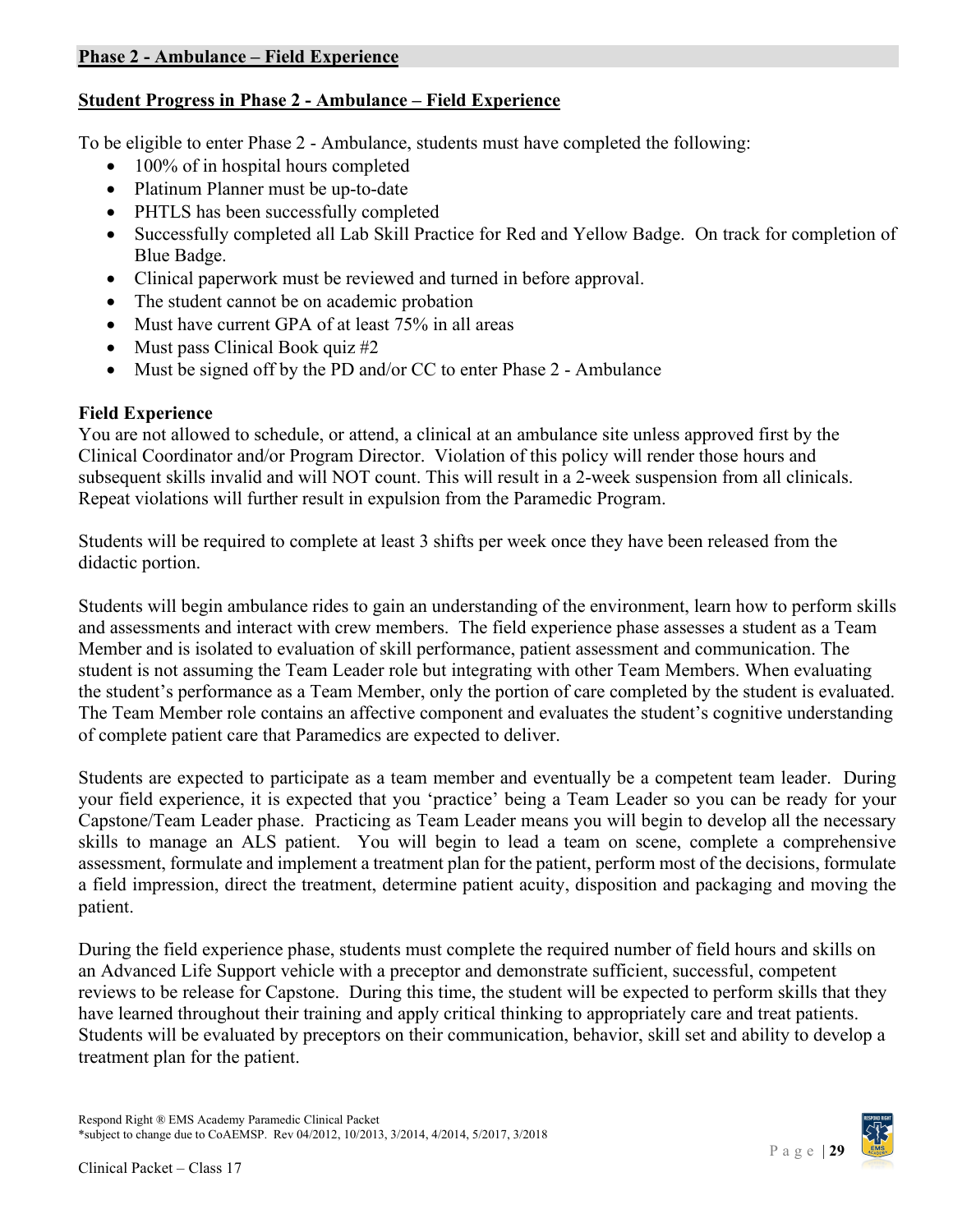It is important that the student is diligent to ensure proper documentation is taking place. It is required that all skills, reports and narratives are electronically documented in PLATINUM PLANNER before the end of shift. Platinum Planner shifts will NOT be re-opened for data entry.

Shift paperwork /documentation is required to be signed by the preceptor to validate attendance. Any shifts without proper documentation will be considered absent.

# **Mandatory Requirements for Phase 2 – Ambulance**

- All requirements as previously stated.
- Students must complete all field / ambulance hours, assessments and required skills.
- Students must earn an "entry-level competent" rating in each area of field evaluation by the end of Phase 2.
- Students must complete the required number of patient care reports completely and appropriately. All assessments must have complete written narratives, vitals and interventions.
- Students must complete PLATINUM PLANNER data entry (this includes clinical evaluation forms, skills, hours, assessments and narratives) before the end of the shift.
- All shifts, including extended shifts, must be completed within 3 months extension, if applied for and approved.
- Students must successfully complete any program extension if granted.
- Paperwork must be uploaded to Platinum Planner and turned in as requested.
- Students are not allowed to start the Phase 3 Capstone until all hours, skills, assessments have been completed.
- Failure to meet the deadline set forth will result in removal from the program.

# <span id="page-29-0"></span>**Phase 2 Ambulance - Pre-Approval**

It will be necessary to pre-approval students for the ambulance. Students will need to gain pre-approval to avoid a lapse in clinical scheduling. Most clinical sites require a 30-day advanced schedule. To gain pre-approval, the student must:

- Have all in-hospital hours scheduled for 100% completion the month prior to Phase 2 Ambulance starting
	- o This includes all specialty departments and the ER
- Have Platinum Planner up-to-date
- Must have current GPA of at least 75% in all areas
- Not be on Academic Probation or suspension
- Must pass Clinical Book quiz #2 with 100%

The students' progress will be monitored several months prior to Phase 2 - Ambulance approval to see if they are on track to be completed with all in-hospital hours. The student will be advised of their status and which sites they are pre-approved to sign up for. Once pre-approved, students will be able to submit clinical requests in Platinum Planner for sites that require 30-day advance scheduling, such as Florissant Valley, and Metro West.

If, for some reason, the student fails to meet the guidelines set forth for Phase 2 - Ambulance approval, the requested clinical dates will be cancelled, and the student will not be approved for Phase 2 - Ambulance.

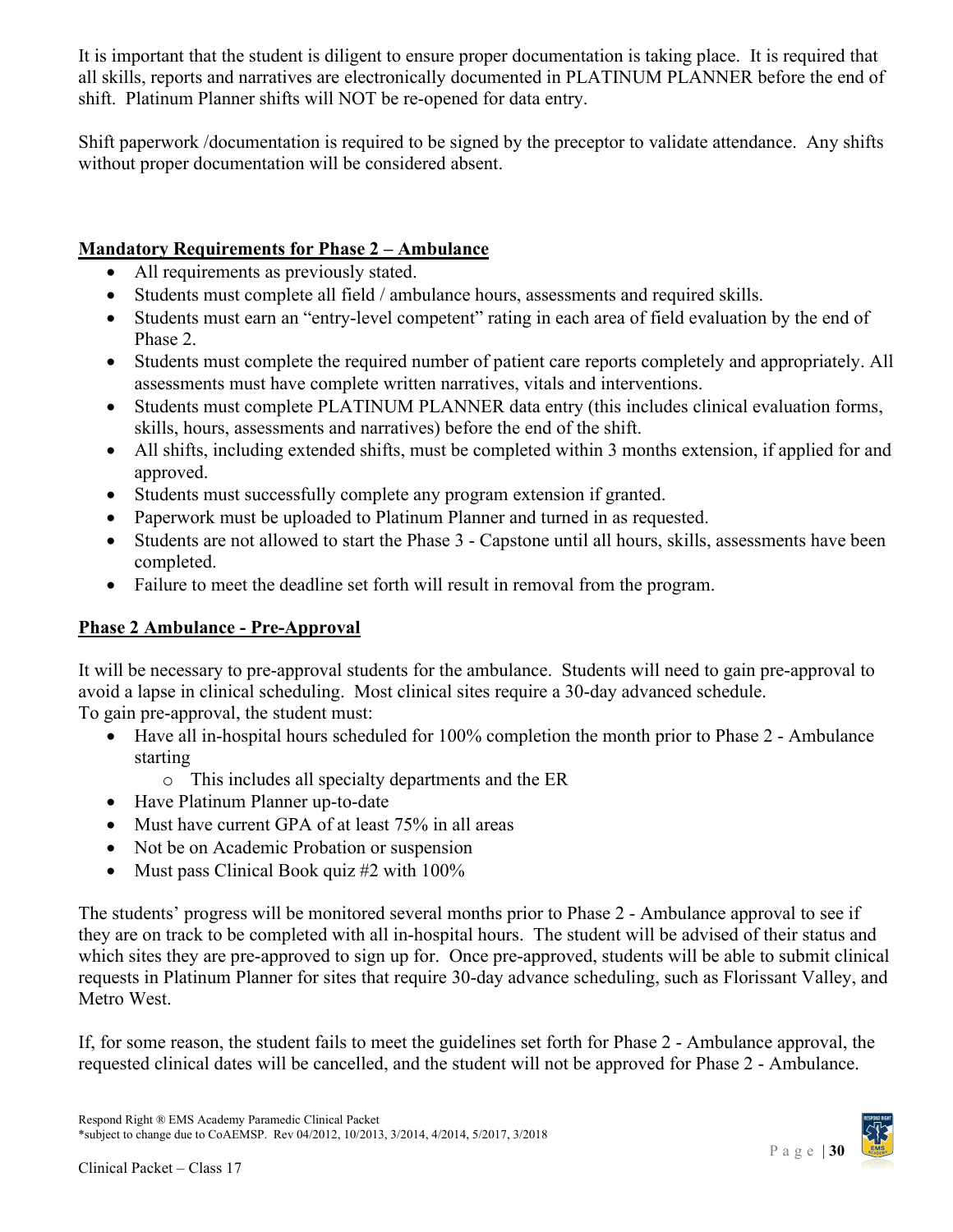The student will remain in Phase 2 until all requirements have been met. The students' status will be reevaluated the following month.

Students must understand the following as they enter/complete ambulance clinicals:

- I am required to attend/request clinicals as noted on the 'Clinical Grade Due Date'.
- I have a deadline for course completion, and I understand that deadline is found in my syllabus.
- I have been advised that most students will need to return to the hospital after they complete their ambulance time because they have been unable to complete all the required skills and assessments.
- I know I must complete all the skills, hours and assessments on the Terminal Competency form
- If I have questions, I need to ask Toni Milan, my Program Director.
- I understand The Academic Integrity Policy and know that under no circumstances is it acceptable for me to violate it.
- I understand my documentation is due in Platinum Planner before the end of my shift. If I don't enter it within this time, I will lose points during review and possibly lose credit.
- I understand that Platinum Planner shifts will NOT be re-opened for data entry once they have been submitted. I will not ask the Program Director or Clinical Coordinator to open a shift for me.
- I understand I will obtain my preceptors signature in the Platinum Planner app at the end of my clinical rotation.
- I understand if I have a technical issue with Platinum Planner, I need to contact Platinum Planner tech support and send a copy of that email to my Clinical Coordinator.
- Preceptor signatures are required for all shifts to prove I attended my clinical. If I don't have a preceptor signature to validate my hours, then I have no way to prove I attended the shift.
- I am only allowed to use paper documentation during my OR rotation and during technical difficulties with Platinum Planner. More than three shifts of paper documentation will be considered excessive and will be grounds for point deduction during clinical grade review.
- I am only allowed to complete skills, hours and assessments in clinical rotations once I have completed that Mod Exam and associated lab skills/scenarios in the classroom. This allows me to prove that I have gained the required knowledge in that subject matter.
- I will follow the procedure for each facility listed to sign up for the clinical rotation.
- I will follow the Attendance Policy and I'm aware of how my attendance effects my success.
- I understand I am not allowed to do a clinical at any site that I am employed, volunteer, have a strong working relationship with, or that I have a spouse or loved one at.
- I understand that I can NOT attend more than 13 shifts at any one ambulance site. If I have scheduled / attended more than this, then I understand that those hours/shifts will be void. All the hours / shifts, and all the skills/assessments completed during that time will be voided. It is my responsibility to keep track of this.
- I understand that I can attend one of the Capstone sites for Capstone even if I completed 13 shifts during my ambulance time. My Capstone time does not count toward my clinical hours.
- I understand I will need to follow the Capstone scheduling policy when I am close to clinical completion.

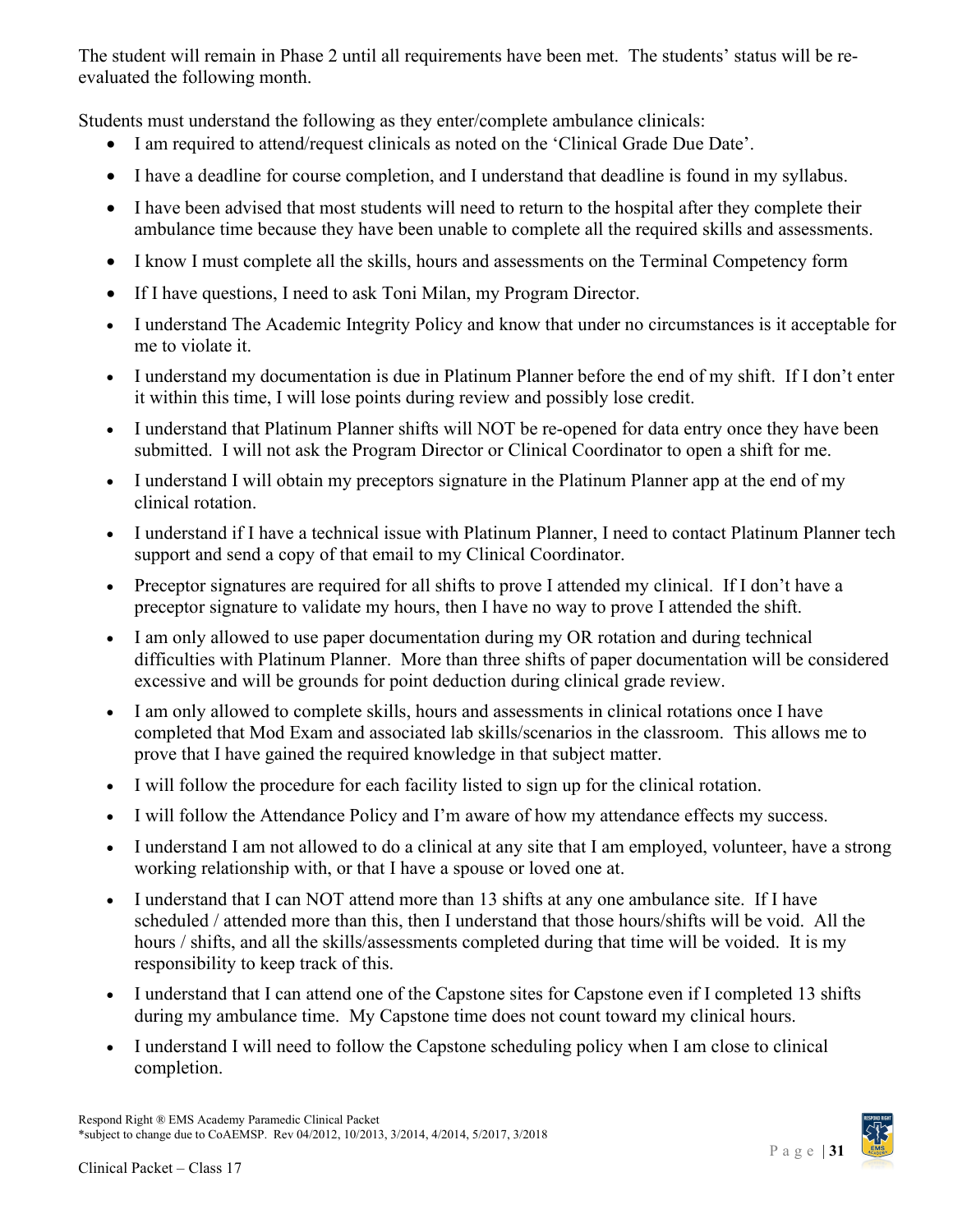• I understand clinical documentation/clinical grades will take up to 10 business days to be reviewed/approved.

# <span id="page-31-0"></span>**Ambulance -Preceptor Letter**

# **Communication is key!**

When you start your ambulance rotations, remember that you need to verbally communicate with your preceptors, so they know what you are thinking. Make sure and let them know where you are in your training and what you are expecting to complete during your training. We have developed a short letter that you can present to your preceptors that will help start a conversation about your clinical requirements and what is required of you.

Make sure your preceptor reads the following:

# *Student Instructions:*

Complete all student areas of your Platinum Planner app before giving it to your preceptor for evaluation. You will be documenting all your assessments, skills and patient care in real time inside the app. Be sure to remind the preceptor, and patients, that you will have your phone or device out for this documentation. Do not take advantage of your phone!

Your patient can be ALS or BLS, but know that you are required to achieve a minimum number of ALS Calls as noted on your Course Completion / Terminal Competency paperwork. Initially, you will work as a Team Member, being receptive to leadership and performing skills as needed. Eventually, you will feel comfortable enough to become Team Leader and direct your team as needed, but your preceptor needs to allow you to run the call, only intervening if necessary, for the purpose of proper patient care.

You must have documentation to prove the skills and/or assessments you have completed. Make sure your documentation is thorough, accurate and complete. Documentation issues may result in your assessments and skills not being counted. Allow your preceptor to read and review your documentation BEFORE asking him/her to sign it. Once your preceptor signs your shift electronically and submits it, the shift will lock.

Make sure your preceptor understands the difference between your Field Experience portion and Capstone. The Field Experience portion of your training is meant for you to spend time as a Team Member learning the ins and outs of EMS. Take some time getting used to running 911 calls. Eventually you will want to run a few BLS 911 calls. Before you know it, you will be comfortable running ALS calls.

The objective of Capstone is that the student has successfully led the team if he or she has conducted a comprehensive assessment (not necessarily performed the entire interview or physical exam, but rather been in charge of the assessment), as well as formulated and implemented a treatment plan for the patient. This means that most (if not all) of the decisions have been made by the student, especially formulating a field impression, directing the treatment, determining patient acuity, disposition and packaging/moving the patient (if applicable). Minimal to no prompting was needed by the preceptor. No action was initiated/performed that endangered the physical or psychological safety of the patient, bystanders, other responders or crew.

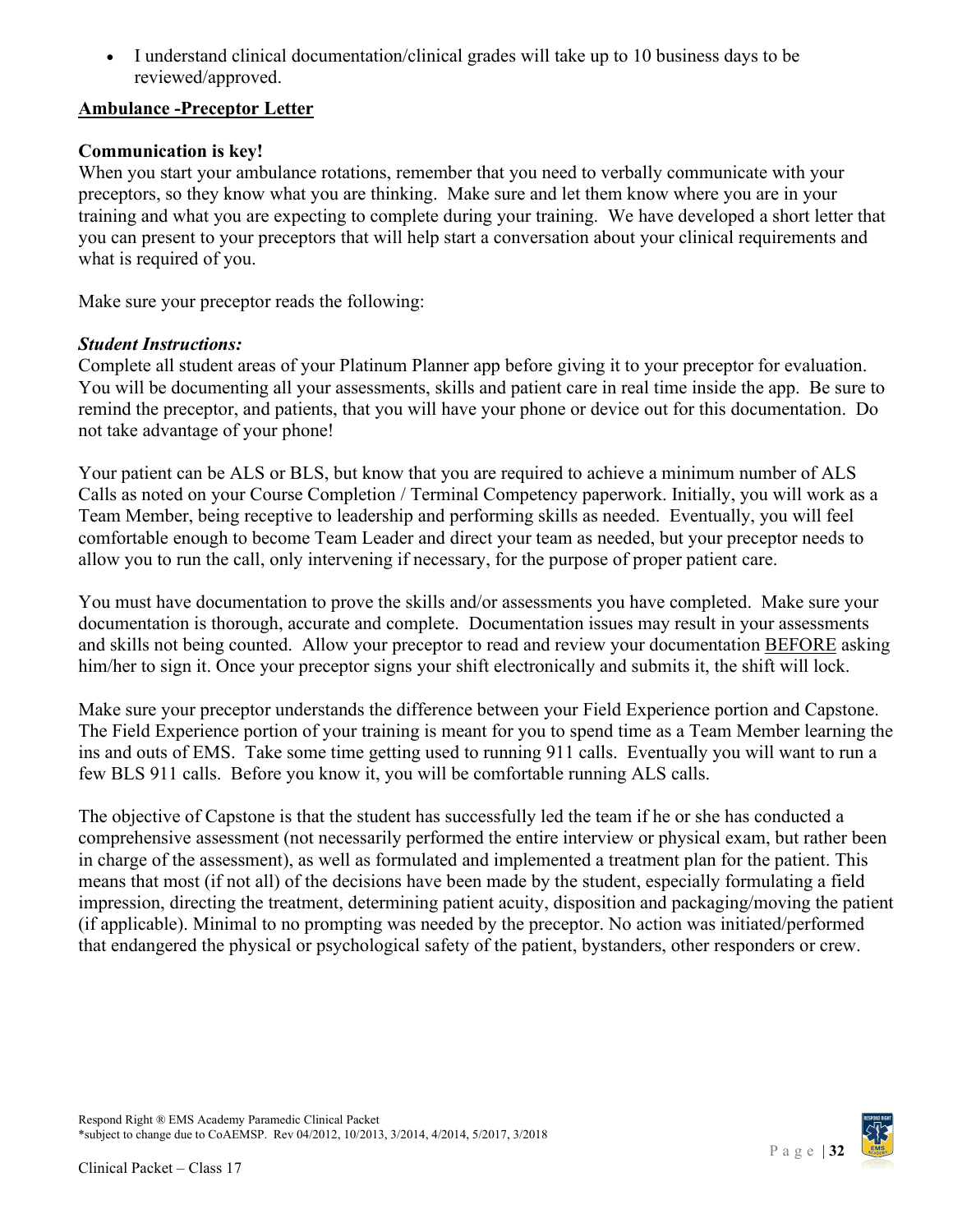# *Preceptor Instructions / Letter: Dear Preceptor,*

Thank you for assisting me today!

I just started my ambulance clinicals and want to remind you that I am not a seasoned professional. I need your guidance as I learn this new environment. Please orient me to your department and show me where the supplies are located. I want to be helpful and make the most of my experience today.

# **My Training Level**

I'm already trained in ACLS, PALS and PHTLS and have completed 228 hours in the hospital. I would appreciate the opportunity to participate in as many patient assessments and interventions as you are comfortable. Feel free to review the 'Level of Knowledge Chart' to see exactly what I've trained in so far. If at any time you need to intervene for patient safety or other issues with patient care, feel free to do so. Patient care and safety must always come first. I just ask that you discuss any issues you have with me so I can improve and grow.

In the beginning, I will probably participate as a Team Member, but as I become more comfortable, I will quickly take on the role of Team Leader. Feel free to give me feedback and direction. Eventually, I'll be able to run calls with little or no prompting.

Once I'm finished with my field experience and get approval from my Director, I'll be ready for Capstone. During Capstone, I'll need to run calls with little or no prompting. The purpose of this is to assess my ability to act as an independent paramedic, which is why this process is not started until near the end of the program. During my field experience I appreciate all your feedback to help make me successful in this process.

# **Documentation and Evaluations**

All documentation is completed electronically in Platinum Planner. I will be using my cell phone or tablet to access the app to complete my documentation. I will be asking you to review my documentation and digitally sign off on everything at the end of the shift.

Evaluations are important to me and my school. These tools let me, and my Program Director know how I am performing and what I can do to improve. I won't get credit for my shift if these aren't filled out. Please take a moment at the end of my shift and fill these out so I know how I can improve. I truly want to be successful.

# **From the Director**

All students have been instructed to participate in your daily duties, assist with clean up, and re-stocking as you see fit. They have been instructed to be part of the team. Sitting in recliners, sleeping and noneducational activities are not prohibited. So, if you see something that needs to be reported, please let me know. We know that one day, this student could be a potential employee at your department. We take pride in our graduates and have a vested interest to make sure everyone is job-ready when they graduate.

Do you want to complete our preceptor training? Visit: <http://www.respondright.com/classes/academy-classes/paramedic-program/paramedic-preceptor/>

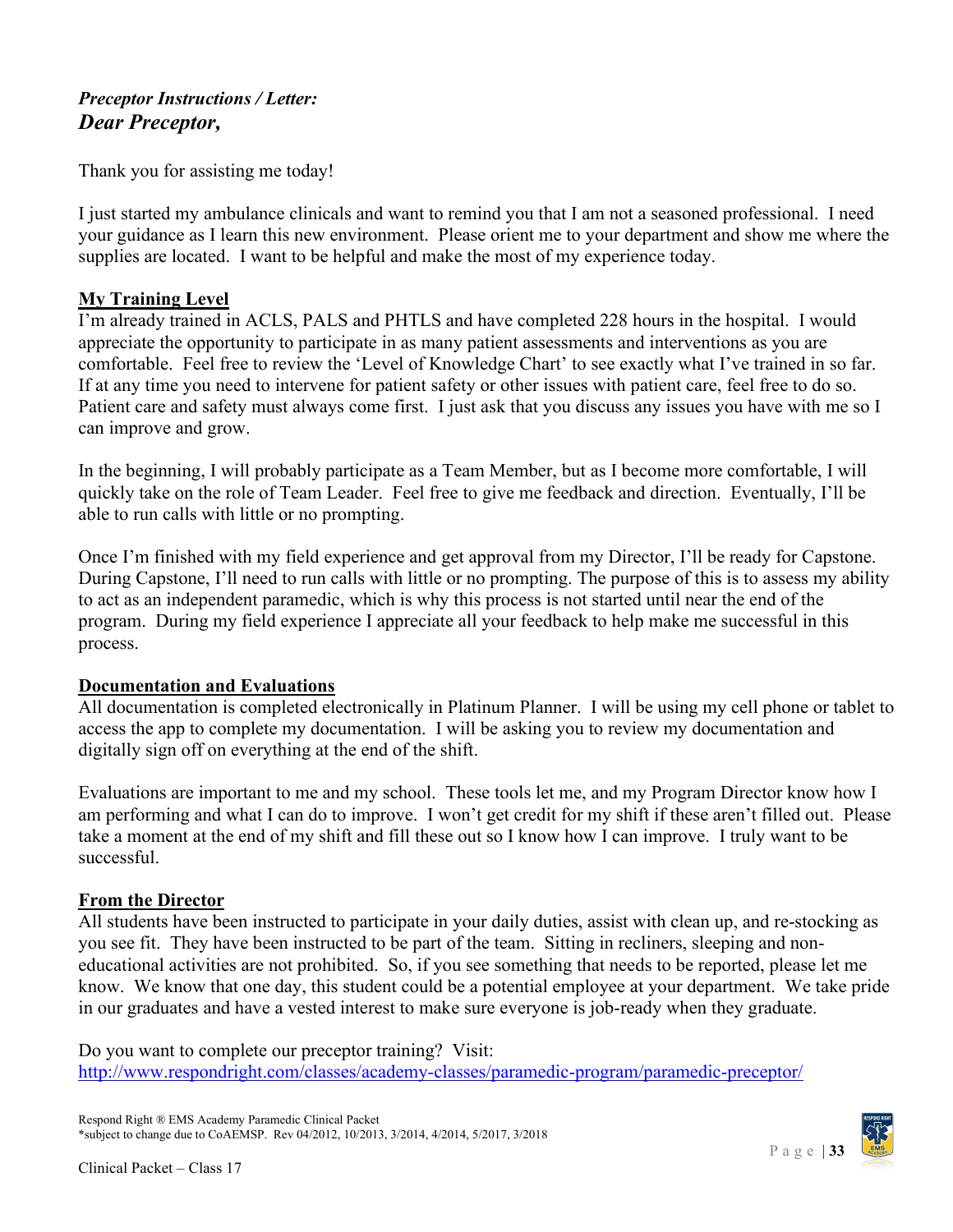Questions or feedback on a student or our policy: Email or call me directly. You can always contact me with questions.

Thank you for being a preceptor today. I appreciate your time and effort in the educational process of this student.

Sincerely,

Toni Milan, BS, Paramedic Program Director / Co-owner Clinical Coordinator **[toni@respondright.com](mailto:toni@respondright.com) – 314-713-1641**

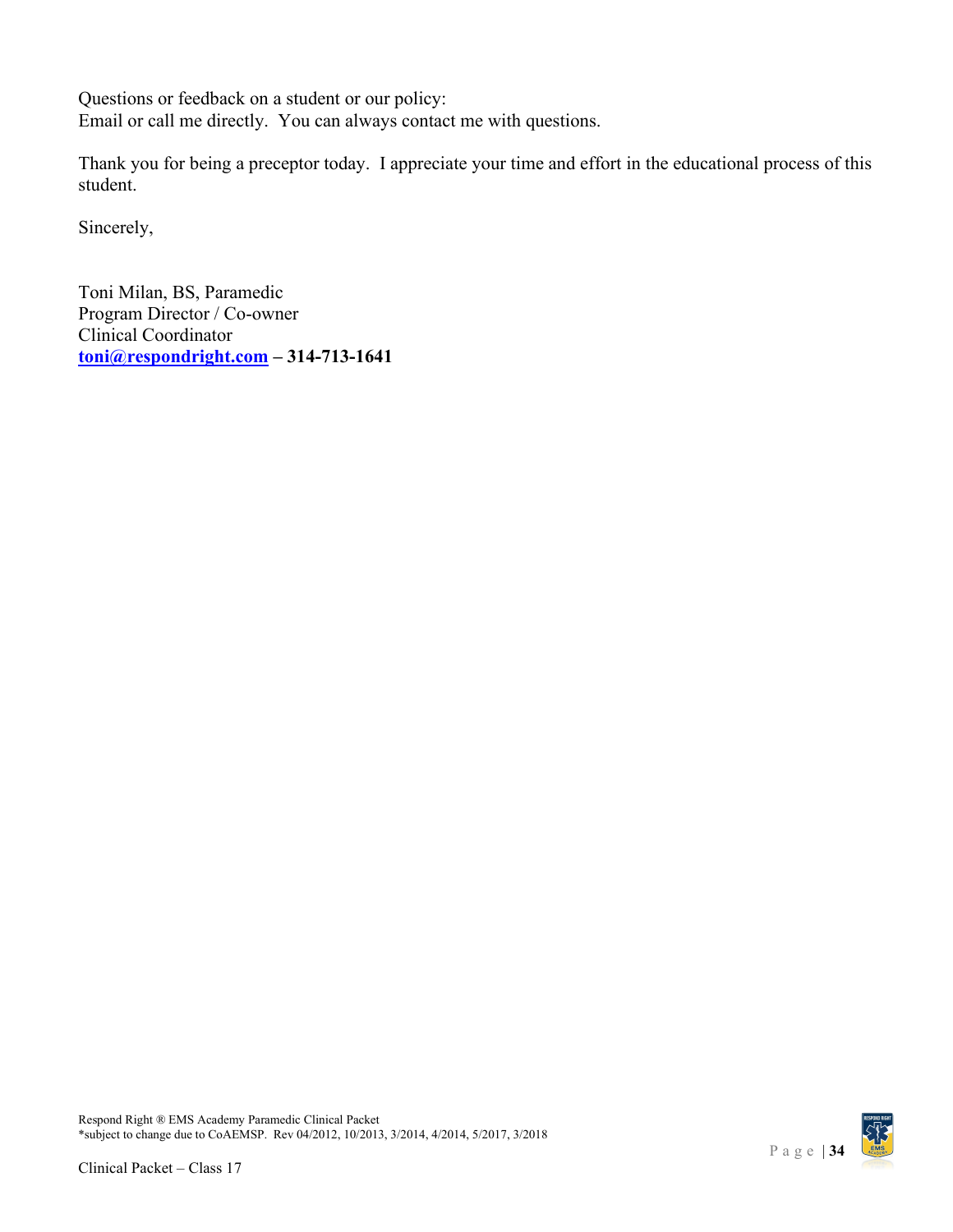# <span id="page-34-0"></span>**Ambulance / Field Sites**

\*13 shifts maximum at any one site

### **Community Fire Protection District (Capstone Site)**

- **Schedule 30 days in advance**
- **Email Chris Meier** to schedule your clinicals: [cmeieremtp@gmail.com](mailto:cmeieremtp@gmail.com)
- **Email Toni** your confirmed/scheduled clinicals the same day it has been confirmed with Chris.
- If you are scheduled on day 2 of a crew's 48-hour shift, you will show up at 0900 instead of 0800. Be aware of this.
- **To call in sick:** Call the house that you are assigned to that day. Email/text/call Toni and fill out the clinical absence form.
- **Rotation hours:**

 $\circ$  0900 – 2200 (13 hours)

**House 1 House 3** 8847 St. Charles Rock Road 3736 Geraldine St. John, MO 63114 St. Ann, MO 63074 314-592-3810 314-592-3830

# **House 2**

9411 Marlow Ave Overland, MO 63114 314-592-3822

# **Florissant Valley Fire District (Capstone Site)**

• **Schedule 30 days in advance**

# • **Request your dates in Platinum Planner for approval**

- The morning of your shift: You will always report to House 1 and speak with the BC to find out your final house assignment for the day.
- **To call in sick:** Call 314-837-4894 AND House 1 to let them know you are sick for the day. Email/text/call Toni and fill out the clinical absence form.
- **Rotation hours:**
	- $\circ$  0700 2200 (15 hours)

### **House 1 House 3**

661 Saint Ferdinand St. 1910 Shackelford Road Florissant, MO 63031 Florissant, MO 314-837-8730 314-837-4897

### **House 2**

1925 Pohlman Rd. Florissant, MO 63033 314-837-4896

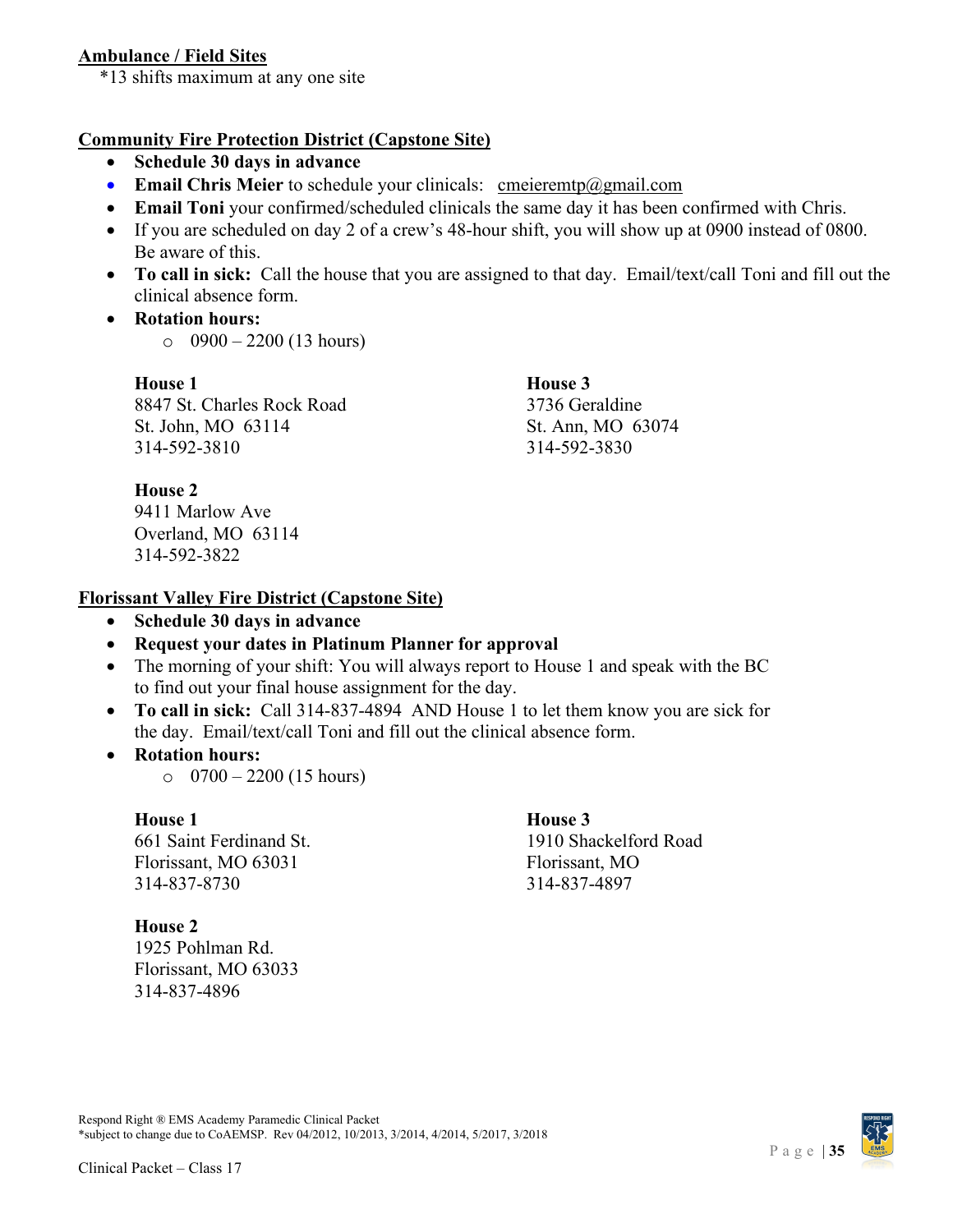### **Maryland Heights Fire District**

- **Schedule 30 days in advance**
- **Request your dates in Platinum Planner for approval**
- **To call in sick:** Call Mark Russell at 314-298-4400. Email/text/call Toni and fill out the clinical absence form.
- **Rotation hours:**
	- $\circ$  0700 2100 (14 hours)

**House 1 House 2** 2600 Schuetz Road 12828 Dorsett Road Maryland Heights, MO 63043 Maryland Heights, MO 63043

# **Metro West**

• **Schedule 30 days in advance**

# • **Request your dates in Platinum Planner for approval**

- **To call in sick:** Call the house that you are assigned to that day. Email/text/call Toni and fill out the clinical absence form.
- **Rotation hours:**
	- $\circ$  0730 2200 (14.5 hours)

| <b>House 1</b>        | House 4              |
|-----------------------|----------------------|
| 14835 Manchester Road | 16060 Clayton Road   |
| Ballwin Mo. 63011     | Ellisville Mo. 63011 |
| Phone (636) 821-5891  | Phone (636) 821-5894 |

# **St. Charles City**

- **Schedule on short notice** within the current month
- Call Donna to schedule your clinicals: 636-949-3250
- **Email Toni** your confirmed/scheduled clinicals the same day it has been confirmed with Donna.
- **To call in sick:** Call the house that you are assigned to that day. Email/text/call Toni and fill out the clinical absence form.
- **Rotation hours:**
	- $\circ$  0730 1930 (12 hours)

**House 1**<br>911 6<sup>th</sup> Street 1650 Have 5 St. Charles, MO 63301 St. Charles, MO 63301 636-949-3380 636-949-3392

1650 Hawks Nest Dr

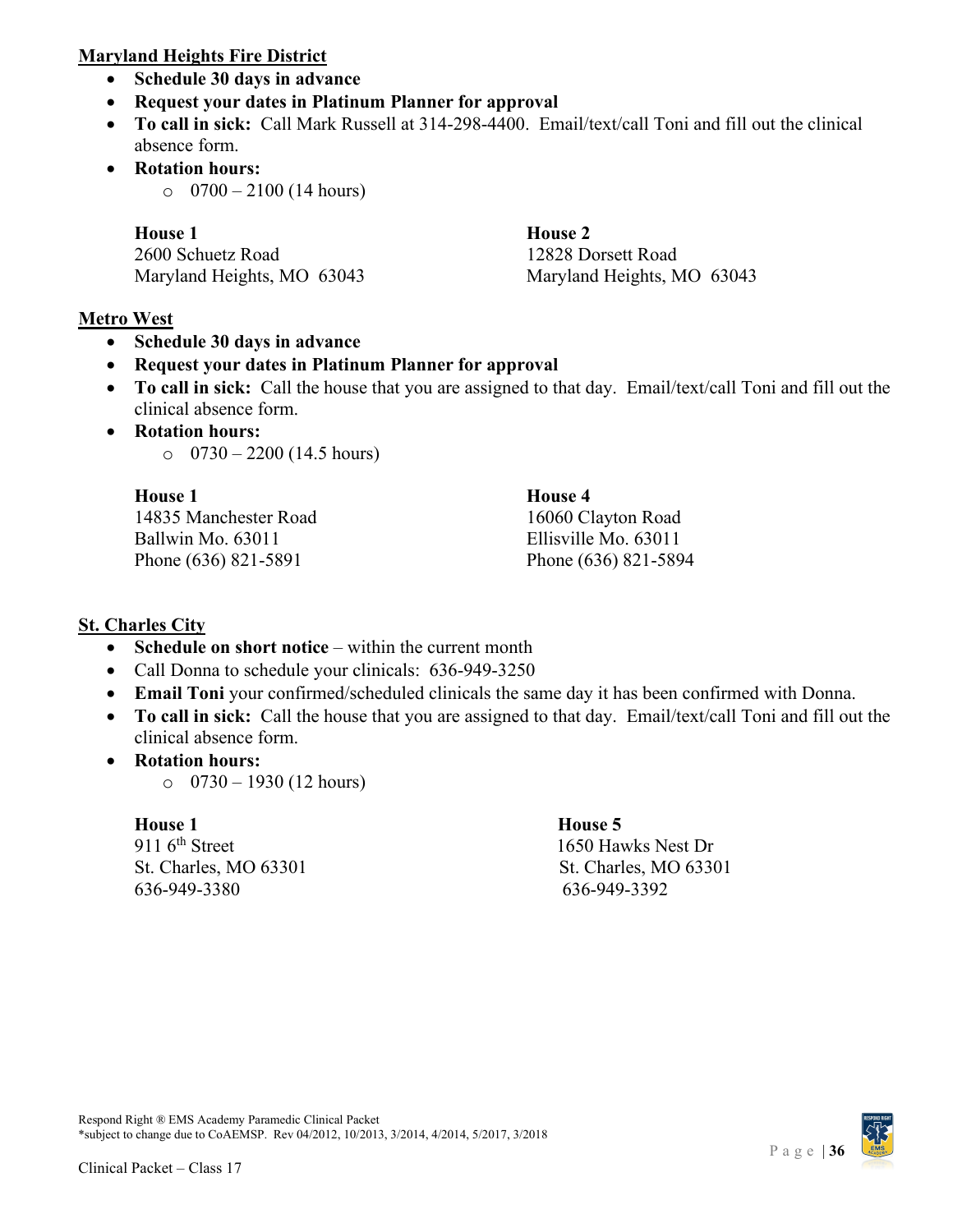### <span id="page-36-0"></span>**Phase 3 - Capstone Team Lead**

During Capstone, students must be able to demonstrate they have the knowledge, skills and attitudes to manage any call. It will be the students' responsibility to demonstrate they are able to manage the scene, direct other rescuers on the scene, direct patient care, develop a patient care plan, and complete the required paperwork.

This will indicate that the student will be able to successfully lead a team on scene, complete a comprehensive assessment, formulated and implemented a treatment plan for the patient, perform most of the decisions, formulate a field impression, direct the treatment, determine patient acuity, disposition and packaging and moving the patient.

Successful completion will be determined when minimal to no prompting was needed by the preceptor and no action was initiated/performed that endangered the physical or psychological safety of the patient, bystanders, first responders or crew. Team Leadership Objective: The student has successfully led the team if he or she has conducted a comprehensive assessment (not necessarily performed the entire interview or physical exam, but rather been in charge of the assessment), as well as formulated and implemented a treatment plan for the patient. This means that most (if not all) of the decisions have been made by the student, especially formulating a field impression, directing the treatment, determining patient acuity, disposition and packaging/moving the patient (if applicable). Minimal to no prompting was needed by the preceptor. No action was initiated/performed that endangered the physical or psychological safety of the patient, bystanders, other responders or crew.

To determine "entry-level competency" of the student a summative evaluation of the student by the preceptor will become part of the Capstone Experience. Students must earn a competent rating on this evaluation. Preceptors must complete the following forms/evaluations and indicate the student is performing as a jobready, entry-level paramedic:

Forms completed on every Capstone shift:

- Site / Preceptor Evaluation completed by you, the Student
- Capstone Preceptor Evaluation of Student completed by your Preceptor
- EMS Patient Care Report completed by you for every patient

Preceptors must indicate the student is a competent Team Leader and is able to perform as a job-ready, entrylevel paramedic. Any score or rating less than this will result in failure of Capstone.

### <span id="page-36-1"></span>**Preparing For Capstone**

Students must plan ahead to make sure they have met the requirements to enter Capstone.

The requirements to enter Capstone are:

- Students must pass the computer-based exam to be eligible for course completion and to be eligible to take the NREMT written exam.
- Students must successfully pass the NREMT psychomotor exam before being approved for Capstone.
- Students must be prepared to be the Team Leader and have sufficient ratings/reviews to prove they are ready to enter Capstone.
- Students must have 100% of all skills, hours and assessments completed as listed on the Terminal Competency list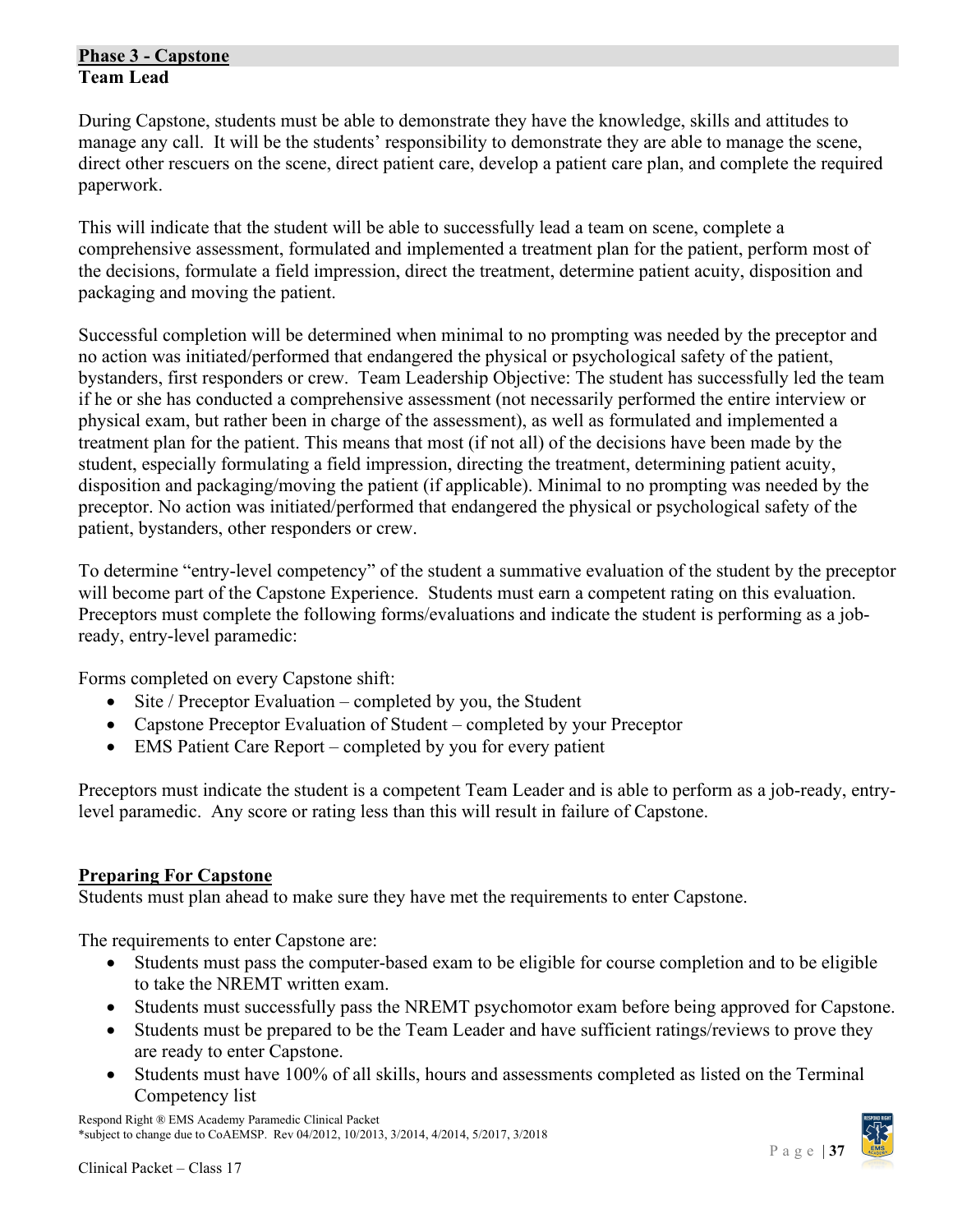• Students must meet and gain approval of the Program Director and/or Clinical Coordinator

# **Short Notice Scheduling - Mercy**

To assist students in completing required skills and assessments as they get closer to course completion, students can schedule short notice shifts at Mercy Hospital as long as they meet the following requirements:

- Students must already have all clinical hours attended (360 ambulance hours and all in-hospital hours)
- Students must have all practicing Team Leads completed, including ALS and BLS
- Students must have all ALS calls completed

If students have met these requirements, they are able to email the Clinical Coordinator to requests clinical shifts at Mercy to obtain shifts within the current month. Shifts will be submitted on the  $1<sup>st</sup>$  and  $15<sup>th</sup>$  on each month. Students must provide at least a three-day notice when requesting shifts.

# <span id="page-37-0"></span>**Capstone Scheduling Procedure**

Students must gain approval from the Program Director and/or Clinical Coordinator before entering Capstone. Students must have 100% of skills, hours and assessments completed before Capstone will be approved.

To reduce confusion and streamline the scheduling process, students must follow this procedure:

Students will schedule a Capstone meeting with the Program Director:

- After their last day of regular clinical hours
- When all assessments have been completed
- When they have 13 or less eligible Lab Skills to complete and have already scheduled a Lab day, if needed
- When their Psychomotor exam has been passed
- Capstone meetings will not be scheduled until all the above is confirmed

During the Capstone meeting we will discuss:

- The Capstone expectations
- Capstone documentation
- The Capstone dates the student will be attending

Students must provide at least 10 business days in between their last clinical shift and the beginning of Capstone to account for their Capstone meeting and lab day.

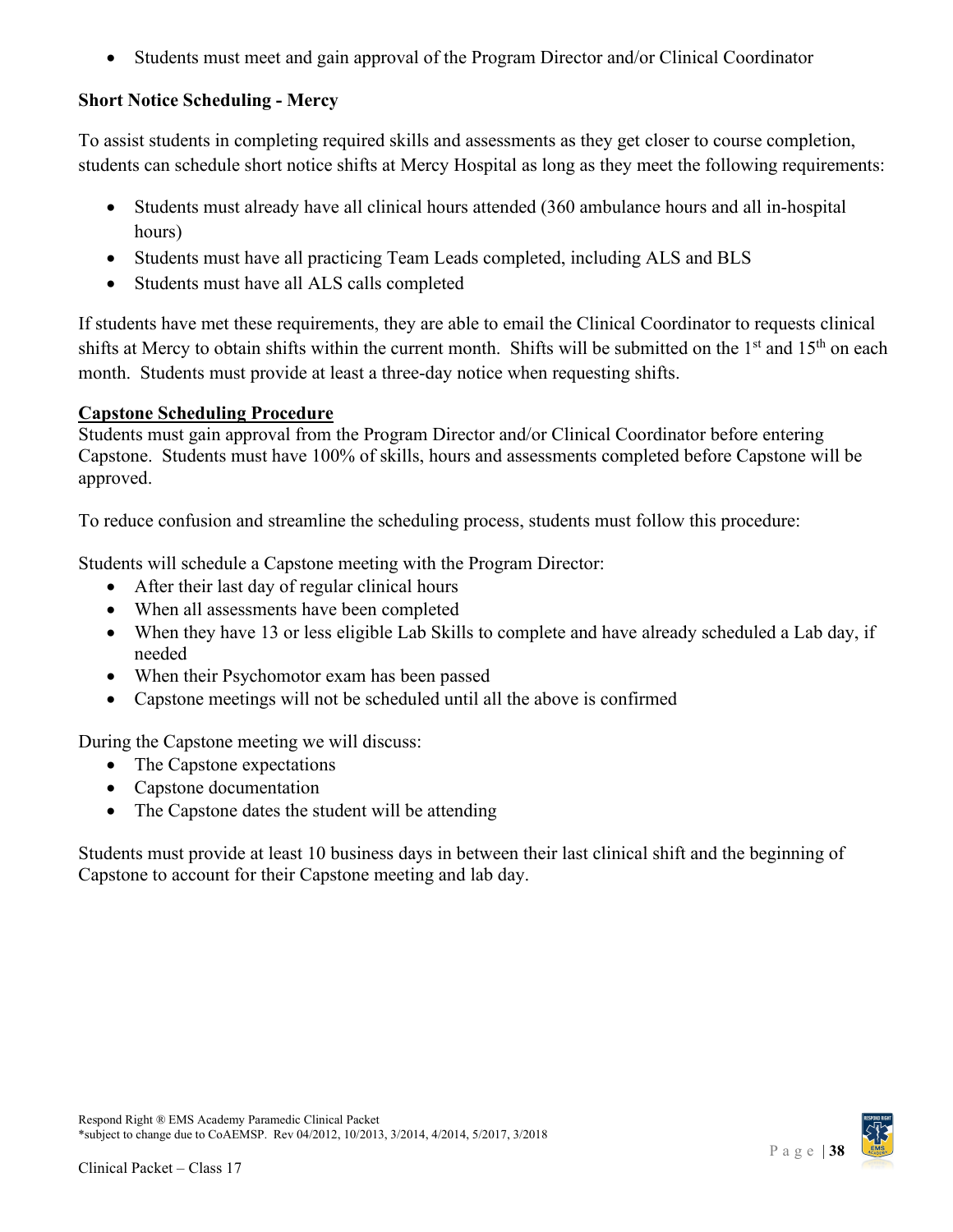# **Completion of the Capstone Experience**

- During the Capstone Experience the student must successfully complete the minimum number of required Capstone calls. Success is defined as a '2' or 'Successful' in the Team Leadership Category and a 'Yes' to the statement that they are a competent, entry-level paramedic on their daily review.
- The student must encounter a patient that requires ALS interventions and transport to a receiving facility.
- The student must exhibit Team Leadership abilities with minimal to no prompting by the preceptor.
- The student must complete 20 consecutive Capstone calls.
- The preceptor on the call must completed a Capstone Evaluation for each day.
- Capstone paperwork is completed digitally and is due by the end of shift.
- If it is the suggestion of the evaluator that the student is not successful and not able to perform as an entry-level competent paramedic, the student will meet with the Program Director.
- A passing score on the Computer Based Test (CBT).

# <span id="page-38-0"></span>**Failure of the Capstone Experience**

If it is the suggestion of the evaluator that the student is not prepared to 'pass' his or her capstone, as noted by marking 'unsuccessful' or 'marginal' on the evaluation form with a detailed explanation of reasoning, the student shall be remediated by staff at Respond Right EMS Academy. The remediation process will involve:

- 1. A review of all student evaluations.
- 2. Further conversation with evaluator as necessary for clarification.
- 3. A minimum of 4 hours of lab work for 'failure' and 2 hours for 'weak' on the specific deficiencies of the student.
- 4. A written plan from the student on how they will overcome their deficiency.
- 5. Review and recommendation to complete clinical rotation with Medical Director.
- 6. Approval of Program Director and Clinical Coordinator to resume secondary capstone experience that will require a minimum of 5 ALS patient contacts with a passing evaluation on all calls from the preceptor.

The process will be allowed to be repeated one more time following the same protocol for remediation. If at that time the student is evaluated as giving a 'weak performance' the student will be referred to a paramedic refresher program before moving on to attempting their capstone evaluation again. This will be at the discretion of the program director as to whether or not the student will be allowed to continue following the refresher. If given approval the student will have one more attempt to pass their capstone. If the student is given a 'failing performance' on their original capstone and their two subsequent attempts, the student will be dropped from the program.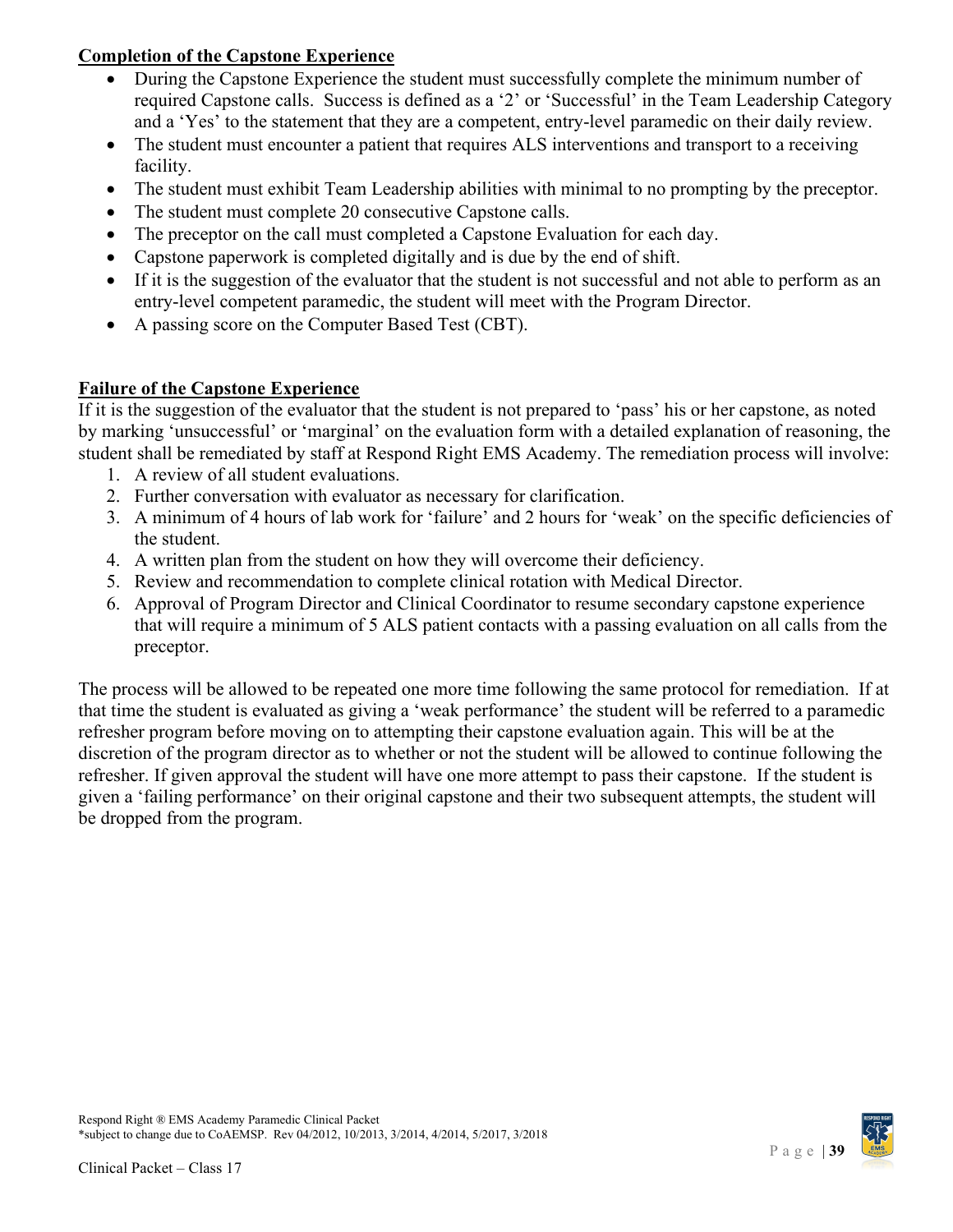### <span id="page-39-0"></span>**Capstone Sites Community Fire Protection District**

- **You can schedule Capstone in the current month**
- **You must be approved by your Program Director to start Capstone**
- **Email Chris Meier** to schedule your clinicals: [cmeieremtp@gmail.com](mailto:cmeieremtp@gmail.com)
- **Email Toni** your confirmed/scheduled Capstone days the same day it has been confirmed with Chris.
- If you are scheduled on day 2 of a crew's 48-hour shift, you will show up at 0900 instead of 0800. Be aware of this.
- **To call in sick:** Call the house that you are assigned to that day. Email/text/call Toni and fill out the clinical absence form.

**House 1 House 3**

8847 St. Charles Rock Road 3736 Geraldine St. John, MO 63114 St. Ann, MO 63074 314-592-3810 314-592-3830

### **House 2**

9411 Marlow Ave Overland, MO 63114 314-592-3822

# **Florissant Valley Fire District**

- **Must schedule 14 days in advance**
- **You must be approved by your Program Director to start Capstone**
- **Email your requested dates to Toni for approval**
- The morning of your shift: You will always report to House 1 and speak with the BC to find out your final house assignment for the day.
- **To call in sick:** Call 314-837-4894 AND House 1 to let them know you are sick for the day. Email/text/call Toni and fill out the clinical absence form.

**House 1 House 3** 661 Saint Ferdinand St. 1910 Shackelford Road Florissant, MO 63031 Florissant, MO 314-837-8730 314-837-4897

### **House 2**

1925 Pohlman Rd. Florissant, MO 63033 314-837-4896

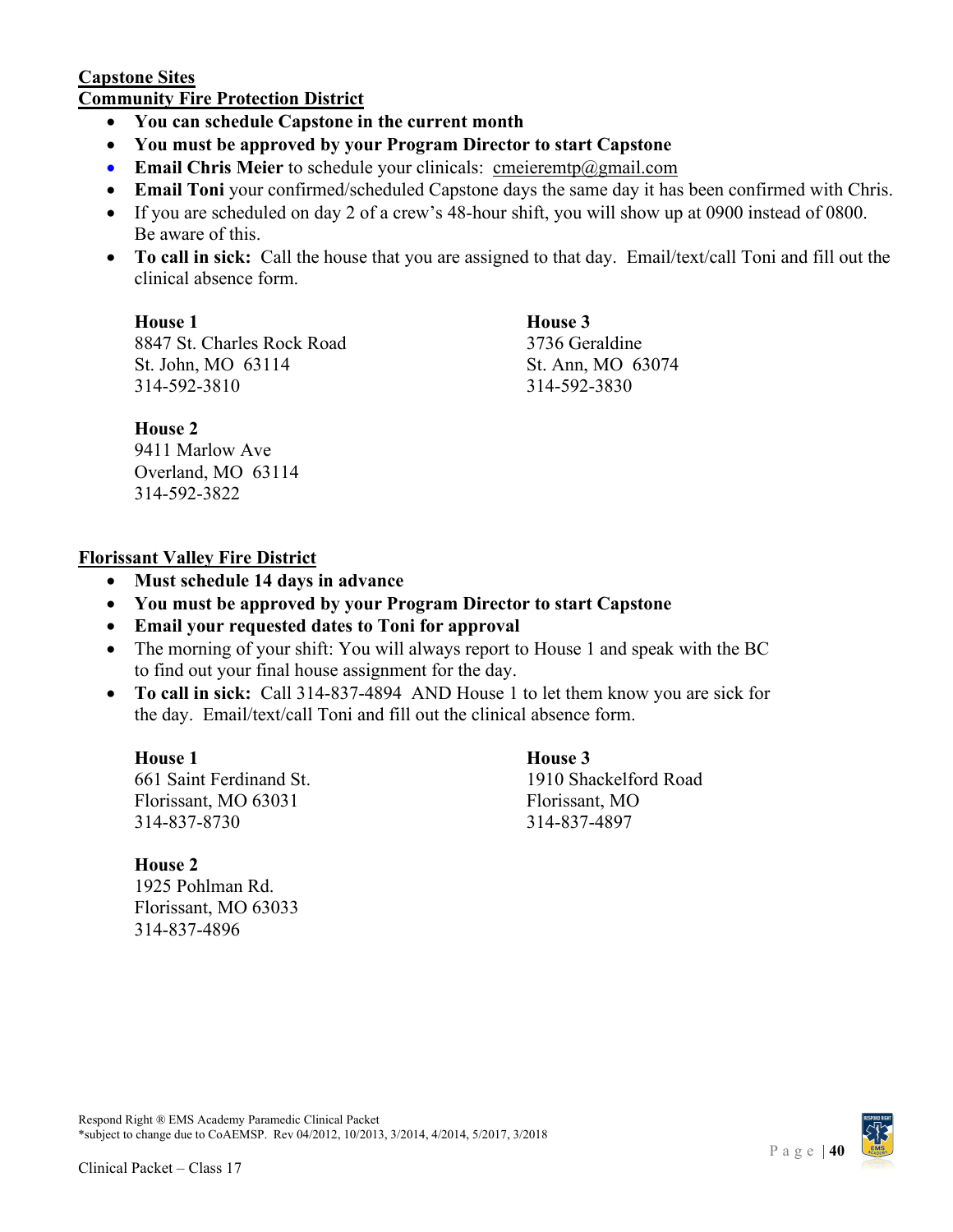### <span id="page-40-0"></span>**Clinical Scheduling - FYI**

- You are not allowed to attend a clinical at a hospital/ambulance unless approved first.
- You must sign up for shifts at least one month in advance. Ie: For November clinicals, requests must be in by September  $30<sup>th</sup>$ . Your Clinical Coordinator submits the clinical schedule on the  $1<sup>st</sup>$  of the month for the following month. There are no exceptions to this rule.
- Capstone scheduling has a different procedure. Please read the Capstone scheduling procedure.
- Each facility may have slightly different procedures. Be sure to pay attention on how to schedule at each facility.
- Students are not allowed to complete more than 13 shifts at any one ambulance/fire district. This does not include your Capstone.
- Students who show up to a clinical site without following the proper scheduling procedures will be removed from that clinical site with a 2-week suspension. No credit will be allowed for that shift.
- Students are responsible for following all scheduling guidelines and making sure the Clinical Coordinator and Program Director are aware of where they are at all times. The student's safety is a great concern.
- Students who show up at a wrong clinical site will be sent home. Students will not be able to claim credit for the shift that was attended in error.
- You are not allowed to complete a clinical at any site where you are employed or have a working relationship.
- You are not allowed to be precepted by someone you have a significant relationship with. This includes a boyfriend, girlfriend, spouse, significant other, mother, father, sibling, uncle, aunt, etc.

### <span id="page-40-1"></span>**Platinum Planner Scheduler Policy**

The Platinum Planner schedule will close 30 days in advance for ALL sites.

You must request your shifts by the last day of the month for the following month.

- January's schedule will close the last day of November.
- February's schedule will close the last day of December.
- March's schedule will close the last day of January.
- April's schedule will close the last day of February.
- So on and so forth.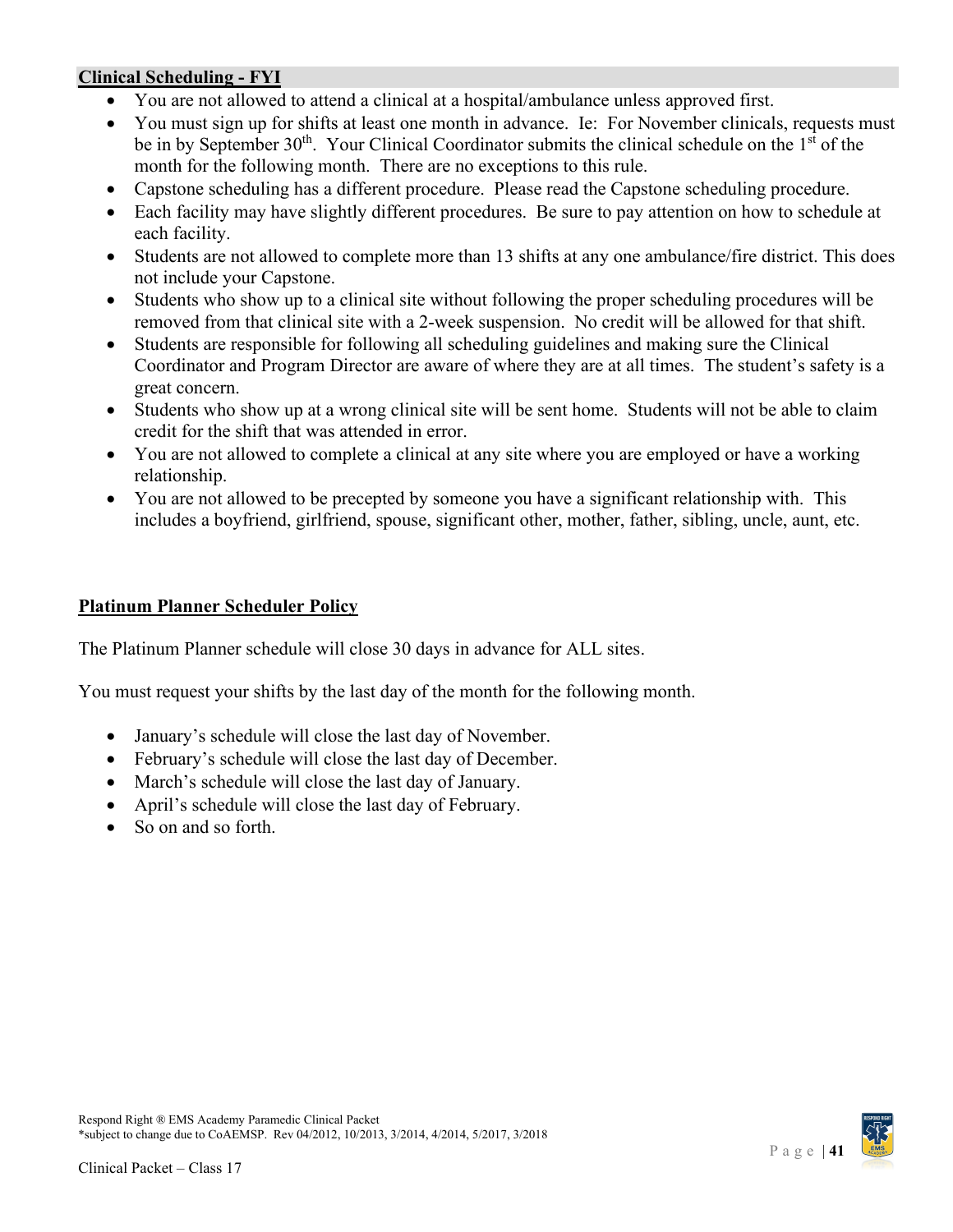# <span id="page-41-0"></span>**How To Sign Up For Shifts**

### **30-Days In Advance**

(The schedule closes on the last day of the month)

### **Request your days in Platinum Planner for:**

- Hospital Sites
	- o Children's
	- o DePaul
	- o Mercy
	- o St. Clare
	- o St. Joe's Health Center
	- o St. Joe's Hospital West
- Ambulance / Field Sites
	- o Florissant Valley FPD
	- o Maryland Heights FPD
	- o Metro West FPD

### **You will contact these sites to schedule directly:**

- Field Sites
	- o Community email Toni your confirmed dates the same day you confirm shifts with Community
	- o St. Charles City FPD email Toni your confirmed dates within 7 days of your shift
		- They require you to schedule shifts in the current month. You are not allowed to schedule shifts far in advance.

Do not show up for clinical at Community FPD or St. Charles City FPD without first getting approval from that site. Doing so will result in a write up for not following protocol and may result in suspension.

When scheduling at St. Charles City and Community:

o If you fail to email your shift details 7 business days BEFORE the day of the shift, it will NOT be added to Platinum Planner and you will NOT receive credit for that shift.

Violation of any portion of the scheduling policy will result in a 2-week suspension. Repeat violations of this policy will result in expulsion from the program

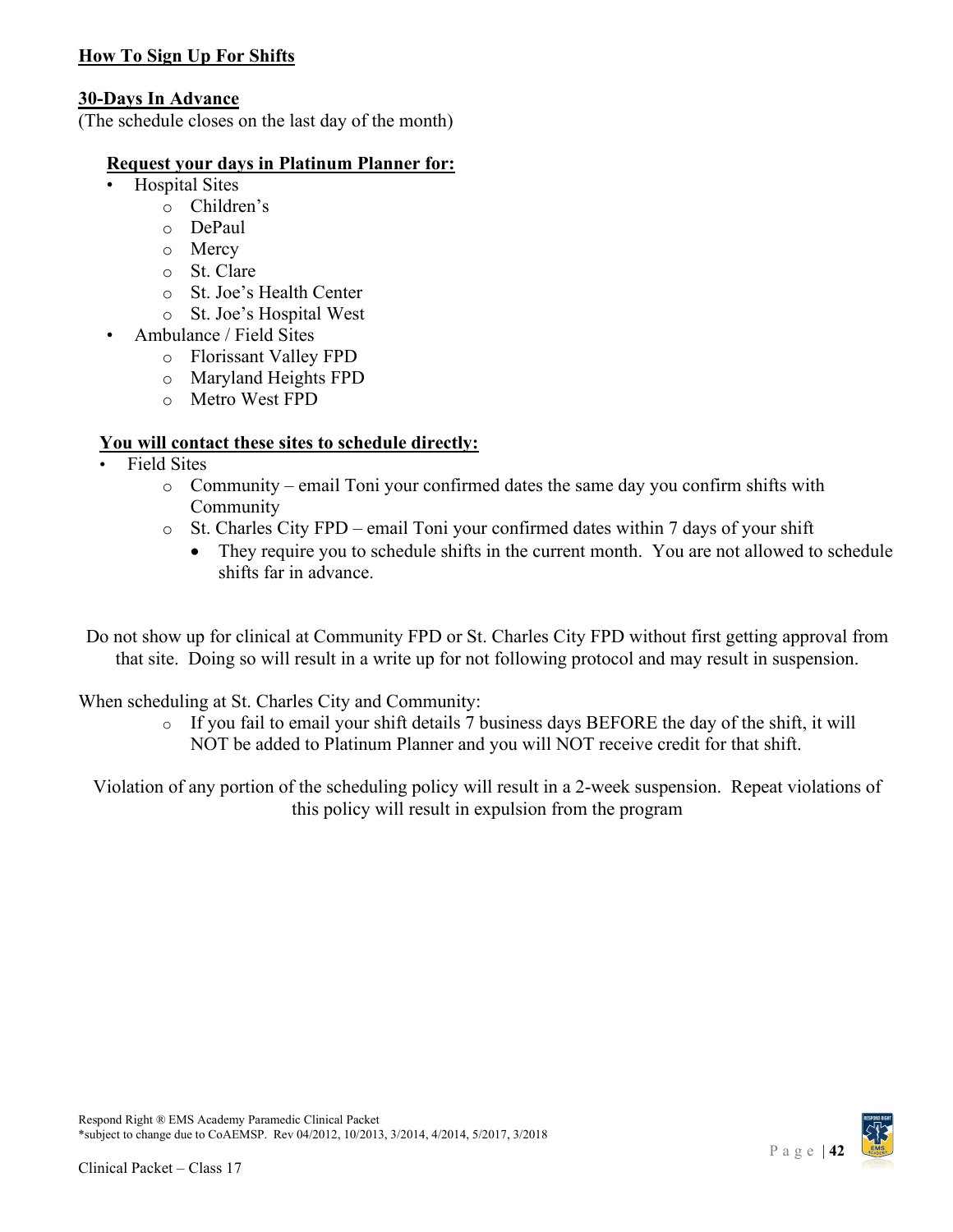### <span id="page-42-2"></span><span id="page-42-1"></span><span id="page-42-0"></span>**Terminal Competencies Requirements for course completion**

| <b>Hours</b> |                                                                 | Min<br>Required | Completed |
|--------------|-----------------------------------------------------------------|-----------------|-----------|
|              | <b>ER Hours</b>                                                 | 228             |           |
|              | <b>Burn Unit Hours</b>                                          | 8               |           |
|              | <b>ICU</b> Hours                                                | 12              |           |
|              | OB Hours                                                        | 12              |           |
|              | Operating Room Hours                                            | 1 shift         |           |
|              | Pediatric ER Hours (Children's or Mercy Pediatric ER)           | 12              |           |
|              | Psychiatric Unit Hours                                          | 8               |           |
|              | Ambulance Hours                                                 | 360             |           |
|              | <b>Patients - Green Button in Platinum Planner</b>              |                 |           |
|              | <b>Adult Patient Assessment</b><br>$(18$ to less than 64 yr)    | 50              |           |
|              | Geriatric Patient Assessment<br>(64 yrs and greater)            | 30              |           |
|              | <b>Pediatric Patient Assessment</b><br>$(0-17)$                 | 30              |           |
|              | Assessment of Newborn<br>$(0 \text{ up to } 1 \text{ month})$   | $2$ of the $30$ |           |
|              | Assessment of Infant<br>(1 month up to 1 yr)                    | $2$ of the $30$ |           |
|              | Assessment of Toddler<br>(1 yr to less than 3 yrs)              | $2$ of the $30$ |           |
|              | Assessment of Preschooler (3 yrs to less than 6 yrs)            | $2$ of the $30$ |           |
|              | Assessment of School Agers (6 yr up to 12 yr)                   | $2$ of the $30$ |           |
|              | Assessment of Adolescents (12 yr to less than 18 yr)            | $2$ of the $30$ |           |
|              | Airway Management Goal - 100%                                   | 35              |           |
|              | ET success rate over the last $10 >$ or equal to 90%            |                 |           |
|              | Success rate over the last 20 skills must be 100%               |                 |           |
|              | Assessment of Medical                                           | 170             |           |
|              | Assessment of Medical Patient - Adult                           | 6               |           |
|              | Assessment of Medical Patient - Geriatric                       | 12              |           |
|              | Assessment of Medical Patient - Pediatric                       | 12              |           |
|              | Assess & Plan Rx of Respiratory Distress / Failure              | $20\,$          |           |
|              | Pediatric Dyspnea                                               | 8 of the 20     |           |
|              | Assess & Plan Rx of Syncope/Change in Responsiveness Assessment | 10              |           |
|              | Assessment of Abdominal Pain                                    | 20              |           |
|              | Assessment of Acute Coronary Syndrome                           | $\overline{2}$  |           |
|              | Assessment of Altered Mental Status                             | 20              |           |
|              | Assessment of Cardiac Dysrhythmia                               | $20\,$          |           |
|              | Assessment of Chest Pain                                        | 30              |           |
|              | Assessment of Hypoglycemia, DKA or HHS                          | $\overline{4}$  |           |

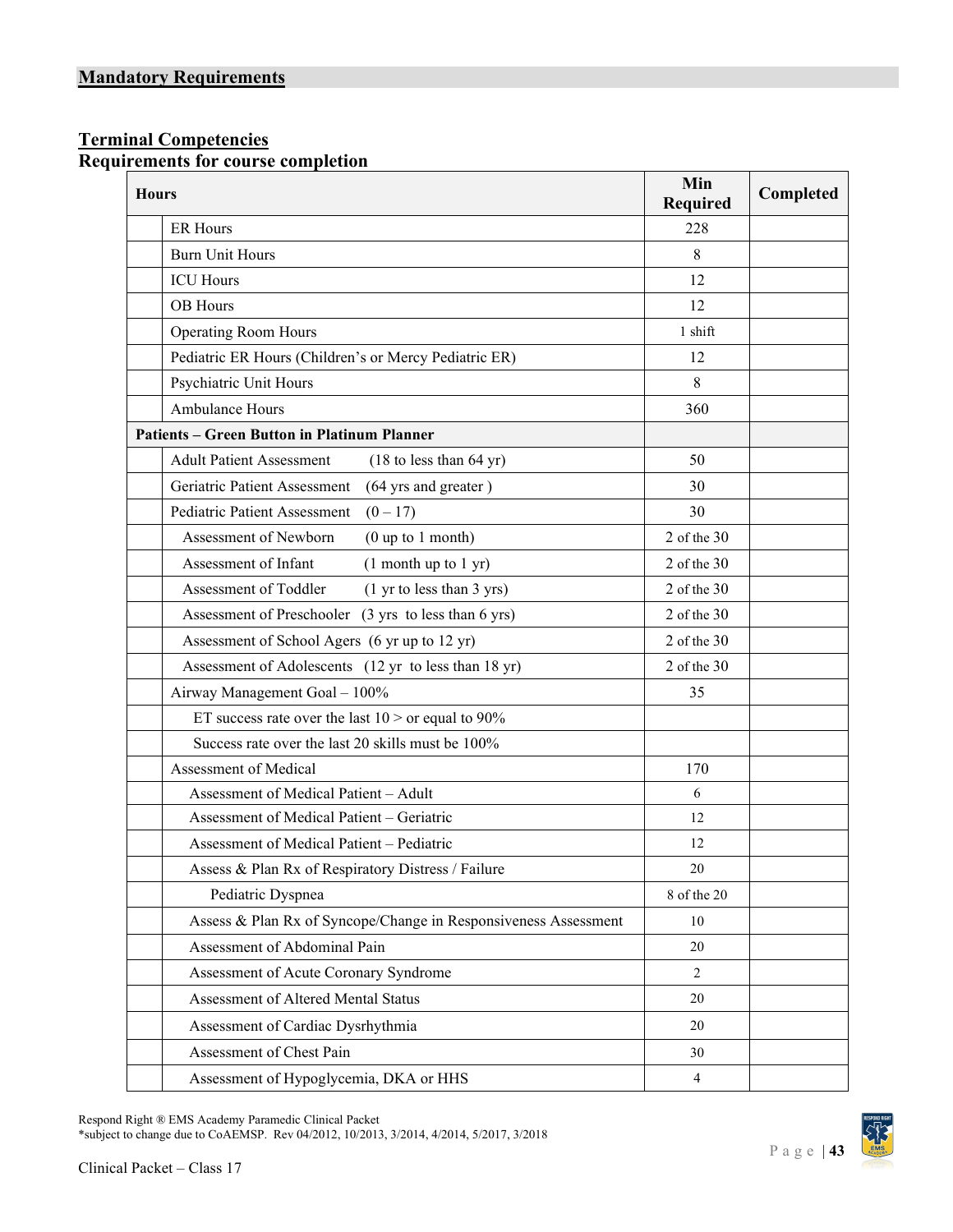|           | Assessment of Obstetric Patient                                                                     | 10             |  |
|-----------|-----------------------------------------------------------------------------------------------------|----------------|--|
|           | Assessment of Psychiatric                                                                           | 20             |  |
|           | Assessment of Sepsis                                                                                | $\overline{2}$ |  |
|           | Assessment of Shock                                                                                 | $\overline{2}$ |  |
|           | Assessment of Stroke and/or TIA                                                                     | $\overline{c}$ |  |
|           | Assessment of Toxicological Event and/or OD                                                         | $\overline{4}$ |  |
| <b>SL</b> | Defibrillation w/Assessment                                                                         | 3              |  |
| <b>SL</b> | Direct Orotracheal Intubation - Adult w/Assessment                                                  | 5              |  |
|           | Intramuscular Injections w/Assessment                                                               | $\overline{2}$ |  |
|           | Inhaled / Nebulized Medication w/Assessment                                                         | $\overline{2}$ |  |
|           | Intravenous Bolus w/Assessment                                                                      | 20             |  |
|           | Intravenous Therapy - w/Assessment                                                                  | 25             |  |
|           | Observation of Childbirth w/Assessment                                                              | $\overline{2}$ |  |
|           | Obtain a Patient History from an Alert & Oriented Pt w/Assessment                                   | 8              |  |
| <b>SL</b> | Pharmacological Cardioversion w/Assessment                                                          | 5              |  |
| <b>SL</b> | Subcutaneous Injections w/Assessment                                                                | $\overline{2}$ |  |
| <b>SL</b> | Suction - Oral w/Assessment                                                                         | 5              |  |
| <b>SL</b> | Suction - Tracheal (suction through ET tube) w/Assessment                                           | 5              |  |
| <b>SL</b> | Synchronized Cardioversion w/Assessment                                                             | $\overline{3}$ |  |
|           | Trauma Assessments w/Assessment                                                                     | 40             |  |
|           | Trauma Physical Assessment - Adult                                                                  | 12 of the 40   |  |
|           | Trauma Physical Assessment - Pediatric                                                              | 6 of the 40    |  |
|           | Trauma Physical Assessment - Geriatric                                                              | 6 of the 40    |  |
| <b>SL</b> | Ventilate BVM to mouth w/Assessment                                                                 | 20             |  |
| <b>SL</b> | Ventilate w/o ETT - Adult                                                                           | 10 of the 20   |  |
| SL        | Ventilate w/o ETT - Geriatric                                                                       | 5 of the 20    |  |
| <b>SL</b> | Ventilate w/o ETT - Pediatric                                                                       | 5 of the 20    |  |
|           | Live Skills - Performed in Isolation - Blue Button in Platinum Planner.<br>Do these in the Hospital |                |  |
|           | 12 Lead ECG Placement                                                                               | $\overline{4}$ |  |
|           | Comprehensive Normal Physical - Pediatric                                                           | $\overline{2}$ |  |
|           | Intravenous Bolus                                                                                   | 5              |  |
|           | Intravenous Therapy                                                                                 | 10             |  |
|           | Intravenous Therapy - Geriatric                                                                     | 5              |  |
|           | Intravenous Therapy - Pediatric                                                                     | 5              |  |
|           | Medical Including Cardiac Assessment                                                                | 40             |  |
|           | Trauma Physical Assessment - Adult                                                                  | 6              |  |
|           | Venipuncture (Blood Draws)                                                                          | 20             |  |
|           | Ambulance - Can only be performed on Ambulance Rotation                                             |                |  |
|           | ALS Calls                                                                                           | 50             |  |
|           | <b>EMS Patient Care Report</b>                                                                      | 50             |  |

Respond Right ® EMS Academy Paramedic Clinical Packet

\*subject to change due to CoAEMSP. Rev 04/2012, 10/2013, 3/2014, 4/2014, 5/2017, 3/2018

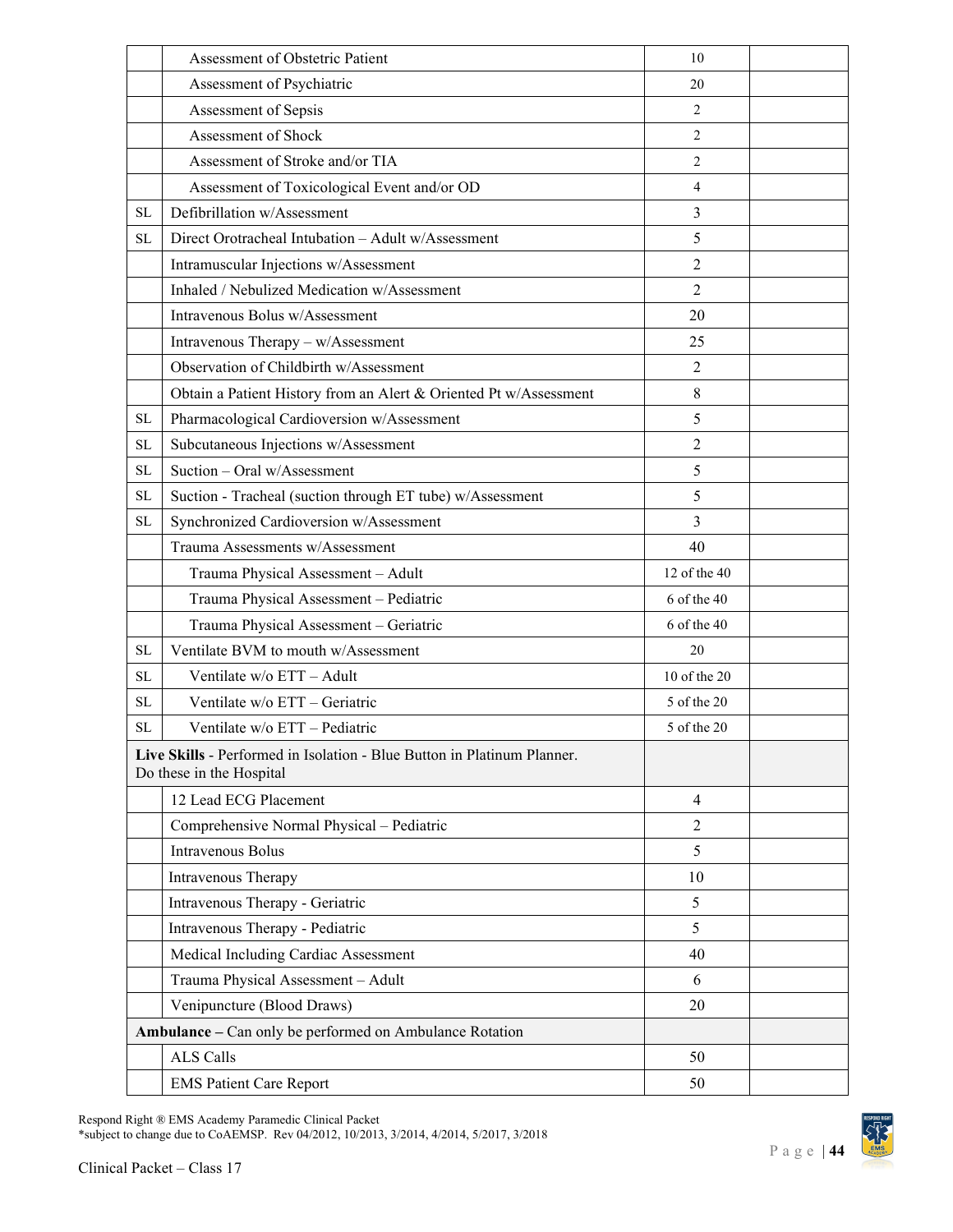|                                                                    | Intravenous Therapy on the ambulance  | 10 |  |
|--------------------------------------------------------------------|---------------------------------------|----|--|
|                                                                    | Team Leads ALS (Practice)             | 30 |  |
|                                                                    | Team Leads BLS (Practice)             | 20 |  |
| - MUST COMPLETE ALL ABOVE BEFORE MOVING ON TO CAPSTONE ----------- |                                       |    |  |
| <b>Field Internship / Capstone</b>                                 |                                       |    |  |
|                                                                    | Capstone Experience Calls - Team Lead | 20 |  |
|                                                                    | <b>EMS Patient Care Report</b>        | 20 |  |

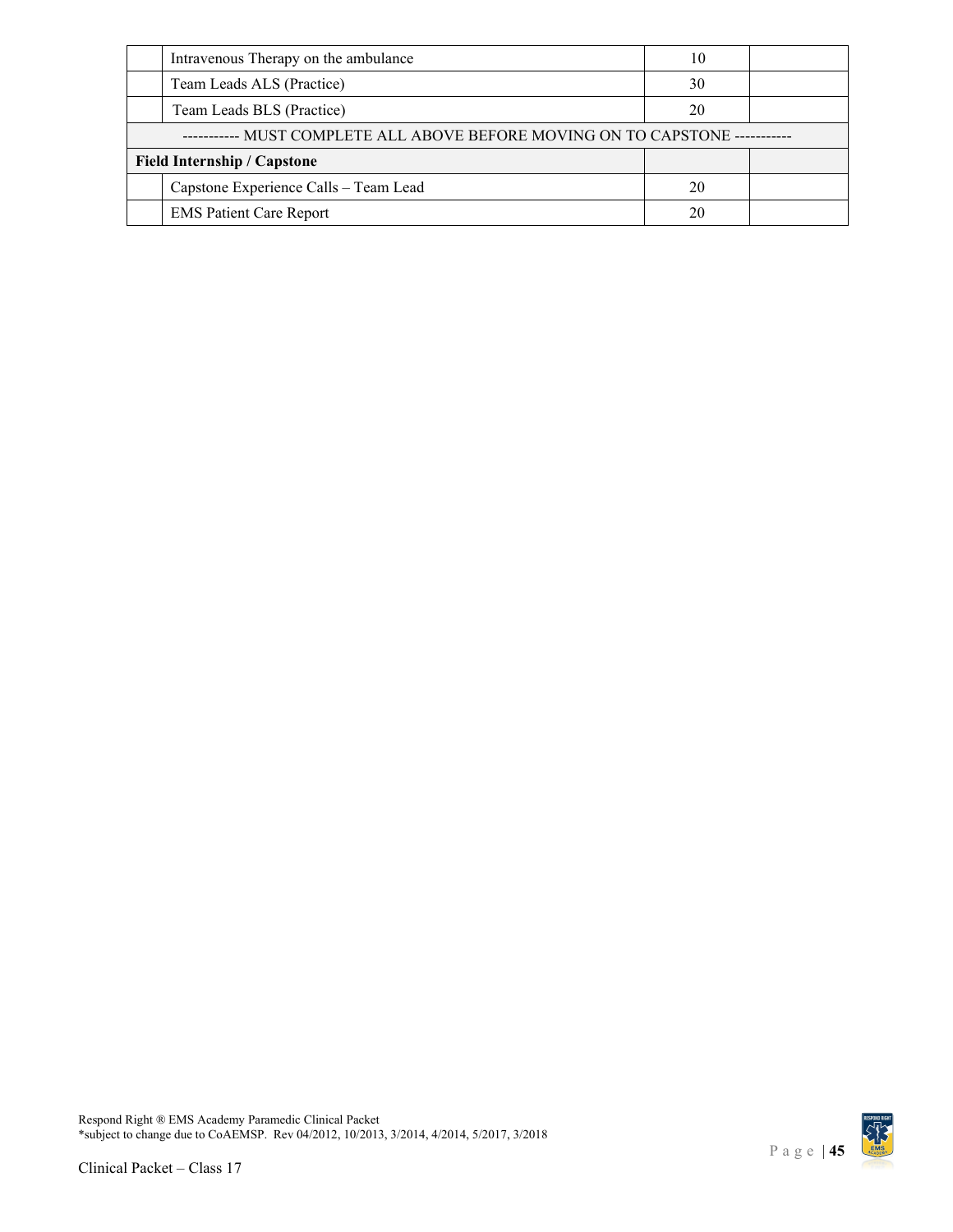# **Mandatory Requirements To Complete Phase 2**

- A cumulative score of 75% on all Mod Exams.
- A cumulative score of 75% on all other assignments as listed.
- A passing score of 75% on the Final Skills exam.
- Must pass both clinical quizzes with 100%.
- Lab skills and scenario's must be completed, and competency obtained as required by due date.
- Lab scenario Team Leads must be completed, and competency obtained as required by due date.
- Red, Yellow and Blue Card must be obtained by date specified on syllabus.
- Obtaining and maintaining current certification in BLS, PALS, PHTLS and ACLS
- Obtaining and maintain current immunizations.
- Accurate PLATINUM PLANNER electronic documentation by the end of shift.
- Successful completion and competency of the Affective Evaluation of Professional Behaviors and Behavioral grades.
- Must meet required attendance policy.
- Students must attend any scheduled hospital orientation at the designated location.
- Students must complete the required number of patient care reports completely and appropriately. All assessments must have complete written narratives, vitals and interventions.
- Students must complete all in-hospital and ambulance hours (this includes ER, OR, OB, ICU, etc.) to complete Phase 2 and the program.
- Students must complete 100% of skills, hours and assessments as outlined on the Terminal Competency form.
- Students must earn "entry-level competent" ratings in each area of clinical evaluation before entering the field phase. Additional clinical shifts may be required to accomplish this; if so, students will be placed on academic probation until this requirement is met.
- Students must submit clinical paperwork as requested for review and approval.
- All clinical data must be original, verifiable data that has been obtained during the students' clinical rotation.
- Students must only submit original clinical data obtained on the original scheduled day of the clinical.
- Students are not allowed to start the Capstone until all hours, skills, assessments have been completed.
- NREMT Psychomotor exam successfully passed.
- Failure to meet the deadline set forth will result in removal from the program.

# <span id="page-45-0"></span>**Mandatory Requirements To Complete Phase 3**

- All requirements as stated for Phase 1 and Phase 2
- Students must have all hours, skills and assessments completed to start Capstone.
- During the Capstone Experience the student must complete 20 consecutive ALS level Team Lead calls with transport.
- The student must encounter a patient that requires ALS interventions and transport to a receiving facility.
- The student must exhibit Team Leadership abilities with minimal to no prompting by the preceptor.
- A Capstone call is defined as:
	- o ALS level call with transport to a receiving facility.
	- o The student must successfully perform as the Team Lead
	- o The call cannot be a treat no transport or a transfer.
- The preceptor on the call must complete a Capstone Experience Team Lead evaluation for each call.
- Completed evaluations for every day must be reviewed by the Program Director for approval.

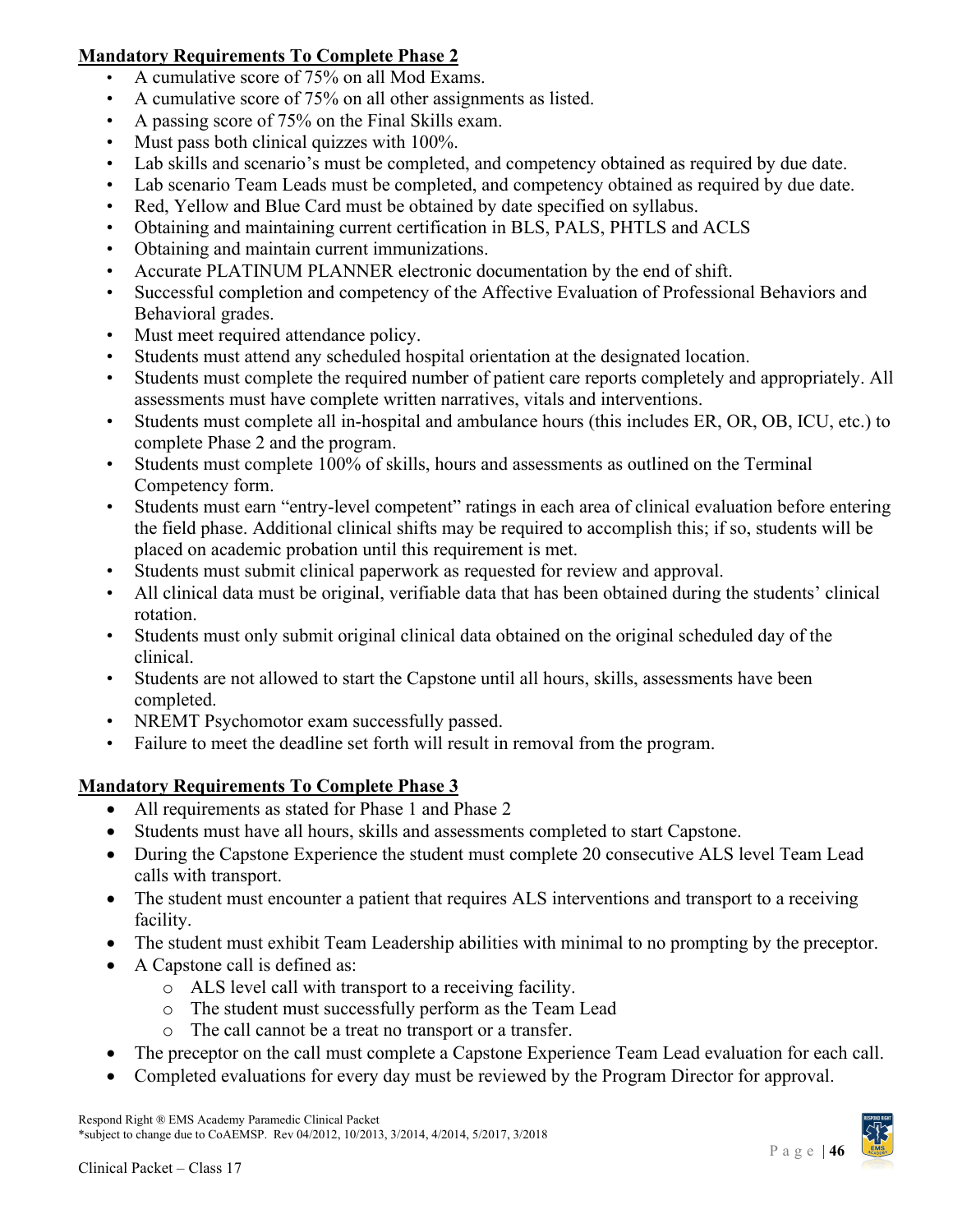- If it is the suggestion of the evaluator that the student is successful and able to perform as an entrylevel competent paramedic, the student will be released for program completion.
- Students must pass the computer-based exam (CBT) to be eligible for course completion and to be eligible to take the NREMT written exam.
- Failure to meet the deadline set forth will result in removal from the program.

### <span id="page-46-0"></span>**Airway Management Goal**

The paramedic student should have no fewer than fifty (50) attempts at airway management across all age levels. This can include lab, clinical and field experiences.

The student should have a 90% success rate utilizing endotracheal intubation in their last ten (10) attempts. These last 10 attempts can be a combination of live patients, low fidelity and high-fidelity simulation.

The paramedic student needs to be 100% successful in the management of their last twenty (20) attempts at airway management.

If the student is unsuccessful at meeting the airway management goal, they will not be eligible for course completion. Students will have the opportunity to complete skills in a lab setting as stated in Lab Skill Policy.

Airway management skills are defined in the Definitions under 'Airway Management'.

### <span id="page-46-1"></span>**Evaluations**

Evaluations are used throughout the program to evaluate the performance of the student, the facilities, clinical and field sites, and preceptors. This valuable feedback allows everyone involved the opportunity to learn, grown and create a better environment for future paramedic students.

It is imperative that the student receives competence in each skill as they progress in their training. If a student does not receive a competent evaluation from a preceptor, it will result in additional clinical time until the student receives entry level competency in the deficient area. This may prolong training for the student and require an extension at the approval of the Program Director and Clinical Coordinator.

### **Students are required to obtain and complete the following evaluations for EVERY shift:**

- Site/Preceptor Evaluation Student completes
- Preceptor Evaluation of Student Preceptor completes

Clinical affective behavior evaluations will be completed as directed on the syllabus.

It is the students' responsibility to make sure the preceptor completes the evaluation. Evaluations will not be altered in any way. Any student found forging, altering or not turning in evaluations will be subject to disciplinary action. This includes altering or forging the rating or the signature/initial.

If evaluations are not completed, the following will occur:

- Students will lose points during clinical review
- The result of too many evaluations not completed may lead to losing credit for the skills/assessments completed during the shift.

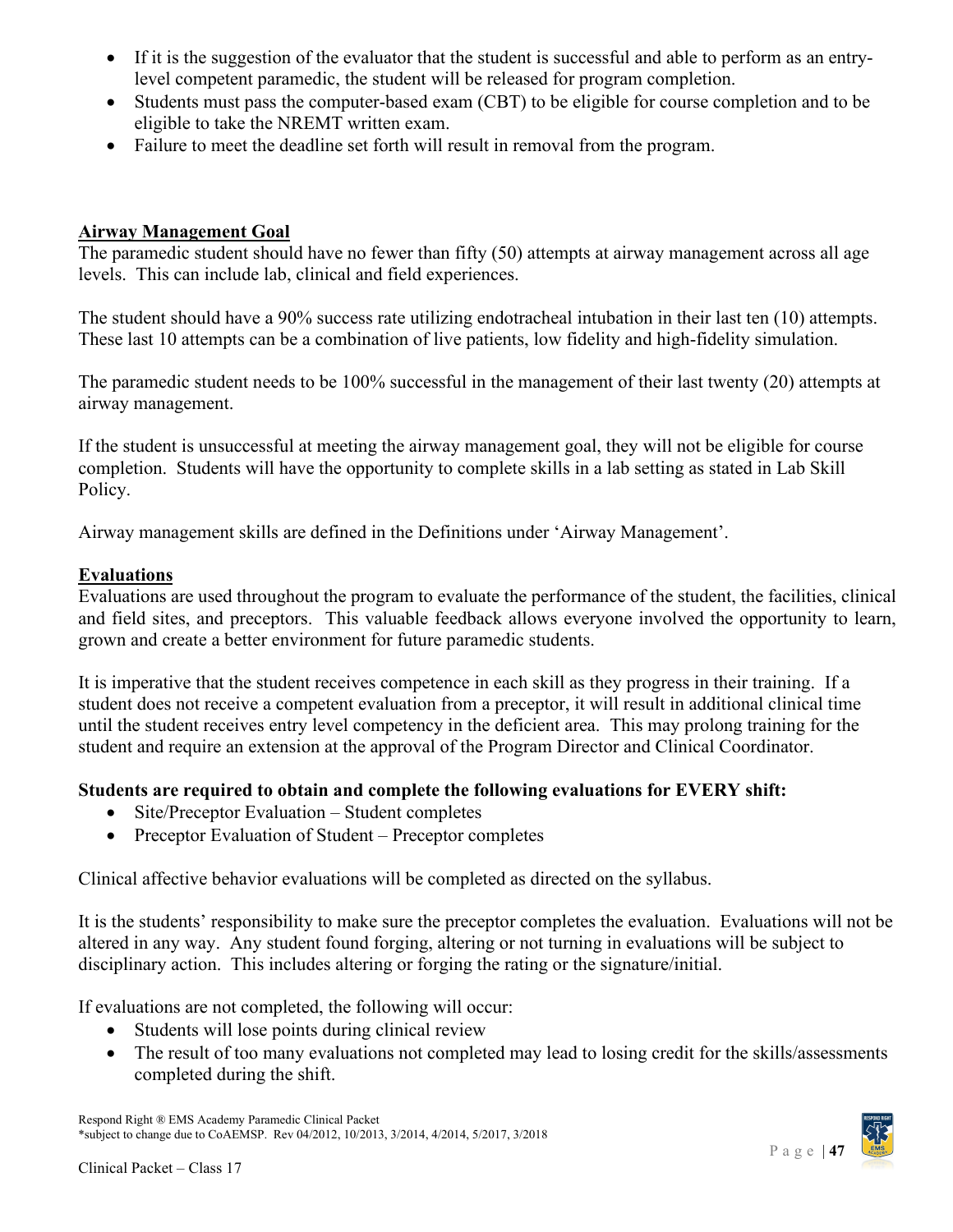<span id="page-47-0"></span>Evaluations that are completed by a student on a clinical/field site or preceptor are kept confidential, unless the student requests otherwise or Respond Right EMS Academy is legally obligated to report an incident.

### <span id="page-47-1"></span>**Hospital and Field Rotation Objectives**

### **Emergency Room Rotation: 228-hour minimum**

The ER is intended to help the student develop their understanding of their roles and responsibilities to the patient, as well as within the medical community and how their performance impacts the overall outcome of the patient.

The student will have the opportunity to improve their skills and develop critical thinking skills necessary to perform as a Paramedic. The student will have the opportunity to apply theory and material from the classroom, knowledge gained in other clinical experiences and skills in other settings under the supervision of a preceptor and guidance and direction of ER staff.

The student is expected to accomplish the following objectives while in the ER:

- Perform and document at least 5 patient assessments per shift. This must include current and past medical history, physical exam, vital signs and a review of all body systems (neurological, cardiovascular, pulmonary, gastrointestinal, genitourinary). All assessments must be signed by the preceptor and entered in Platinum Planner to receive credit.
- Identify medical emergencies and perform assessments on various types of patients
- Differentiate between medical etiologies
- Administer medications and identify their physiological effects and interactions. This includes IV med pushes, intramuscular (IM), subcutaneous (SQ) and IV medications to solutions.
- Establish IV's and IV fluids.
- Perform venipunctures and prepare blood samples for the lab.
- Interpret ECG's, appropriately diagnose and treat dysrhythmias.
- Perform airway management skills as needed. This includes suctioning, ventilating, intubation and other various types of airway equipment.
- Understand the role of EMS in the medical community, specifically within the ER
- Build communication and rapport with ER staff including nurses and physicians.

Focus on completing the following skills and assessments as listed on the Terminal Competency:

- All age-based assessments
- All assessments
- All skills

### **Burn Unit Rotation – 8-hour minimum**

The burn unit clinical rotation is intended to give the student the opportunity to understand the care and management of patients suffering from various degrees of burns. Students will be able to apply theory and material learned in the classroom under the supervision of a preceptor and guidance and direction of staff. The student is expected to accomplish the following objectives while in the burn unit:

- Perform and document at least 1 patient assessments per shift. This must include current and past medical history, physical exam, vital signs and a review of all body systems (neurological, cardiovascular, pulmonary, gastrointestinal, genitourinary). All assessments must be signed by the preceptor and entered in Platinum Planner to receive credit.
- Assist with dressing changes

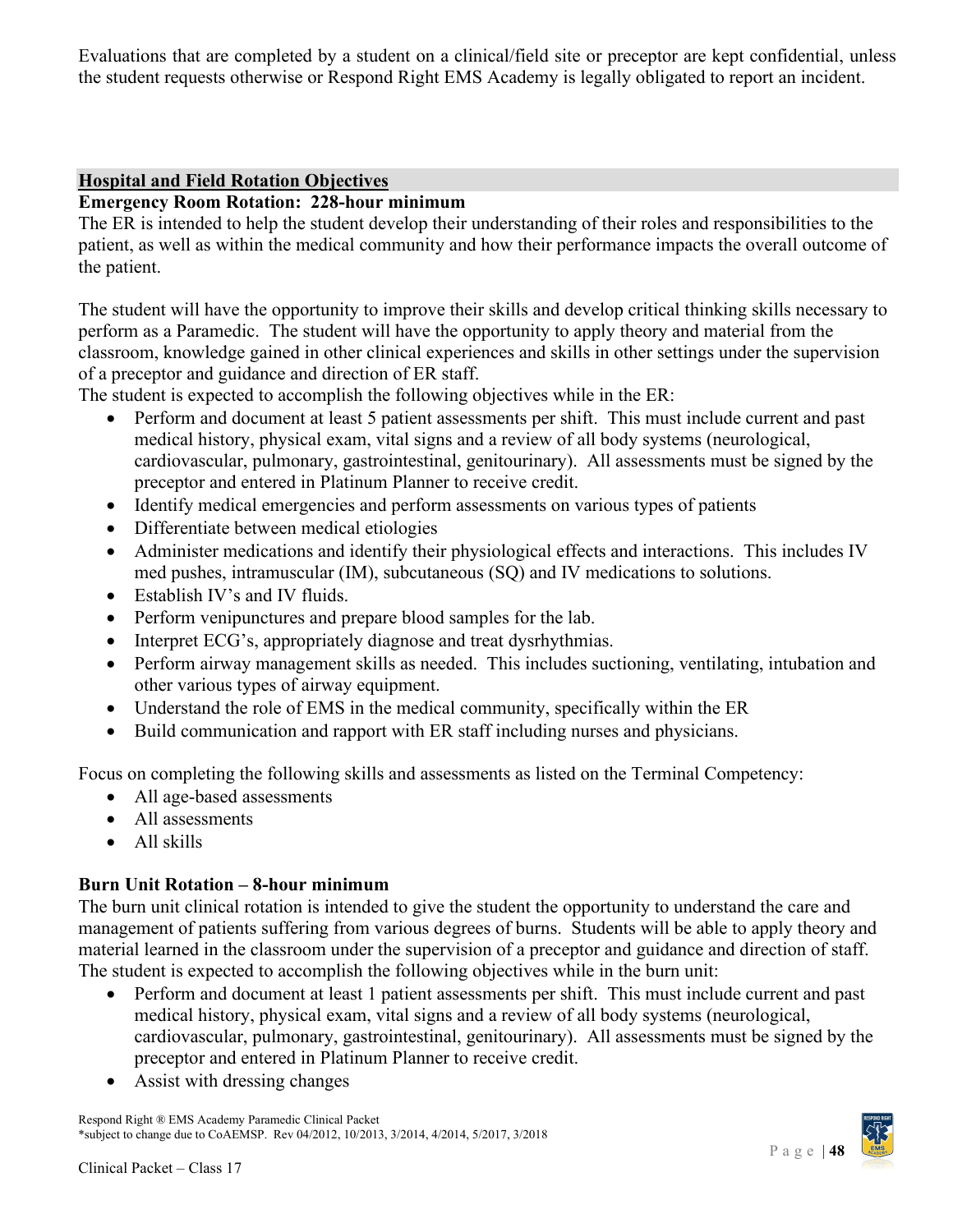- Observe and understand patient healthcare needs
- Perform airway management skills as needed. This includes suctioning, ventilating, intubation and other various types of airway equipment.
- Review the patients chart, diagnosis, treatment and progress notes to gain a better understanding of the patient's outcome, care and progress. Keep in mind that these documents are confidential as required by HIPAA.

Focus on completing the following skills and assessments as listed on the Terminal Competency:

• Trauma Assessment

# **ICU Unit Rotation – 12-hour minimum**

The Intensive Care Unit rotation is designed to provide the student with the opportunity to understand acute care and management of patients suffering from serious disease and trauma and to provide an opportunity to learn at a level beyond pre-hospital care. The purpose of this rotation is to allow the student to observe and participate as much as possible in the care of these patients.

The student is expected to accomplish the following objectives while in the ICU:

- If you can, perform and document at least 1 patient assessments per shift. This must include current and past medical history, physical exam, vital signs and a review of all body systems (neurological, cardiovascular, pulmonary, gastrointestinal, genitourinary). All assessments must be signed by the preceptor and entered in Platinum Planner to receive credit.
- Administer medications and identify their physiological effects and interactions. This includes IV med pushes, intramuscular (IM), subcutaneous (SQ) and IV medications to solutions.
- Interpret ECG's, appropriately diagnose and treat dysrhythmias.
- Perform airway management skills as needed. This includes suctioning, ventilating, intubation and other various types of airway equipment.
- Review the patients chart, diagnosis, treatment and progress notes to gain a better understanding of the patient's outcome, care and progress. Keep in mind that these documents are confidential as required by HIPAA.

Focus on completing the following skills as listed on the Terminal Competency:

- IM
- Subcutaneous
- Suctioning tracheal
- Suctioning oral
- Venipuncture (blood draws)
- Ventilate without ETT

# **OB/Labor & Delivery Rotation: 12-hour minimum**

The purpose of this rotation is to allow the paramedic student to observe and assist in the care of OB patients. The student will learn to recognize signs and symptoms of normal and abnormal labor and birth and learn to effectively communicate with woman in labor. The student will gain experience in conducting patient gynecological histories, observe patients through the labor process and observe surgical and abnormal deliveries. The student will also understand the principles of newborn management and assessment techniques and post-partum care.

The student is expected to accomplish the following objectives while in Labor & Delivery:

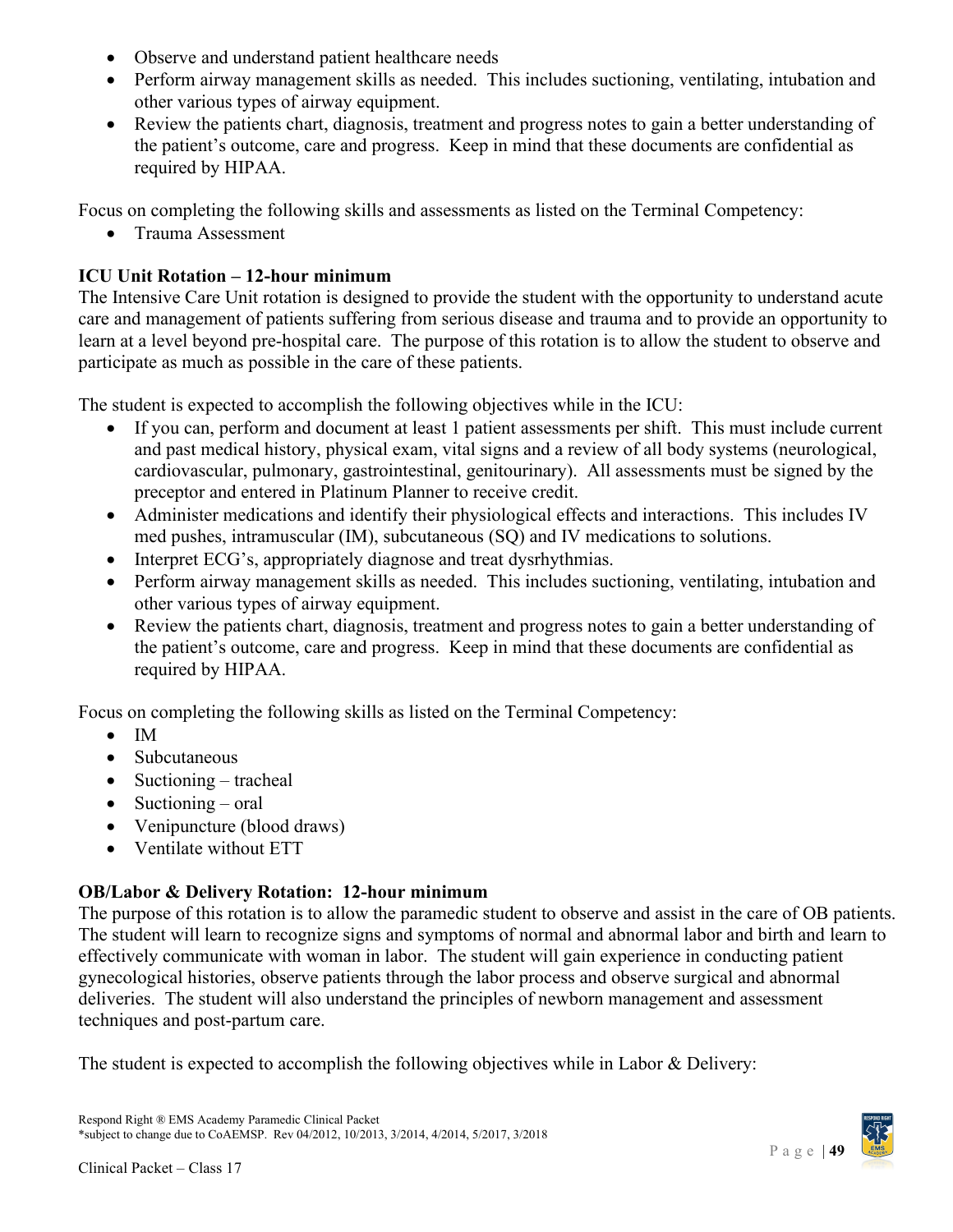- Perform and document at least 2 patient assessments per shift of the pregnant patient. This must include current and past medical history, physical exam, vital signs and a review of all body systems (neurological, cardiovascular, pulmonary, gastrointestinal, genitourinary). All assessments must be signed by the preceptor and entered in Platinum Planner to receive credit.
- Perform and document at least 2 patient assessments per shift of the newborn including the APGAR score. This must include a physical exam, vital signs and a review of delivery.
- Complete an assessment on each of the following patients the student had the opportunity to evaluate and assess:
	- o The mother giving birth
	- o The newborn that was recently delivered
	- o Any other patient that is being evaluated for OB related issues
	- Observe and/or administer medications specific to obstetrical emergencies.
- Observe, identify and discuss patient treatment options for various OB emergencies that may be encountered such as:
	- o Breech delivery
	- o Prolapsed umbilical cord
	- o Limb presentation
	- o Multiple births
	- o Abruptio placenta
	- o Placenta previa

Focus on completing the following skills and assessments as listed on the Terminal Competency:

- Ventilate without  $ETT pediatric$
- Assessment newborn
- Assessment OB
- Childbirth with newborn care

# **Operating Room Rotation: 1 Shift minimum**

# **Must use paper to document clinical experience. The OR will not allow devices.**

This rotation should be closely monitored by the preceptor in the operating room. Students are to be present, dressed and ready to begin at the scheduled time. Students must leave sufficient time to arrive, park, arrive in the proper surgical area, get dressed out, and be prepared for the first case.

The student is expected to introduce themselves to the anesthesiologist, CRNA, and charge nurse to determine possible candidates.

The student is expected to accomplish the following objectives while in the OR:

- Appropriately manage the patients' airway including:
	- o Proper positioning of the head and shoulders
	- o Creating an effective seal with a bag valve mask
	- o Effectively ventilating with a bag valve mask
	- o Successful placement of an endotracheal tube
	- o Assessment of tube placement and continued airway management
	- o Identify airway structures while managing the airway
- Administer medications and identify their physiological effects and interactions.
- Monitor patient vital signs.
- Opportunities to complete manual ventilations, and oral and tracheal suctioning may present themselves. The student is encouraged to have open communication with their preceptor so they are allowed opportunities to complete such skills.

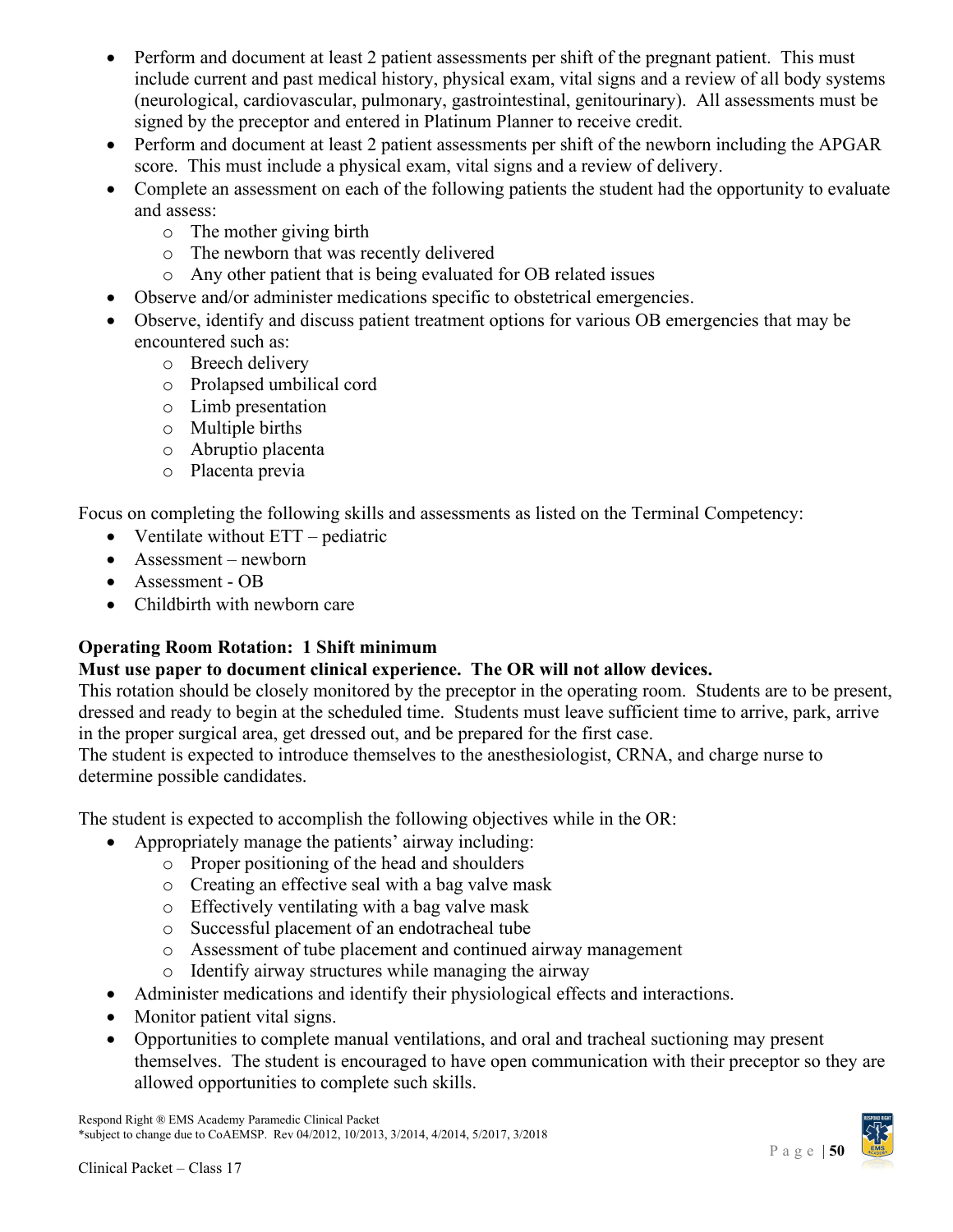Focus on completing the following skills as listed on the Terminal Competency:

- Intubations
- Ventilations without ETT mask to face
- Suctioning

# **Pediatric ER Rotation: 12-hour minimum**

The purpose of this rotation is to give the student the opportunity to observe and assist in the specialized care of pediatric patients. Students will be able to develop an effective approach to pediatric patients and develop an appreciation for pediatric patient's physiologic response to illness and injury.

The student is expected to accomplish the following objectives while in the pediatric ER:

- Perform and document at least 5 patient assessments per shift. This must include current and past medical history, physical exam, vital signs and a review of all body systems (neurological, cardiovascular, pulmonary, gastrointestinal, genitourinary). All assessments must be signed by the preceptor and entered in Platinum Planner to receive credit.
- Identify medical/trauma emergencies and perform assessments on various types of patients.
- Differentiate between medical etiologies
- Administer medications and identify their physiological effects and interactions. This includes IV med pushes, intramuscular (IM), subcutaneous (SQ) and IV medications to solutions.
- Perform venipunctures and prepare blood samples for the lab.
- Interpret ECG's, appropriately diagnose and treat dysrhythmias.
- Perform airway management skills as needed. This includes suctioning, ventilating, intubation and other various types of airway equipment.
- Understand the role of EMS in the medical community, specifically within the ER
- Build communication and rapport with ER staff including nurses and physicians.

Focus on completing the following skills and assessments as listed on the Terminal Competency:

- Pediatric age-based assessments
- Medical assessments pediatric
- Pediatric dyspnea assessments
- Trauma assessments pediatric
- $\bullet$  IV pediatric
- Ventilate pediatric

# **Psychiatric Unit Rotation: 8-hour minimum**

This rotation will allow the student to observe and assist in the specialized care in treating psychiatric patients.

The student is expected to accomplish the following objectives while in the psychiatric unit:

- Observe and assist in the assessment and management of the patients
- Discuss with the preceptor the role of drugs and alcohol in behavioral emergencies.
- Observe, learn, and utilize different verbal communication techniques that are useful in managing patients.
- Discuss with the preceptor the factors associated with risk of suicide.
- Observe, identify and discuss patient treatment options for various psychiatric emergencies that may be encountered such as:

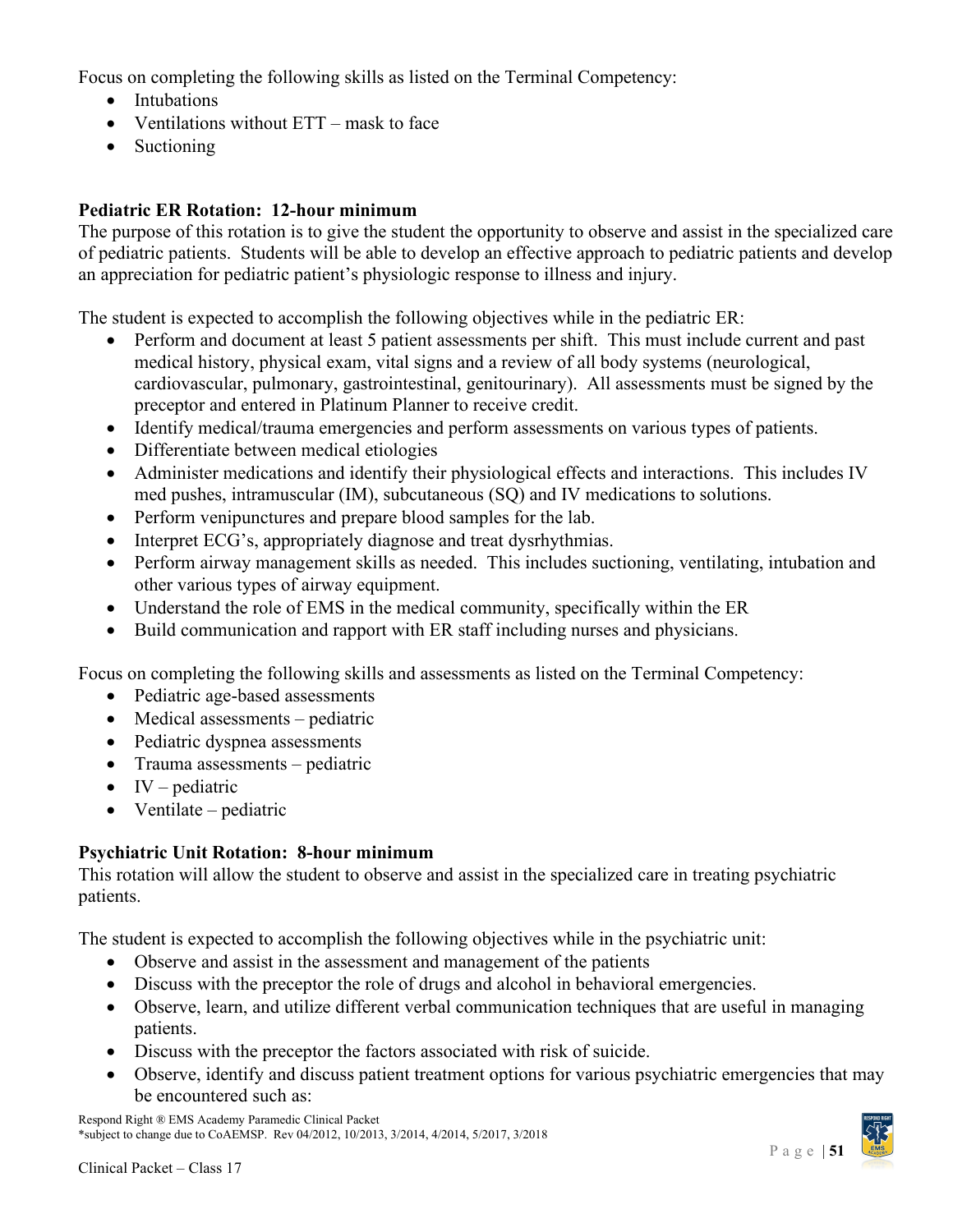- o Depression
- o Suicide
- o Anxiety
- o Mania
- o Schizophrenia

Focus on completing the following assessments as listed on the Terminal Competency:

• Behavioral assessments

# **Ambulance / Field Rotation: 360-hour minimum**

Students will have the opportunity to function as a third member on an ALS unit that operates in a 911 system. A minimum of 360 hours will be completed as field experience. During the field experience, the student is expected to act as a team member and eventually transition to the role of team leader. Students are required to complete all didactic, lab, clinical hours, field experience hours, and all competencies before they will be allowed to enter Capstone. Students should try to schedule themselves at the same department they expect to attend their Capstone at.

During field experience the student is expected to develop skills necessary for an entry-level competent paramedic. This is the learning phase of the student's pre-hospital clinical education. Students are encouraged to select a variety of agencies to ride with to obtain a well-rounded perspective. Focus on completing the following skills as listed on the Terminal Competency:

- All assessments
- All age-based assessments
- All skills
- ALS calls
- Practicing Team Leads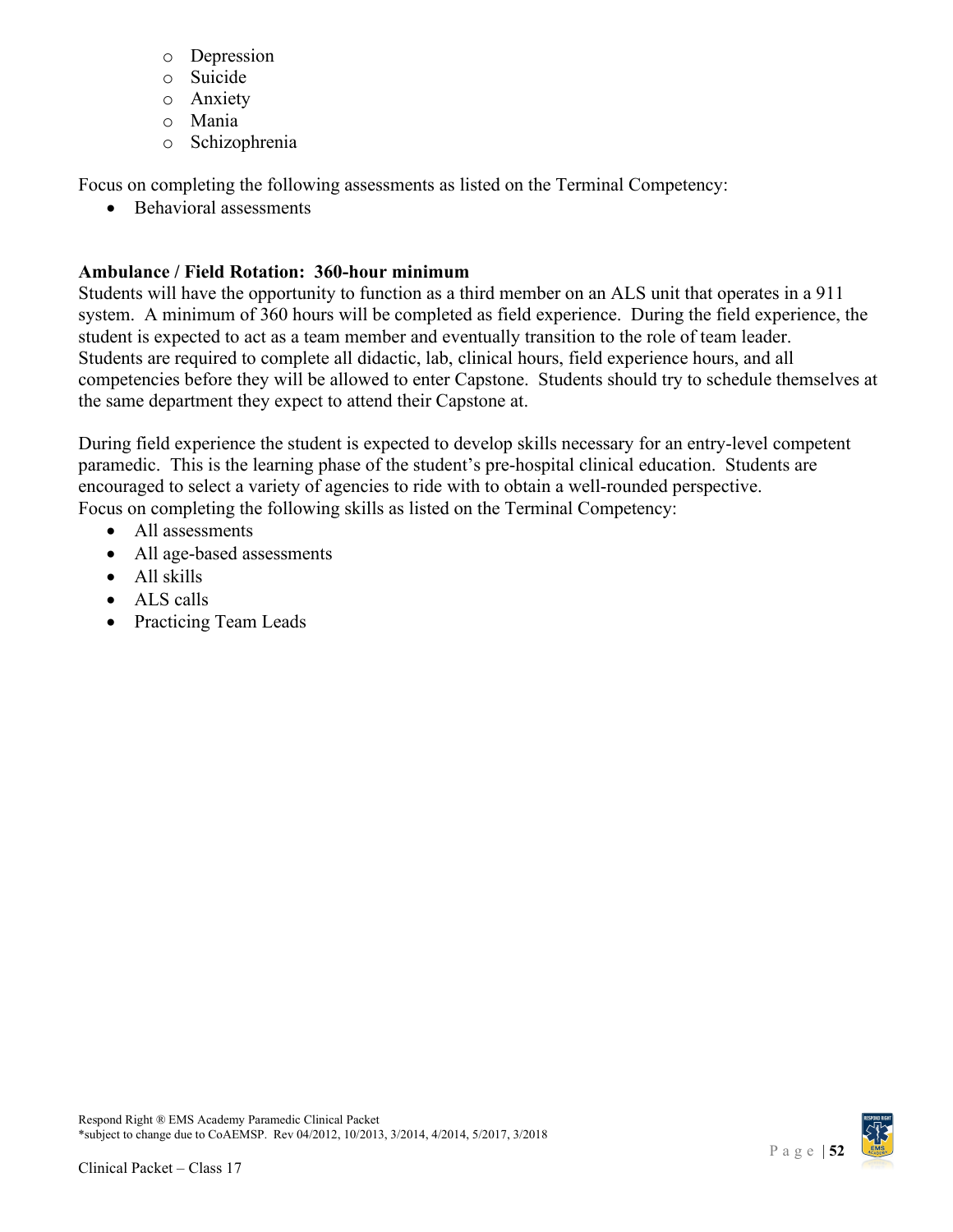# <span id="page-52-0"></span>**Definitions**

The following list includes definitions of terms that are included in the Paramedic Psychomotor Competency Portfolio, Capstone Field Internship phase of education:

### <span id="page-52-1"></span>**Age Groups Platinum Legacy (Pre-2018)**

# **Pediatric:** 0 years old – 17 years old

### **Pediatric Sub Groups**

- Newborn  $-1$  hour to less than 1 month, 7 hours
- Infant 1 month, 7 hours to 1 year
- Toddler More than 1 year to less than 3 years
- Preschooler  $-3$  years to less than 6 years
- School Ager 6 years to less than 12 years
- Adolescent  $-12$  years to less than 18 years

# **Adult – 18 years to less than 64 years**

# **Geriatric – 64 years and greater**

### **12 Lead Placement**

- 1. Demonstrate the proper procedure and placement of the 12 Leads
- 2. Place the leads appropriately.
- 3. Acquire the 12 Lead ECG.

### **Airway Management Skills**

The paramedic student should have no fewer than fifty (50) attempts at airway management across all age levels. This can include lab, clinical and field experiences. Airway management skills are defined as the following when successful and documented in PLATINUM PLANNER:

- Direct orotracheal intubation
- Inhaled / nebulized medication w/assessment
- Suction oral w/assessment
- Suction Tracheal w/assessment
- Ventilate BVM to mouth w/assessment
- CPAP or BiPAP

Airway management should be selected for EACH time one of the above skills are performed.

# **ALS Call**

An ALS call is defined as the following when successful and documented in paperwork/PLATINUM PLANNER:

- A medication other than oxygen is administered (by anyone on the team), or
- An ECG monitor and an IV (attempt) are performed successful together (by anyone on the team).
- An ALS call does not include: transfers or calls where no ALS equipment is used.

# **BLS Call**

A BLS call is defined as the following when performed successful and documented in paperwork/Platinum Planner:

• Patient condition or complaint requires assessment or interventions that an EMT should be able to perform.

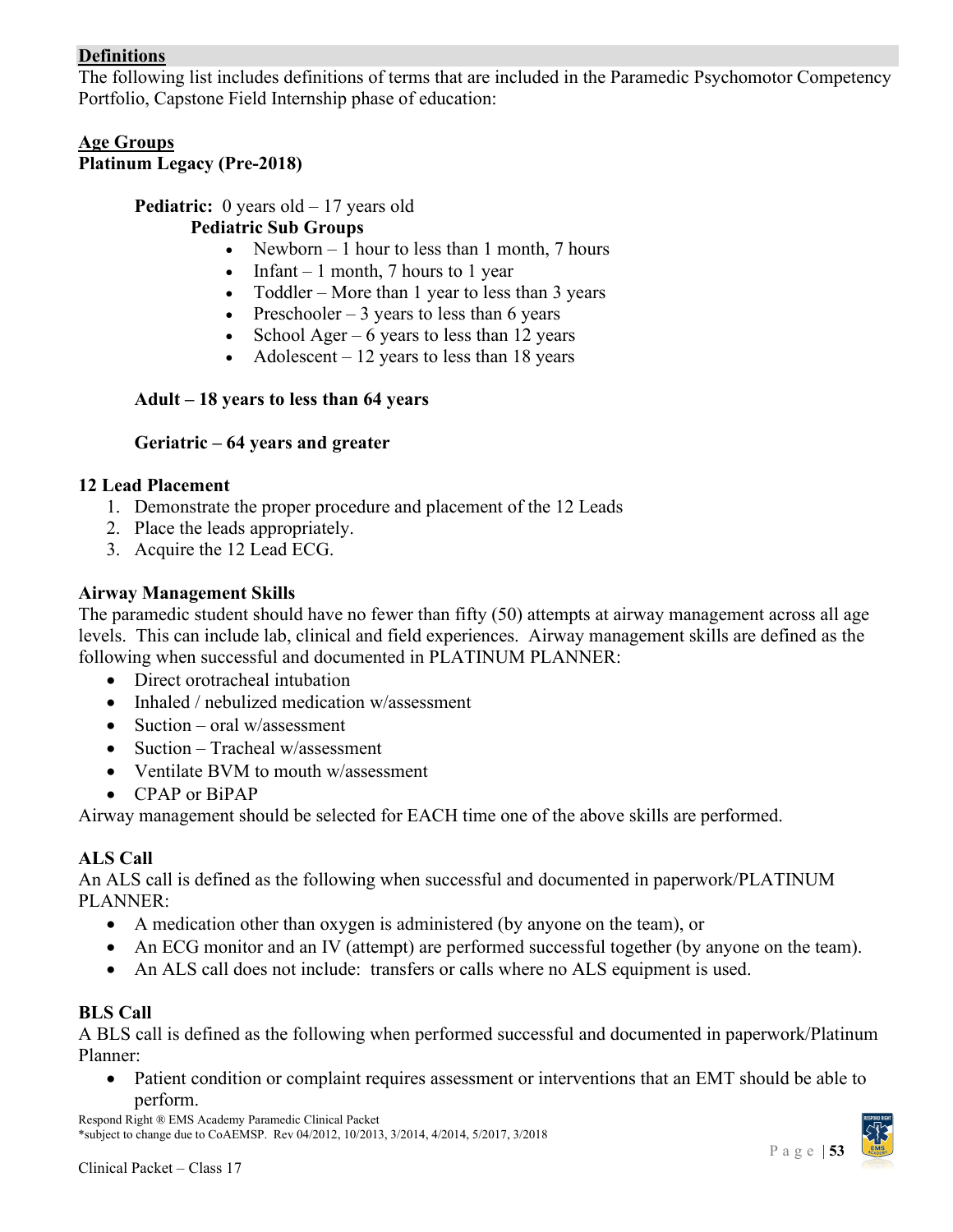• Oxygen has been administered to the patient (by anyone on the team)

# **Capstone Call**

A Capstone call is defined as an ALS level call with transport to a receiving facility where the student successfully performs as the Team Lead. The call can not be a treat no transport or a transfer.

# **Capstone Field Internship**

This component includes planned, scheduled, educational student time on an advanced life support (ALS) unit responsible for responding to critical and emergent patients who access the emergency medical system. The primary purpose of the Capstone Field Internship is to experience managing the Paramedic level decision-making associated with out-of-hospital patients in order to develop and evaluate Team Leading skills.

# **Clinical Phase**

This component of a student's education includes planned, scheduled, educational student experience with patient contact activities in settings such as hospitals, clinics, free-standing emergency centers, and ambulance.

# **Clinicals**

Relating to either the hospital or ambulance where observation and/or assessments are completed.

# **Communication**

Student communicates effectively with the patient, team members, and preceptor/evaluator. The student provides an adequate verbal report to other healthcare providers and completes a through, accurate written patient narrative to include correct spelling and grammar.

# **Entry-level Competency**

Entry-level competency is defined as consistent student performance and safe, appropriate patient management over multiple patient encounters. Please keep in mind that minimally competent EMS providers may not perform to the level that a more experienced provider would; for example, they may not perform as rapidly or as smoothly. It is expected that the student will perform timely and appropriate assessments, skills, and formulate accurate field impressions and provide appropriate management. Cases have varying levels of difficulty and acuity.

The preceptor should assign a successful rating if you feel the student has successfully led the team. This means the student conducted a comprehensive physical assessment, which may include the direction of other Team Members to perform parts of the interview and/or physical exam. The student should formulate and implement an appropriate treatment plan for the patient. Most, if not all, of the decisions have been made by the student, especially the formulation of a field impression, direction of treatment, determination of acuity, disposition, appropriate delegation, and when applicable, packaging/ moving the patient.

A successful rating also infers that minimal to no prompting was provided by the preceptor. At no time should an action have been initiated/ performed that endangered the physical or psychological safety of the patient, bystanders, other responders, or the crew. Preceptors should not assign a successful rating unless the student performed adequately as a competent entry-level Paramedic. As a general rule, more unsuccessful attempts indicate a willingness to try and are preferable to no attempt. An unsuccessful rating should be assigned if a student required more than minimal or critical prompting, or ordered or performed an action that could have inappropriately endangered the physical or psychological safety of the patient. Withholding

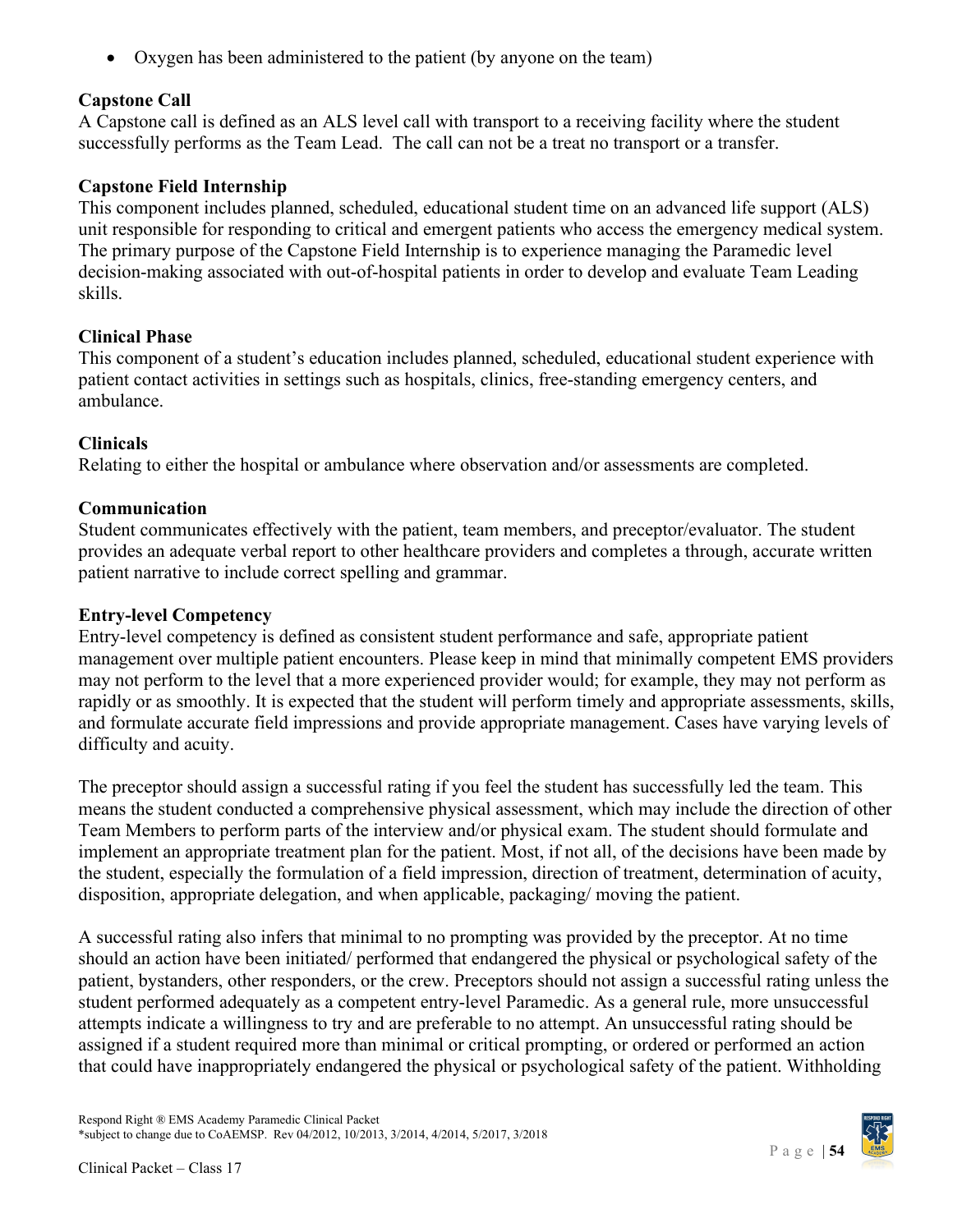appropriate care or not recognizing appropriate interventions can be just as dangerous as performing incorrect ones.

### **Evaluator/Preceptor Documentation**

In the early stages of learning, performance can be inconsistent. It is impossible to predict when the student will begin to show consistent achievement, so it is imperative that each attempt be evaluated and documented. Since competency must be documented and tracked over multiple attempts, monitoring student performance, achievement of set goals, and the response to your coaching is essential. Evaluators/preceptors are encouraged to document additional and attach additional documentation as necessary.

### **Field Experience**

This component includes planned, scheduled, educational student time spent on an EMS unit, which may include observation and skill development, but which does not include Team Leading and does not contribute to the CoAEMSP definition of Capstone Field Internship.

### **Impression & Treatment Plan**

Student formulates an impression and verbalizes an appropriate patient care plan. Patient Interview/ History Gathering: Student completes an appropriate interview and gathers appropriate history; listens actively, makes eye contact, clarifies complaints, respectfully addresses patient(s); demonstrated compassion and/or form bedside manner depending on the needs of the situation.

### **Physical Exam**

Student completes an appropriate focused and/or comprehensive physical exam specific to the chief complaint.

### **Practicing Team Lead**

Practicing Team Leads will occur during the ambulance clinicals (Field experience) in which students start to apply the concepts acquired and demonstrate that they are achieving the terminal goals for learning established by their educational program, and can demonstrate entry-level competency in the profession including the cognitive, psychomotor, and affective learning domains.

### **Professional Behavior (Affect)**

Student demonstrates that he or she is:

### **Self-motivated**

Takes initiative to complete assignments and improve/correct problems, strives for excellence, incorporates feedback, and adjusts behavior/performance.

### **Efficient**

Keeps assessment and treatment times to a minimum, releases other personnel when not needed, and organizes team to work more efficiently.

### **Flexible**

Makes adjustments to communication style, directs Team Members, changes impressions based on findings.

### **Careful**

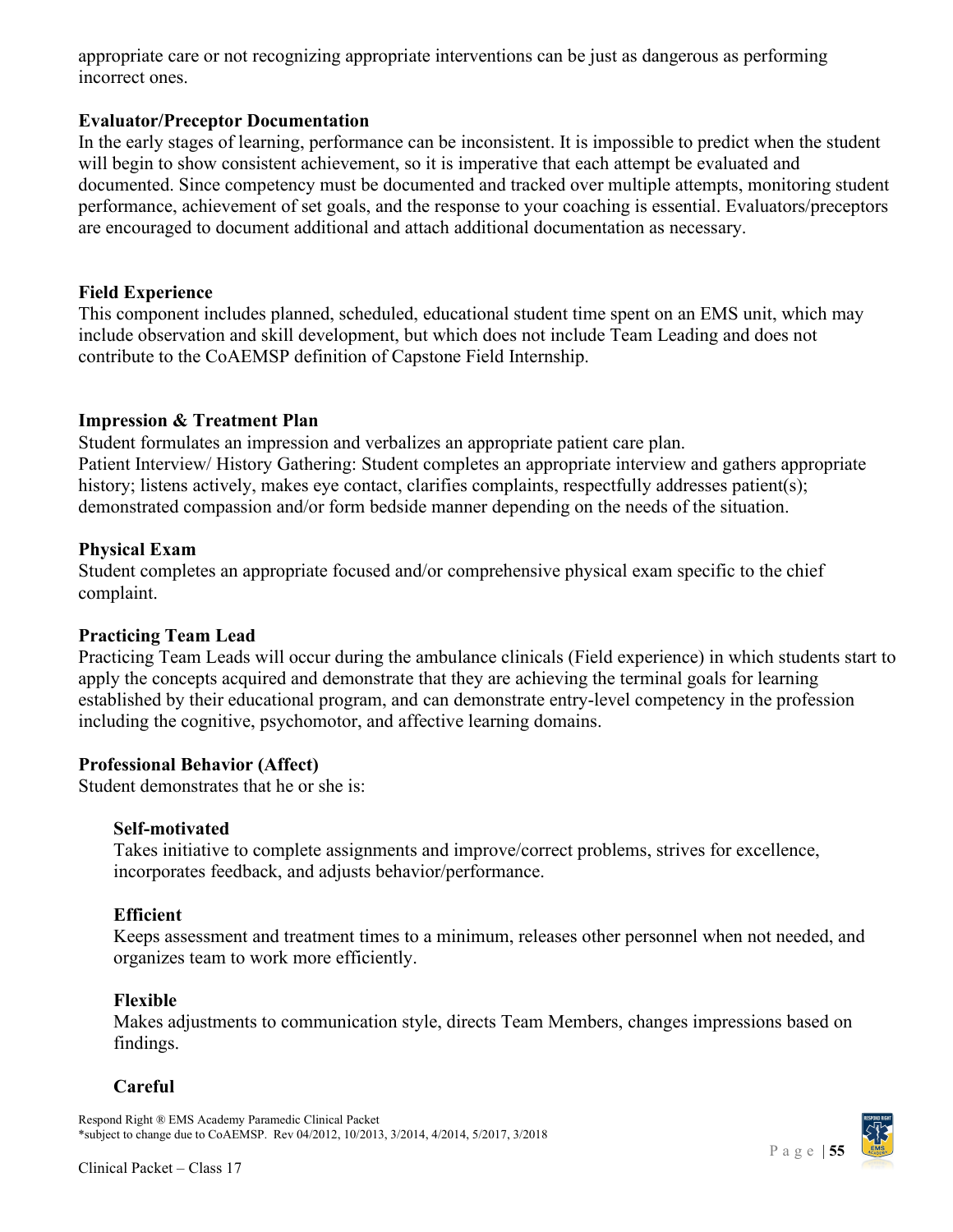Pays attention to detail of skills, documentation, patient comfort, set-up and clean-up, completes tasks thoroughly.

# **Confident**

Makes decisions, trusts and exercises good personal judgment, is aware of limitations and strengths.

# **Open to feedback**

Listens to evaluator/preceptor and accepts constructive feedback without being defensive (interrupting, giving excuses).

### **Skill Performance**

Student performs technical skills accurately and safely.

# **Team Lead**

The Team Lead occurs during the Capstone Field Internship experience in which students apply the concepts acquired and demonstrate that they have achieved the terminal goals for learning established by their educational program, and are able to demonstrate entry-level competency in the profession including the cognitive, psychomotor, and affective learning domains. The Capstone Field Internship occurs after the didactic, lab and clinical components have been completed and of sufficient volume to show competence in a wide range of clinical situations.

# **Team Leader Attributes**

Creates an action plan; communicates accurately and concisely while listening and encouraging feedback; receives, processes, verifies, and prioritizes information; reconciles incongruent information; demonstrates confidence, compassion, maturity and command presence; takes charge; maintains accountability for Team's actions/outcomes; assess situation and resources and modifies accordingly (NREMT, 2012)

### **Team Leadership**

The student has successfully led the team if he or she conducted a comprehensive physical assessment. This may include the direction of other Team Members to perform parts of the interview and/or physical exam. The student should formulate and implement an appropriate treatment plan for the patient. This means that most, if not all of the decisions have been made by the student, especially the formulation of a field impression, direction of treatment, determination of acuity, disposition, appropriate delegation, and when applicable, packaging/ moving the patient.

A successful rating also infers that minimal to no prompting was provided by the preceptor. At no time should an action have been initiated/ performed that endangered the physical or psychological safety of the patient, bystanders, other responders, or the crew. Preceptors should not assign a successful rating unless the student performed adequately as an entry-level Paramedic. As a general rule, more unsuccessful attempts indicate a willingness to try and are preferable to no attempt.

# **Team Member Attributes**

Demonstrates followership – is receptive to leadership; performs functions using situational awareness and maintains it; utilizes appreciative inquiry; avoids freelance activity; listens actively using closed-loop communication and reports progress on tasks; performs tasks accurately and in a timely manner; advocates for safety and is safety conscious at all times; leaves ego/rank at the door (NREMT, 2012)

# **Prompting**

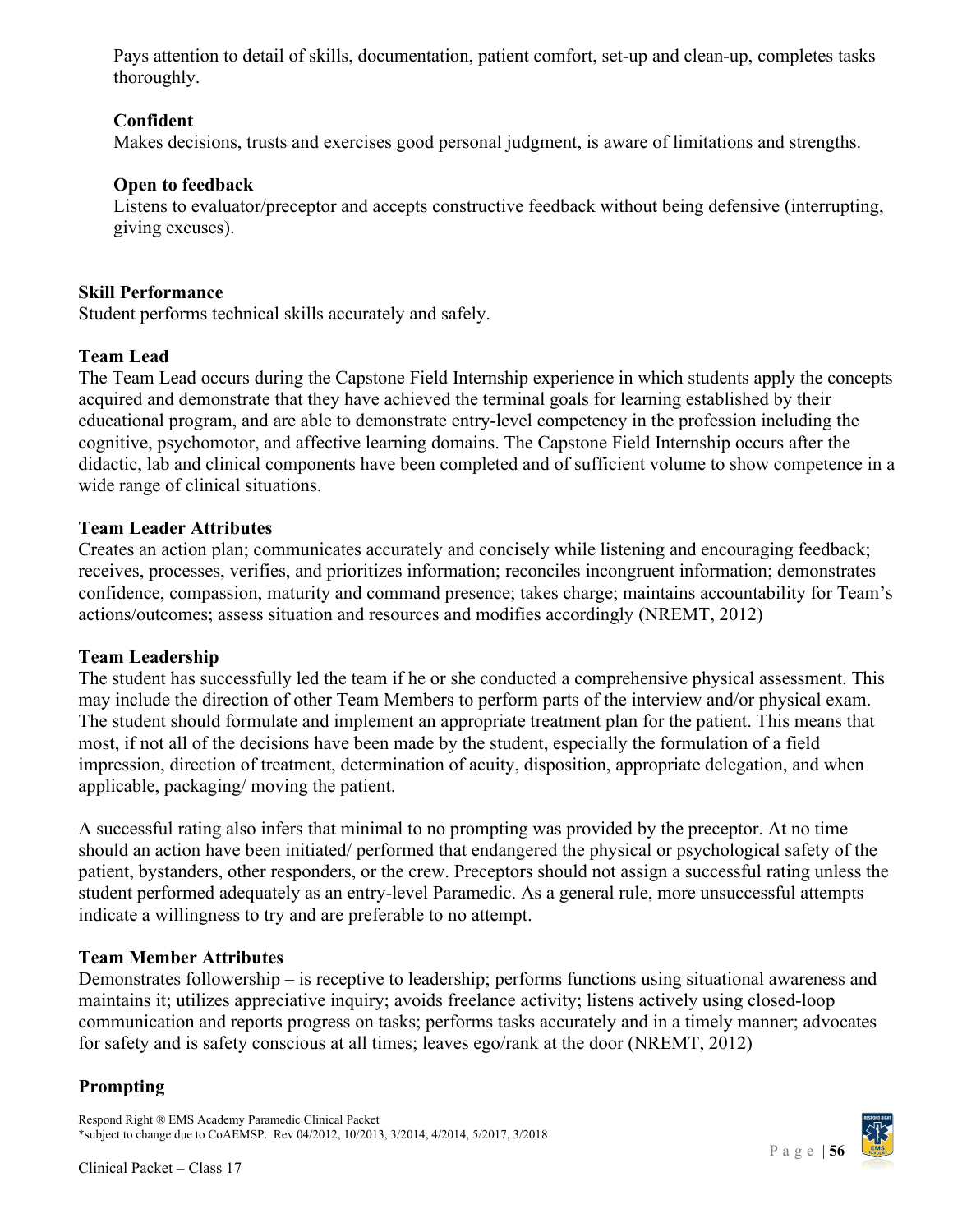Successful ratings in assessment, skills, and Team Leadership requires little to no prompting on the part of the preceptor. The more prompting that a preceptor does, the less the student performed as the Team Leader. Prompts should, therefore, be focused on important interventions that affect patient care and satisfaction. Non-essential prompts that do not affect patient care may be appropriate, but should not affect the evaluation of the student's performance.

### <span id="page-56-0"></span>**Skill and Assessment Definitions**

### **Age Based Assessments**

- 1. Demonstrate the proper procedure for conducting a physical exam.
- 2. Demonstrate the proper technique for evaluating the neurological status of the patient.
- 3. Document OPQRST and SAMPLE.
- 4. Demonstrate the proficiency in using the Glasgow Coma Scale.
- 5. Demonstrates proficiency in using the Trauma Score Scale.
- 6. Complete an assessment and narrative.

### **Acute Coronary Syndrome – Assess and Plan Treatment**

- 1. These patients will include: unstable angina and STEMI's. The location of the blockage, the length of time that blood flow is blocked and the amount of damage that occurs determines the type of acute coronary syndrome.
- 2. Demonstrate the proper procedure for conducting a physical exam, specific to a cardiac assessment.
- 3. Demonstrate the proper technique for evaluating the neurological status of the patient.
- 4. Document OPQRST and SAMPLE.
- 5. Demonstrate the proficiency in using the Glasgow Coma Scale.
- 6. Formulates a field impression and treatment plan.
- 7. Complete the documentation and narrative specific to cardiac assessment.
- 8. Include ECG and interpretation

### **Abdominal Pain Assessment - Assess and Plan Treatment**

- 1. Demonstrate the proper procedure for conducting a physical exam, specific to an abdominal assessment.
- 2. Demonstrate the proper technique for evaluating the neurological status of the patient.
- 3. Document OPQRST and SAMPLE.
- 4. Demonstrate the proficiency in using the Glasgow Coma Scale.
- 5. Formulates a field impression and treatment plan.
- 6. Complete the documentation and narrative specific to abdominal assessment.
- 7. Include ECG interpretation.

### **ALS Calls**

- 1. Demonstrate the proper procedure for conducting a physical exam.
- 2. Demonstrate the proper technique for evaluating the neurological status of the patient.
- 3. Demonstrate the proficiency in using the Glasgow Coma Scale.
- 4. Formulates a field impression and treatment plan.
- 5. Complete the proper assessment and narrative.
- 6. A call is considered ALS, if:
- 7. A medication other than oxygen is administered (by anyone on the team), or
- 8. An ECG monitor and an IV (attempt) are performed together (by anyone on the team).
- 9. Include ECG interpretation.
- 10. Does not include transfers or treat no transports.

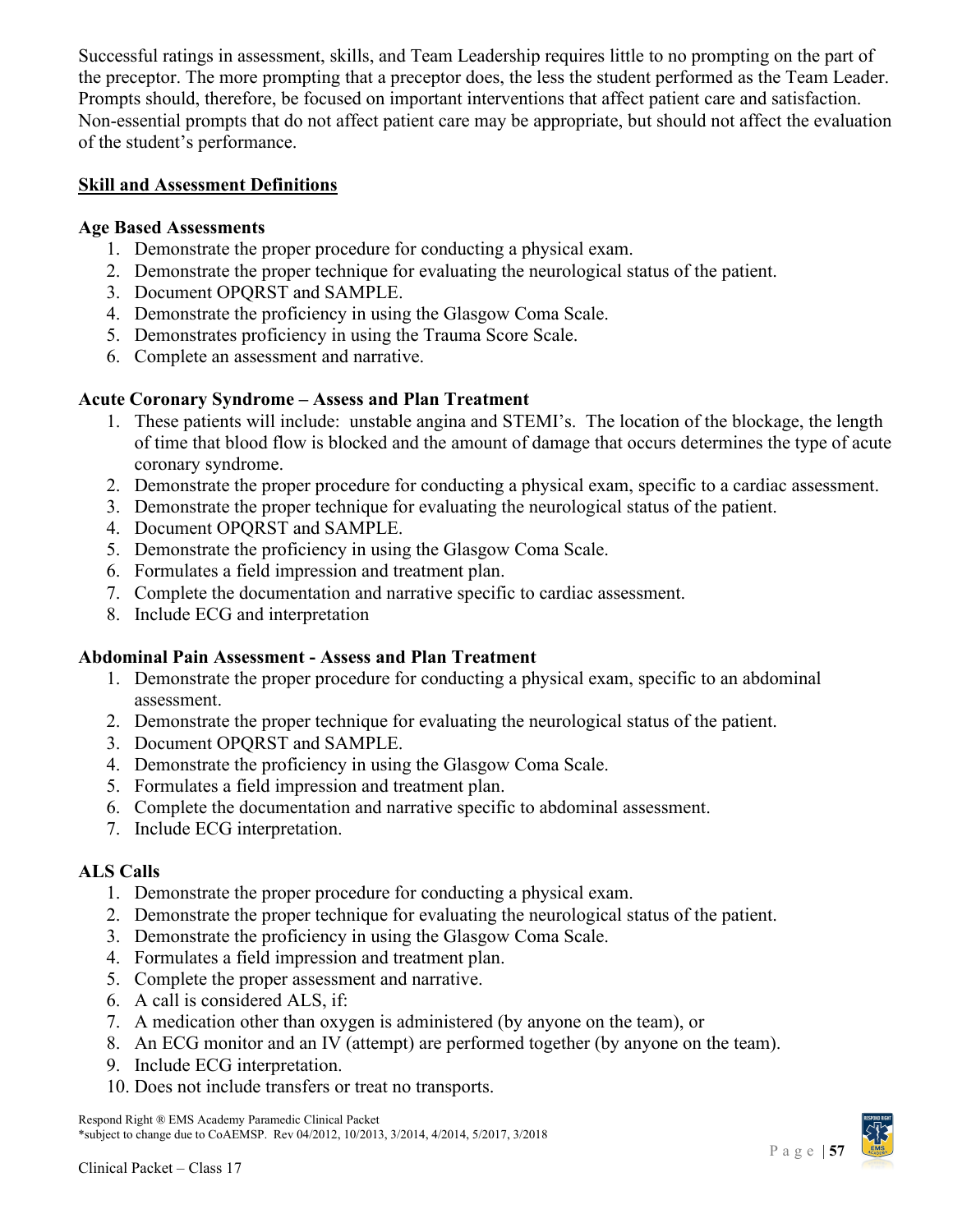### **Altered Mental Status Assessment - Assess and Plan Treatment**

- 1. These patients will include: Alcohol, Acidosis, Epilepsy, Endocrine, Electrolytes, Uremia, and other unknown etiologies.
- 2. Demonstrate the proper procedure for conducting a physical exam, specific to an AMS assessment.
- 3. Demonstrate the proper technique for evaluating the neurological status of the patient.
- 4. Demonstrate the proficiency in using the Glasgow Coma Scale.
- 5. Formulates a field impression and treatment plan.
- 6. Complete the documentation and narrative specific to altered mental status assessment.
- 7. Include ECG interpretation.

### **Capstone Calls – Team Lead**

- 1. The student has successfully led the team if he or she conducted a comprehensive physical assessment. This may include the direction of other Team Members to perform parts of the interview and/or physical exam. The student has successfully led the team if he or she has conducted a comprehensive assessment (not necessarily performed the entire interview or physical exam, but rather been in charge of the assessment), as well as formulated and implemented a treatment plan for the patient. This means that most (if not all) of the decisions have been made by the student, especially formulating a field impression, directing the treatment, determining patient acuity, disposition and packaging/moving the patient (if applicable). Minimal to no prompting was needed by the preceptor. No action was initiated/performed that endangered the physical or psychological safety of the patient, bystanders, other responders or crew.
- 2. The student should formulate and implement an appropriate treatment plan for the patient.
- 3. A successful rating also infers that minimal to no prompting was provided by the preceptor. At no time should an action have been initiated/ performed that endangered the physical or psychological safety of the patient, bystanders, other responders, or the crew.
- 4. Demonstrate the proper procedure for conducting a physical exam.
- 5. Demonstrate the proper technique for evaluating the neurological status of the patient.
- 6. Demonstrate the proficiency in using the Glasgow Coma Scale.
- 7. Formulates a field impression and treatment plan.
- 8. Student must call in the radio report to the receiving facility.
- 9. The patient must be transported. The call cannot be a refusal or a no transport.
- 10. Complete the proper assessment and narrative.
- 11. Include ECG interpretation, if applicable.
- 12. The call must be ALS.
- 13. Does not include transfers.

# **Chest Pain – Assess and Plan Treatment**

- 1. These patients will include: angina, or unspecified chest pain.
- 2. Demonstrate the proper procedure for conducting a physical exam, specific to a cardiac or chest pain assessment.
- 3. Demonstrate the proper technique for evaluating the neurological status of the patient.
- 4. Document OPQRST and SAMPLE.
- 5. Demonstrate the proficiency in using the Glasgow Coma Scale.
- 6. Formulates a field impression and treatment plan.
- 7. Complete the documentation and narrative specific to chest pain assessment.
- 8. Include ECG and interpretation

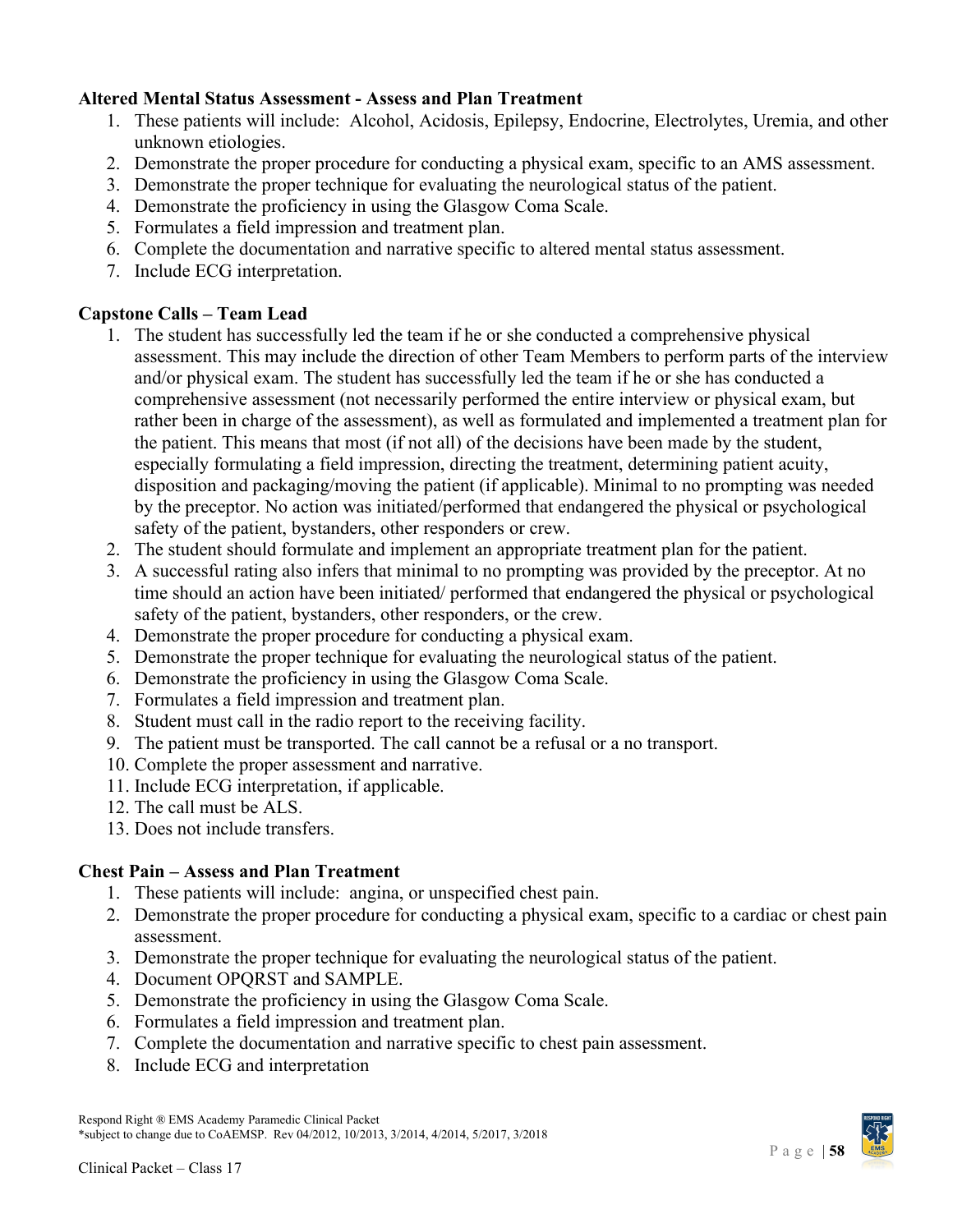### **Childbirth Observation**

- 1. Preparation of mother.
- 2. Observation of newborn delivery
- 3. Care of newborn after delivery. Delivery and care of placenta.
- 4. Care of mother after delivery.
- 5. Demonstrate the proficiency in using the APGAR scale.
- 6. Formulates a field impression and treatment plan.
- 7. Complete the documentation and narrative for newborn assessment.
- 8. Include ECG interpretation if applicable.

### **Defibrillation or Synchronized Cardioversion-Electrical w/Assessment**

- 1. These patients will include: symptomatic bradycardia, tachycardia, MI, V Fib, V Tach, SVT, etc. Any ACLS related rhythm that has been treated
- 2. Demonstrate the proper procedure for conducting a physical exam, specific to a cardiac or chest pain assessment.
- 3. Demonstrate the proper technique for evaluating the neurological status of the patient.
- 4. Document OPQRST and SAMPLE.
- 5. Demonstrate the proficiency in using the Glasgow Coma Scale.
- 6. Formulates a field impression and treatment plan.
- 7. Appropriately diagnose and treat dysrhythmia.
- 8. Inform the patient of the procedure and check the 5 rights for medication and sedation if required. (Pt, med, dose, expiration, route)
- 9. Deliver appropriate electrical therapy.
- 10. Re-evaluate the pt
- 11. Document the ECG.
- 12. Complete the documentation and narrative specific to cardioversion assessment.

### **Dysrhythmia w/ Assessment**

- 1. These patients will include: symptomatic bradycardia, tachycardia, MI, V Fib, V Tach, SVT, etc. Any ACLS related rhythm that has been treated.
- 2. Demonstrate the proper procedure for conducting a physical exam, specific to a cardiac or chest pain assessment.
- 3. Demonstrate the proper technique for evaluating the neurological status of the patient.
- 4. Document OPQRST and SAMPLE.
- 5. Demonstrate the proficiency in using the Glasgow Coma Scale.
- 6. Formulates a field impression and treatment plan.
- 7. Appropriately diagnose and treat dysrhythmia.
- 8. Re-evaluate the pt
- 9. Attach the ECG to the dysrhythmia form.
- 10. Complete the documentation and narrative specific to cardioversion assessment.

### **Orotracheal Intubation w/ Assessment**

- 1. Demonstrate the proper procedure for conducting a physical exam, specific to an unresponsive patient.
- 2. Continue ventilations during preparation for direct laryngoscope and intubation.

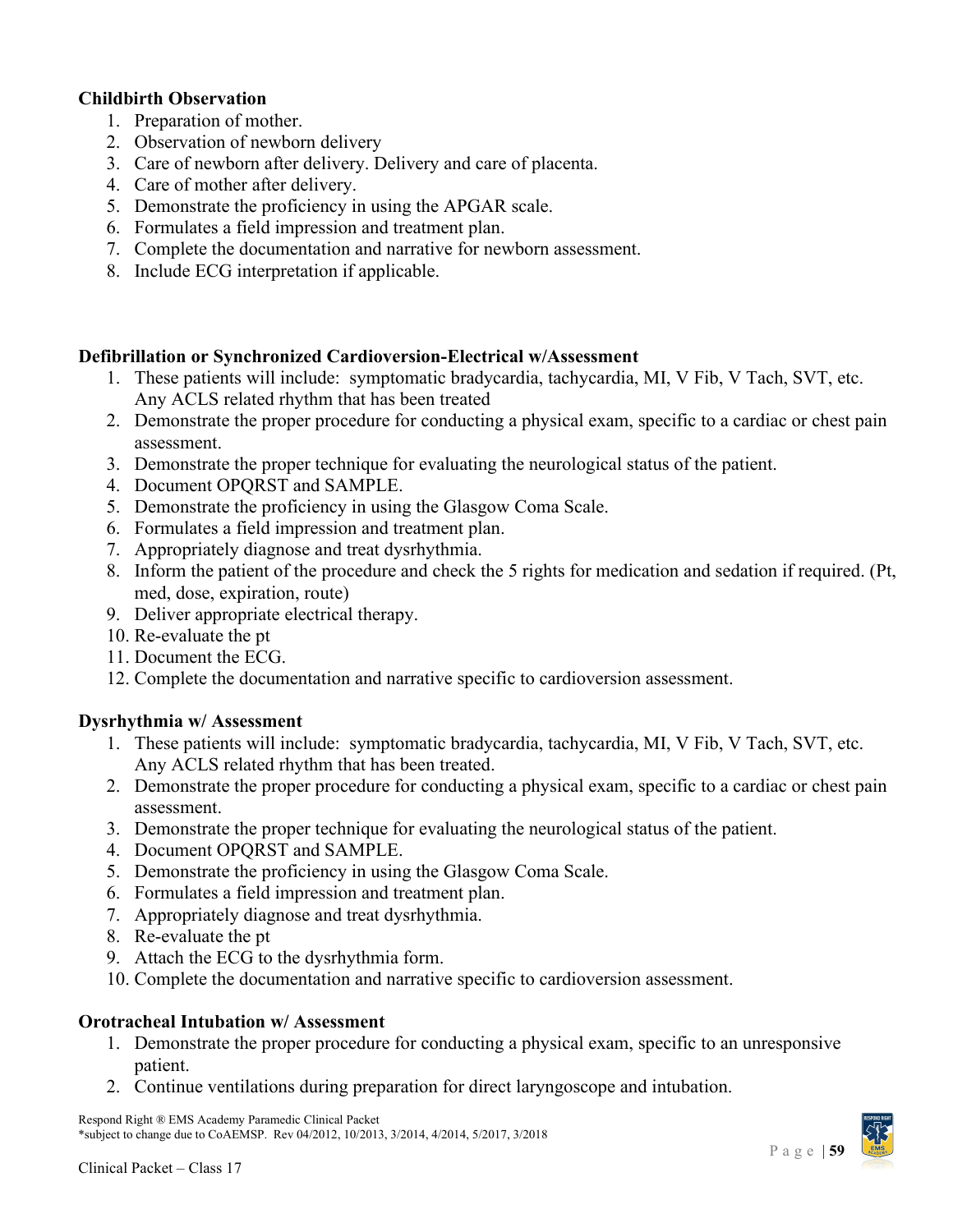- 3. Identify and assemble equipment and test laryngoscope, select appropriate ETT, lubricate as needed. Have suction and oxygen equipment available, and check patency of cuff.
- 4. Proper position for tracheal intubation, patient in supine position, extended head (sniffing position), and hyperventilate the patient.
- 5. Insert the laryngoscope; visualize the base of the tongue, uvula, epiglottis, and vocal cords.
- 6. Insert ETT between the vocal cords and inflate the cuff.
- 7. Check for proper placement, auscultator bilateral LS and epigastria, and good chest rise/fall.
- 8. Secure ETT in place and attach CO monitor/capnography.
- 9. Formulate a field impression and treatment plan.
- 10. Complete the documentation and narrative specific for the patient.

# **Hypoglycemia / DKA / HHS Assessment - Assess and Plan Treatment**

- 1. Demonstrate the proper procedure for conducting a physical exam, specific to a hypoglycemia / DKA / HHS assessment.
- 2. Demonstrate the proper technique for evaluating the neurological status of the patient.
- 3. Document the blood sugar and other relevant diabetes information.
- 4. Demonstrate the proficiency in using the Glasgow Coma Scale.
- 5. Formulates a field impression and treatment plan.
- 6. Complete the documentation and narrative specific to diabetic assessment.
- 7. Include ECG interpretation.

# **IM Injections w/ Assessment**

- 1. Demonstrate the proper procedure for conducting a physical exam, specific to the patient.
- 2. Inform the patient of the procedure and check the 5 rights. (Pt, med, dose, expiration, route)
- 3. Prepare the medication with proper syringe and needle gauge and recheck the 5 rights. Prep the site.
- 4. Inject medication by stretching the skin tight around the injection site. (Deltoid/Ventro Gluteal)
- 5. Inject the needle at a 90 degree angle, aspirate for blood and inject slowly.
- 6. Withdraw the needle, apply dressing and secure the sharp.
- 7. Document the outcome of the patient and response to treatment.
- 8. Monitor the patient.
- 9. Complete the documentation and narrative specific to the patient.

# **IV Access**

- 1. Demonstrate the proper procedure for conducting a physical exam, specific to the patient.
- 2. Inform patient of procedure as needed. Check for patient allergies.
- 3. Locate site, prep equipment, use proper technique, secure tubing, apply venigard, and secure sharp.
- 4. Document the outcome of the patient and response to treatment.
- 5. Monitor the patient.
- 6. Complete the documentation and narrative specific to the patient.

# **IV Med Pushes**

- 1. Demonstrate the proper procedure for conducting a physical exam, specific to the patient.
- 2. Inform patient of procedure as needed. Check for patient allergies. Check 5 rights (pt, route, med, expiration, and dose).
- 3. Prepare medication using appropriate syringe and expel air.
- 4. Clean the site with alcohol prep and recheck 5 rights.

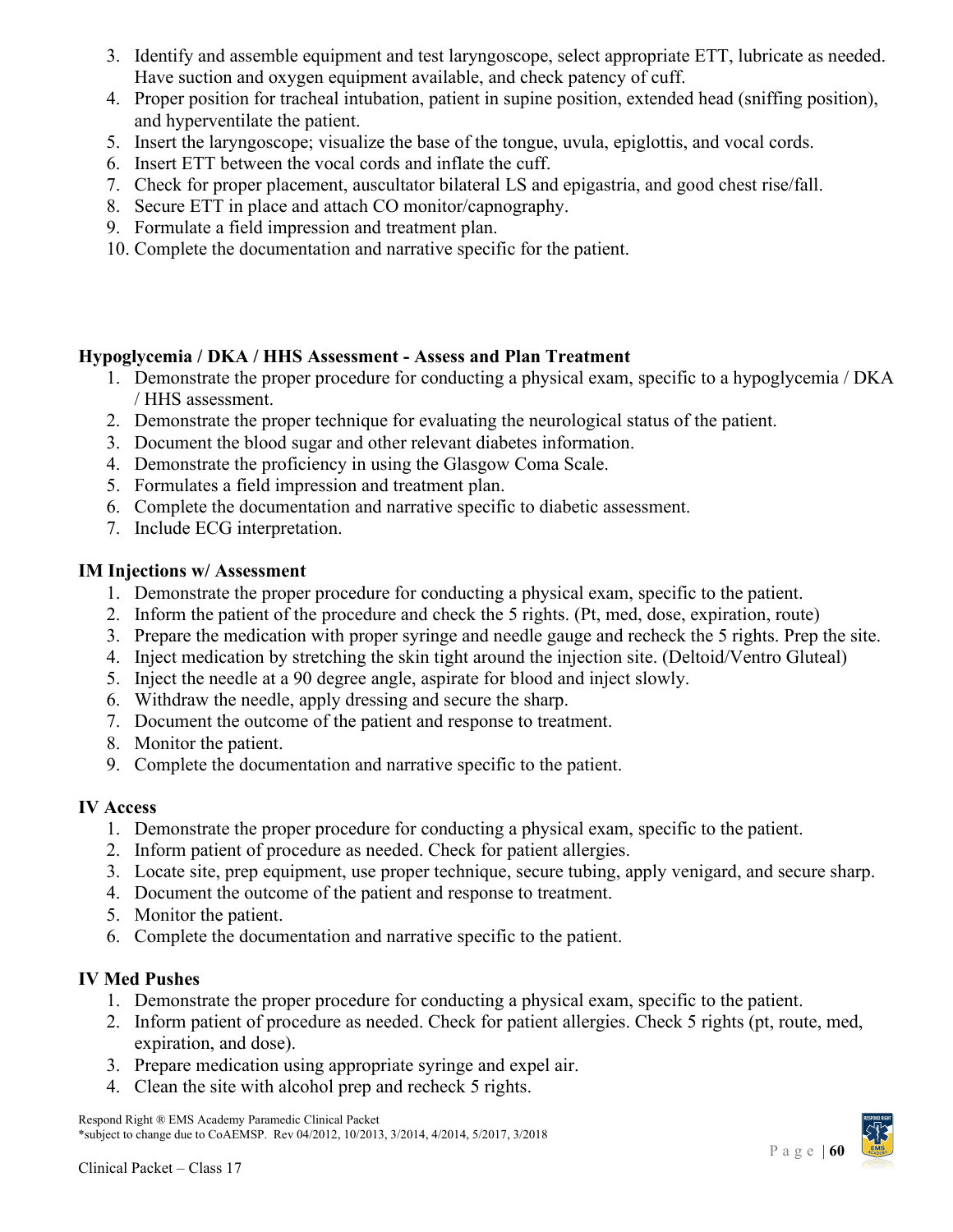- 5. Pinch IV tubing off above port and inject medication at the proper rate.
- 6. Withdraw the syringe and re-establish flow adjusting rate as needed.
- 7. Document the outcome of the patient and response to treatment.
- 8. Monitor the patient.
- 9. Complete the documentation and narrative specific to the patient.

# **Medical Assessment - Assess and Plan Treatment**

- 1. Demonstrate the proper procedure for conducting a physical exam, specific to a medical assessment.
- 2. Demonstrate the proper technique for evaluating the neurological status of the patient.
- 3. Document OPQRST and SAMPLE if applicable.
- 4. Demonstrate the proficiency in using the Glasgow Coma Scale.
- 5. Formulates a field impression and treatment plan.
- 6. Complete the documentation and narrative for Medical assessment.
- 7. Include ECG interpretation.

# **OB Assessment - Assess and Plan Treatment**

- 1. Demonstrate the proper procedure for conducting a physical exam, specific to an OB assessment. Examples would include: normal and abnormal labor, placenta previa, abruptio placenta, eclampsia, any other pregnancy related assessment.
- 2. This does not include gynecologic assessments.
- 3. Demonstrate the proper technique for evaluating the neurological status of the patient.
- 4. Demonstrate the proficiency in using the Glasgow Coma Scale.
- 5. Formulates a field impression and treatment plan.
- 6. Complete the documentation and narrative for OB assessment.
- 7. Include ECG interpretation.

# **Pharmacological Cardioversion w/ Assessment**

- 1. Demonstrate the proper procedure for conducting a physical exam, specific to the patient.
- 2. These patients will include: symptomatic bradycardia, V Fib, V Tach, SVT, etc. Any ACLS related rhythm that has been treated
- 3. Demonstrate the proper procedure for conducting a physical exam, specific to a cardiac or chest pain assessment.
- 4. Demonstrate the proper technique for evaluating the neurological status of the patient.
- 5. Document OPQRST and SAMPLE.
- 6. Demonstrate the proficiency in using the Glasgow Coma Scale.
- 7. Formulates a field impression and treatment plan.
- 8. Appropriately diagnose and treat dysrhythmia.
- 9. Inform the patient of the procedure and check the 5 rights for medication and sedation if required. (Pt, med, dose, expiration, route)
- 10. Deliver appropriate medication for pharmacological cardioversion.
- 11. Medications that would qualify for pharmacological cardioversion would include:
	- a. Adenosine
	- b. Amiodorone
	- c. Cardizem
	- d. Epi
	- e. Lopressor
- 12. Re-evaluate the pt
- 13. Document the ECG.
- 14. Complete the documentation and narrative specific to cardioversion assessment.

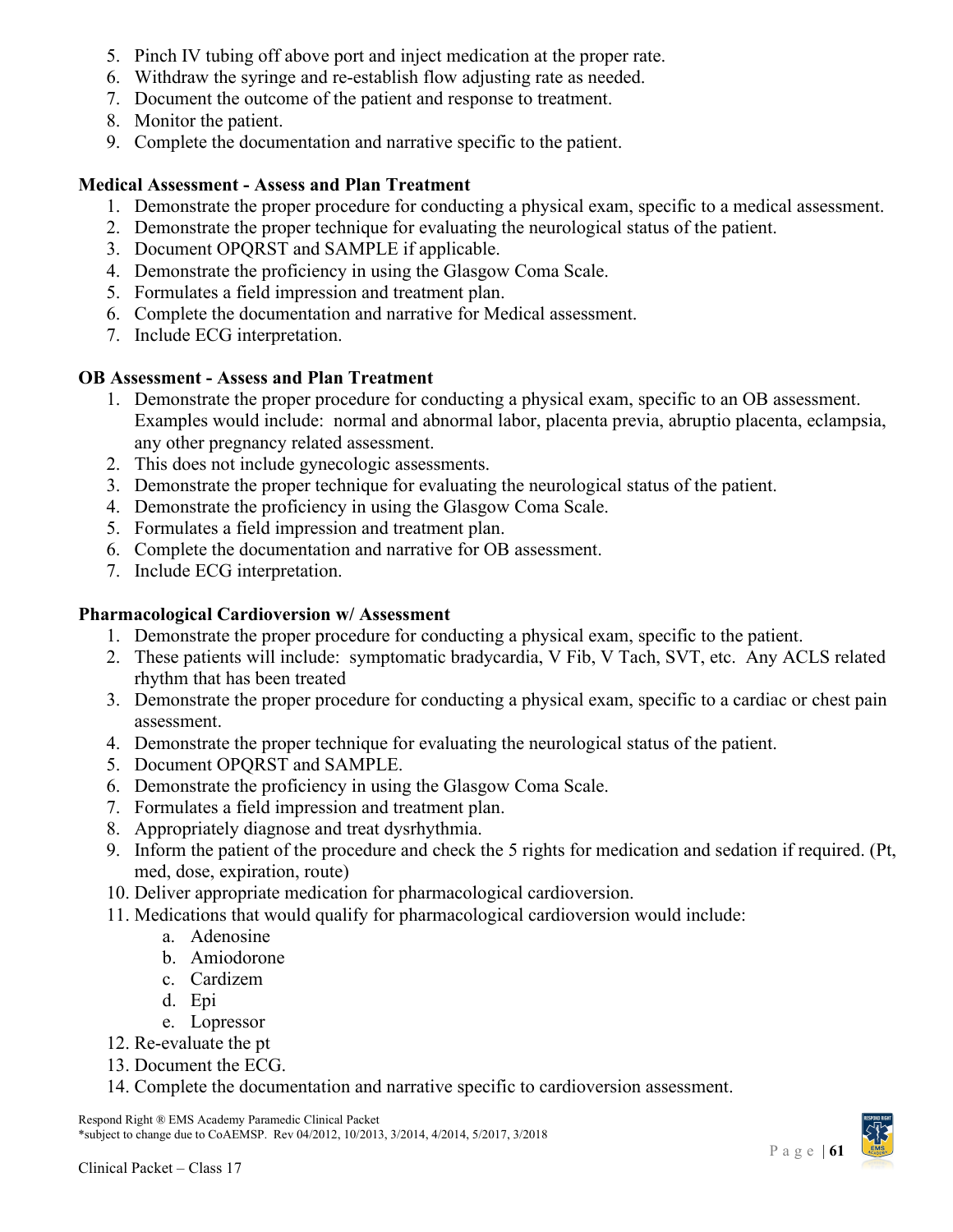### **Psychiatric Assessment - Assess and Plan Treatment**

- 1. Demonstrate the proper procedure for conducting a physical exam, specific to a behavioral assessment.
- 2. Demonstrate the proper technique for evaluating the neurological status of the patient.
- 3. Demonstrate the proficiency in using the Glasgow Coma Scale.
- 4. Formulates a field impression and treatment plan.
- 5. Complete the documentation and narrative specific to behavioral assessment.
- 6. Include ECG interpretation if applicable.

### **Respiratory Distress / Failure Assessment - Assess and Plan Treatment**

- 1. Demonstrate the proper procedure for conducting a physical exam, specific to a respiratory assessment.
- 2. Demonstrate the proper technique for evaluating the neurological status of the patient.
- 3. Document lung sounds and respiratory effort.
- 4. Demonstrate the proficiency in using the Glasgow Coma Scale.
- 5. Formulates a field impression and treatment plan.
- 6. Complete the documentation and narrative specific to dyspnea assessment.
- 7. Include ECG interpretation.

### **Sepsis Assessment - Assess and Plan Treatment**

- 1. Demonstrate the proper procedure for conducting a physical exam, specific to a sepsis assessment.
- 2. Document the patient's temperature and onset.
- 3. Demonstrate the proper technique for evaluating the neurological status of the patient.
- 4. Demonstrate the proficiency in using the Glasgow Coma Scale.
- 5. Formulates a field impression and treatment plan.
- 6. Complete the documentation and narrative specific for sepsis assessment.
- 7. Include ECG interpretation.

### **Shock Assessment – Assess and Plan Treatment**

- 1. These patients will include the following: cardiogenic shock, obstructive shock, hypovolemic shock, distributive shock, anaphylactic shock, and neurogenic shock.
- 2. Demonstrate the proper procedure for conducting a physical exam, specific to a shock assessment.
- 3. Document the patient's vital signs, blood pressure and onset.
- 4. Demonstrate the proper technique for evaluating the neurological status of the patient.
- 5. Demonstrate the proficiency in using the Glasgow Coma Scale.
- 6. Formulates a field impression and treatment plan.
- 7. Complete the documentation and narrative specific for shock assessment.
- 8. Include ECG interpretation.

### **Stroke / TIA Assessment - Assess and Plan Treatment**

- 1. Demonstrate the proper procedure for conducting a physical exam, specific to a stroke or TIA assessment.
- 2. Demonstrate the proper technique for evaluating the neurological status of the patient.
- 3. Demonstrate the proficiency in using the Glasgow Coma Scale.
- 4. Document the stroke scale.
- 5. Document the blood sugar.
- 6. Formulates a field impression and treatment plan.

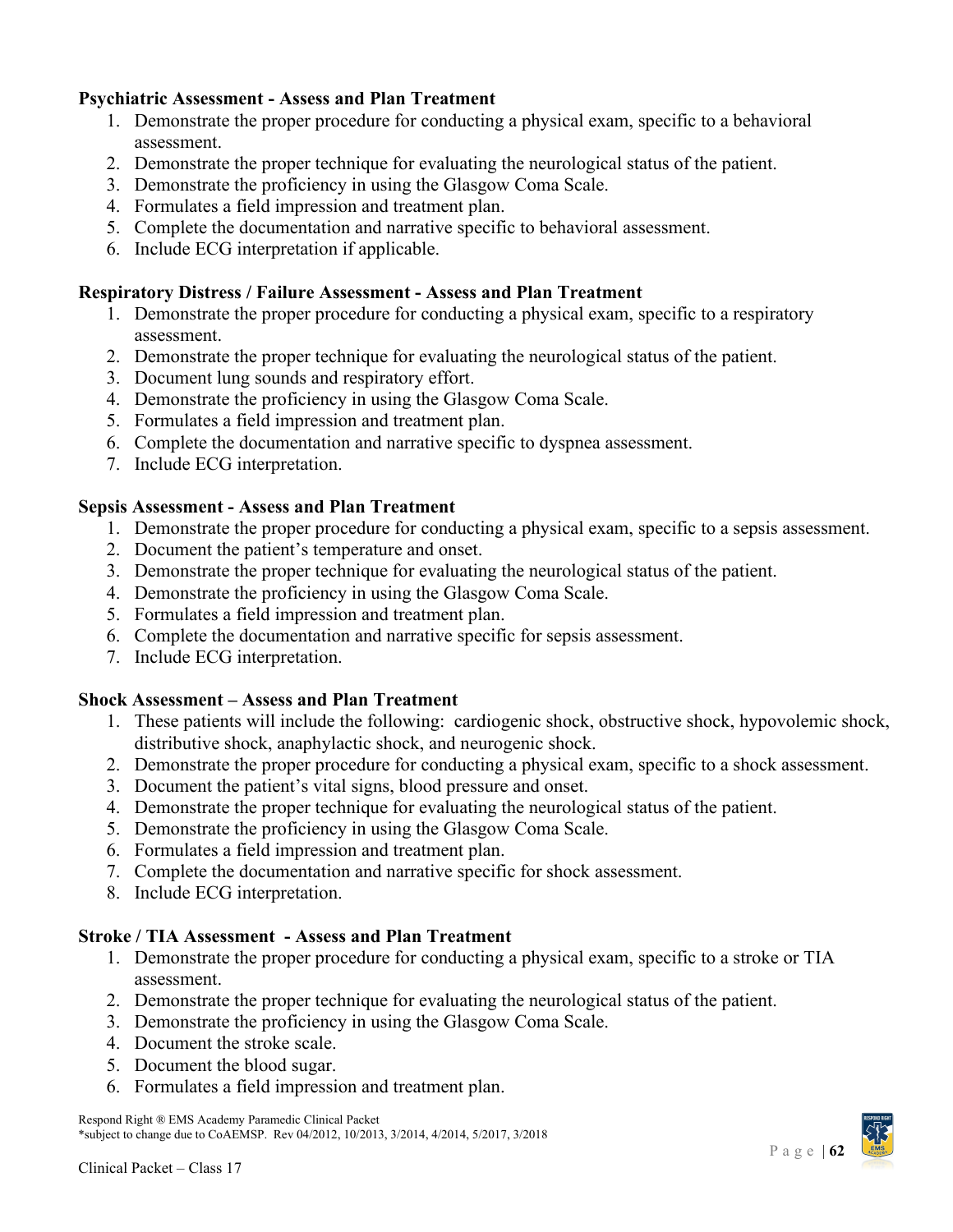- 7. Complete the documentation and narrative specific for stroke and/or TIA assessment.
- 8. Include ECG interpretation.

### **Subcutaneous**

- 1. Demonstrate the proper procedure for conducting a physical exam, specific to the patient.
- 2. Inform the patient of the procedure and check the 5 rights. (Pt, med, dose, expiration, route)
- 3. Prepare the medication with proper syringe and needle gauge and recheck the 5 rights. Prep the site.
- 4. Inject medication by pinching the skin around the injection site.
- 5. Inject the needle at a 45 degree angle, release the skin and inject slowly.
- 6. Withdraw the needle, apply dressing and secure the sharp.
- 7. Complete the documentation and narrative for this specific patient.
- 8. Include ECG interpretation.

# **Suctioning – Pharyngeal (oral suction) w/ Assessment**

- 1. Demonstrate the proper procedure for conducting a physical exam, specific to the patient.
- 2. Prep all equipment and advise patient of the procedure.
- 3. Place patient in proper position and pre-oxygenate the patient.
- 4. Use sterile technique (gloves, catheter, and sterile water).
- 5. Insert the catheter and apply suction as you withdraw, rotating as you pull out. No longer than 15 sec.
- 6. Oxygenate the patient, watch for hypoxia, arrhythmias, reflex bradycardia or SVT.
- 7. Complete the documentation and narrative for this specific patient.
- 8. Include ECG interpretation.

# **Suctioning – Tracheal (suction through ET tube) w/ Assessment**

- 1. Demonstrate the proper procedure for conducting a physical exam, specific to the patient.
- 2. Advise patient of procedure (if conscious).
- 3. Place patient in proper position and pre-oxygenate.
- 4. Use sterile technique (gloves, catheter, and sterile water as needed).
- 5. Insert catheter to proper depth, apply suction as you withdraw catheter, and rotate as you pull out for a max of 15 seconds.
- 6. Oxygenate patient, watch for hypoxia, arrhythmias, reflex bradycardia, or SVT.
- 7. Complete the documentation and narrative for this specific patient.
- 8. Include ECG interpretation.

# **Syncope Assessment (Change in responsiveness) - Assess and Plan Treatment**

- 1. These patients will include any causes of syncope other than previously specified reasons such as: cardiac rhythm disturbances, hypoglycemia, overdose.
- 2. Examples of syncope patients that would fit in this category would be: dehydration, PE or unknown etiologies.
- 3. Demonstrate the proper procedure for conducting a physical exam, specific to a syncope assessment.
- 4. Demonstrate the proper technique for evaluating the neurological status of the patient.
- 5. Demonstrate the proficiency in using the Glasgow Coma Scale.
- 6. Formulates a field impression and treatment plan.
- 7. Complete the documentation and narrative for syncope/change in responsiveness assessment.
- 8. Include ECG interpretation.

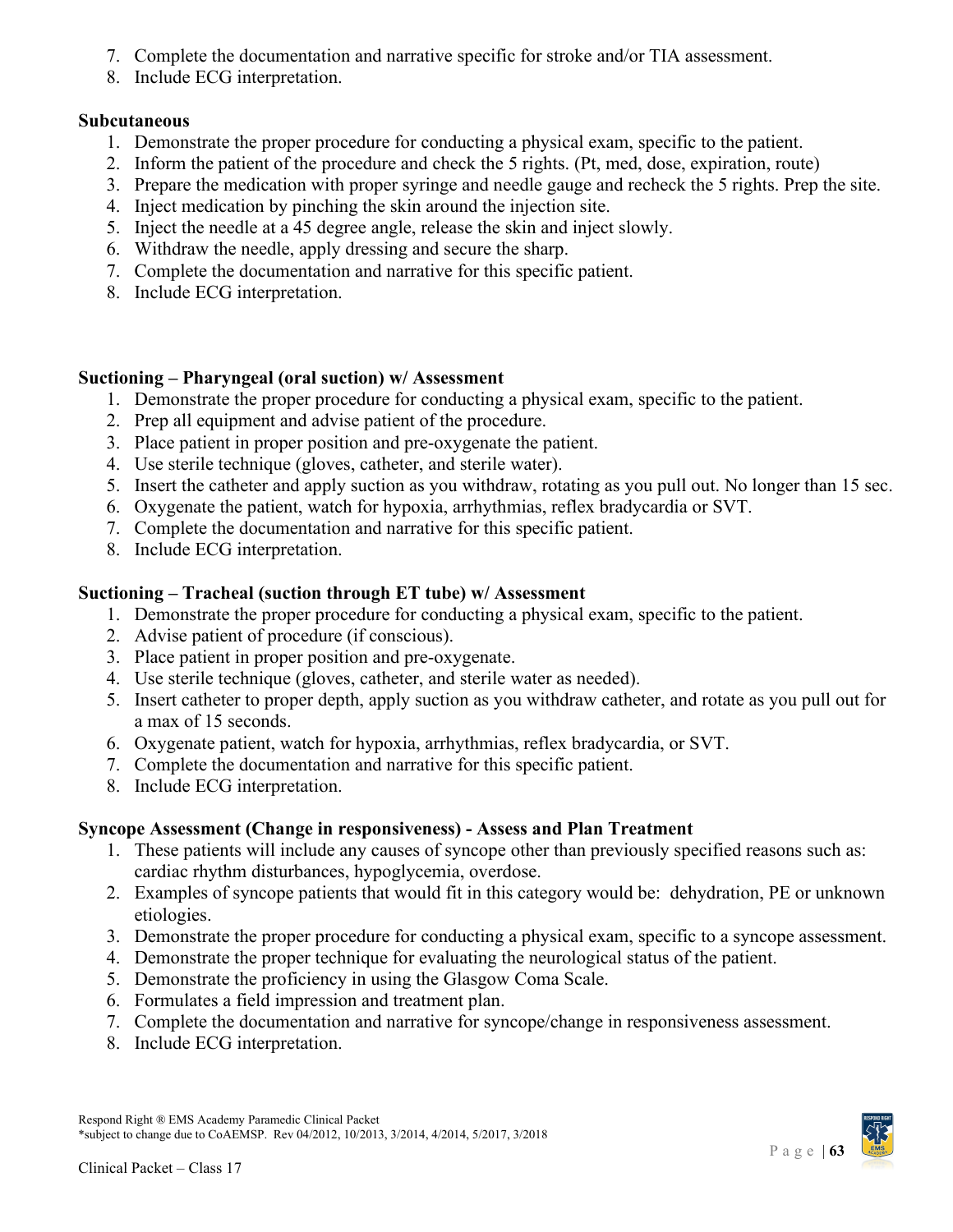### **Toxicological / Overdose Assessment - Assess and Plan Treatment**

- 1. Demonstrate the proper procedure for conducting a physical exam, specific to a overdose assessment.
- 2. Demonstrate the proper technique for evaluating the neurological status of the patient.
- 3. Demonstrate the proficiency in using the Glasgow Coma Scale.
- 4. Formulates a field impression and treatment plan.
- 5. Complete the documentation and narrative specific for toxicological and/or overdose assessment.
- 6. Include ECG interpretation.

### **Trauma Assessment - Assess and Plan Treatment**

- 1. Demonstrate the proper procedure for conducting a physical exam, specific to a trauma assessment.
- 2. Demonstrate the proper technique for evaluating the neurological status of the patient.
- 3. Demonstrate the proficiency in using the Glasgow Coma Scale.
- 4. Formulates a field impression and treatment plan.
- 5. Complete the documentation and narrative for trauma assessment.
- 6. Include ECG interpretation.

### **Venipuncture**

- 1. Locate site, prep equipment, proper technique, tubes labeled, apply dressing, secure sharp.
- 2. Veinpuncture/Blood Draws will be counted if you use a butterfly or draw blood through an IV site that the student establishes.

### **Ventilation without ETT (ventilate with mask to face) w/ Assessment**

- 1. Demonstrate the proper procedure for conducting a physical exam, specific to the patient.
- 2. Inform patient of procedure as needed.
- 3. Demonstrate the proper assessment of the airway for appropriate age group.
- 4. Demonstrates proper BVM or pocket mask use for appropriate age group.
- 5. Demonstrate Head Tilt/Chin Lift or Jaw Thrust.
- 6. Demonstrates use of OPA, NPA, and oxygen administration with the use of BVM.
- 7. Complete the documentation and narrative specific to the patient.
- 8. Include ECG interpretation.

### <span id="page-63-0"></span>**Frequently Asked Questions**

### **1. How do I call in sick to a clinical?**

Calling in sick to a clinical should only be done when it's absolutely necessary. Your clinical site looks upon this like calling in sick for work. Keep in mind that you are only allowed 2 sick days during your clinicals. If you must call in sick be sure to follow the policy for that site.

### **2. Where can I find the clinical absence form?**

The clinical absence form, and all other forms, are located in the discussion area of QuickSchools. If you ever forget a form or need to reprint something, just log in and download the form.

### **3. What happens if I forgot to bring my device to a clinical or I lost my paperwork?**

The only way we can validate your attendance, hours, location and preceptors is with your signed documentation. Most of the documentation in our program is electronic. You have the ability to sign

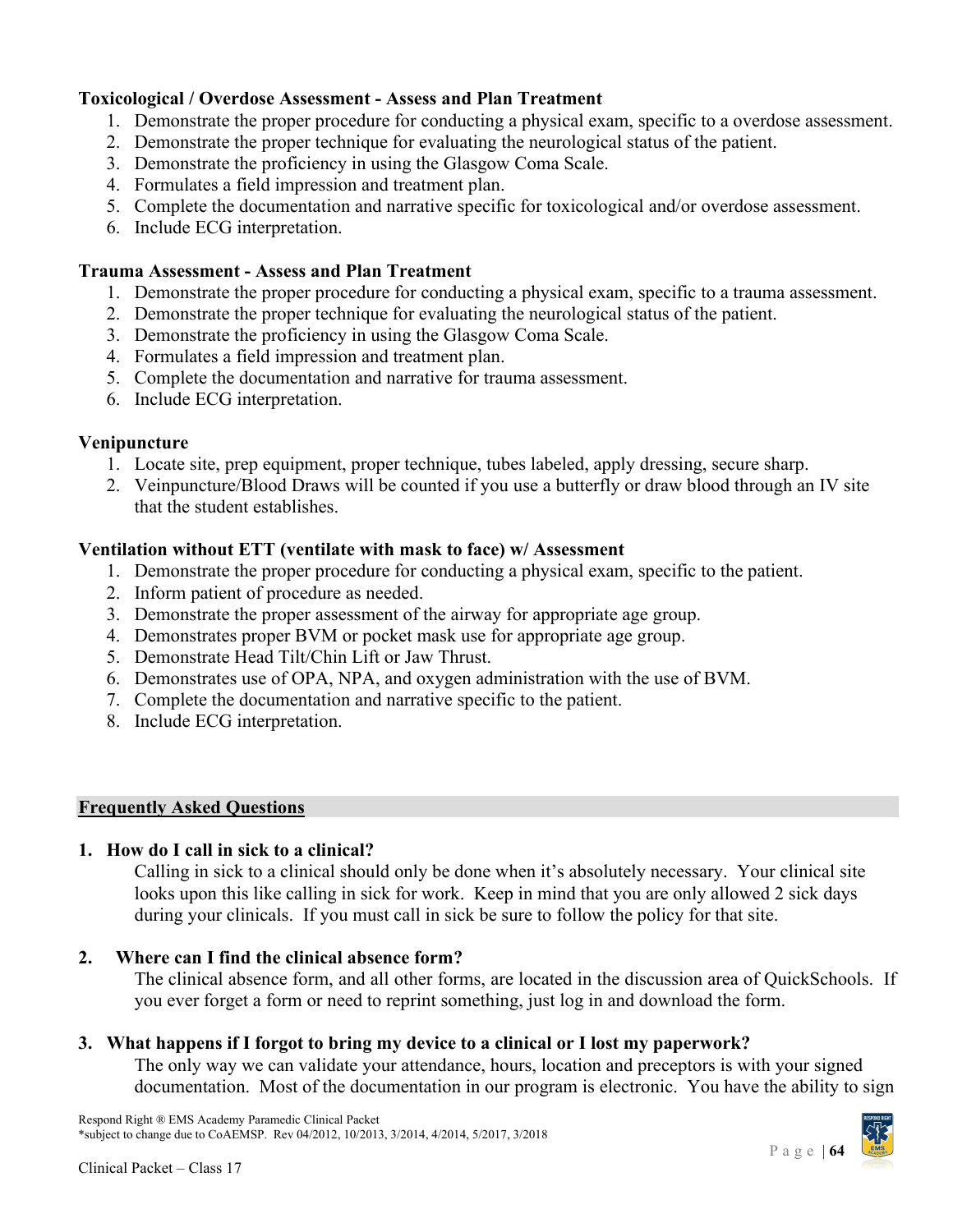in to your Platinum Planner account from any device. Ask your preceptor if it's possible to sign into your account on a computer at their facility.

If you fail to get your documentation signed on the same day of your clinical, then you will be considered absent. Unfortunately, you are not allowed to visit clinical sites after your scheduled time to acquire a signature. You are never allowed to try to acquire a signature for a shift that has happened in the past. There is no way for a preceptor to remember you and the skills you performed days, weeks or months later.

If you need copies of your paperwork, no worries. We have you covered. You can always find your clinical paperwork in your student portal at respondright.quickschools.com. If you need us to make copies for you, just stop by the office and we can help you with that.

### 4. **Can I trade a shift? If so, how do I do that?**

No. You are not allowed to trade a day. Once you request a shift and have been assigned that day, you are required to attend that shift. If you do not attend that shift, then you will be absent.

### 5. **When can I start doing clinicals on the ambulance?**

You will be eligible to start ambulance clinicals after you have been approved by your Program Director and/or Clinical Coordinator. You will need to meet certain criteria that is spelled out in the Phase 2 section. Make sure to read the requirements.

### 6. **Is it necessary for me to complete an evaluation form every time I do a clinical with the same preceptor?**

Yes. You are required to complete a preceptor evaluation form in Platinum Planner every day. You will complete an evaluation for every preceptor and site. This is important for us and you! We always want to know how our preceptors and clinical sites are performing. If their performance is not up to our standards, then we want to know! This is the only way we can improve our program. Help us make our program the best we can.

### 7. **If I'm doing a clinical and my preceptor tells me it's ok to leave early, can I go ahead and leave?**

NO. You are not allowed to leave early. If you decide to leave early for some reason, you should be aware that this will result in a 2 week suspension. This is how you need to handle it:

- o If you need to leave a clinical site for any reason, you must contact the available staff at Respond Right EMS Academy. If after regular business hours, you must contact the Clinical Coordinator.
- o You must complete the 'Clinical Absence Form' the following day and turn it in to the Program Director.
- o Leaving early from a clinical site or failing to notify the clinical coordinator of leaving early will result in a suspension of 2 weeks and the student will have to repeat those hours and any skills performed.

### **8. Can I do a clinical at a site where I work or currently volunteer?**

NO. You are not allowed to do a clinical where you work. If you have a question about this, make sure to ask your Program Director and Clinical Coordinator. Violation of this policy will result in suspension and/or expulsion.